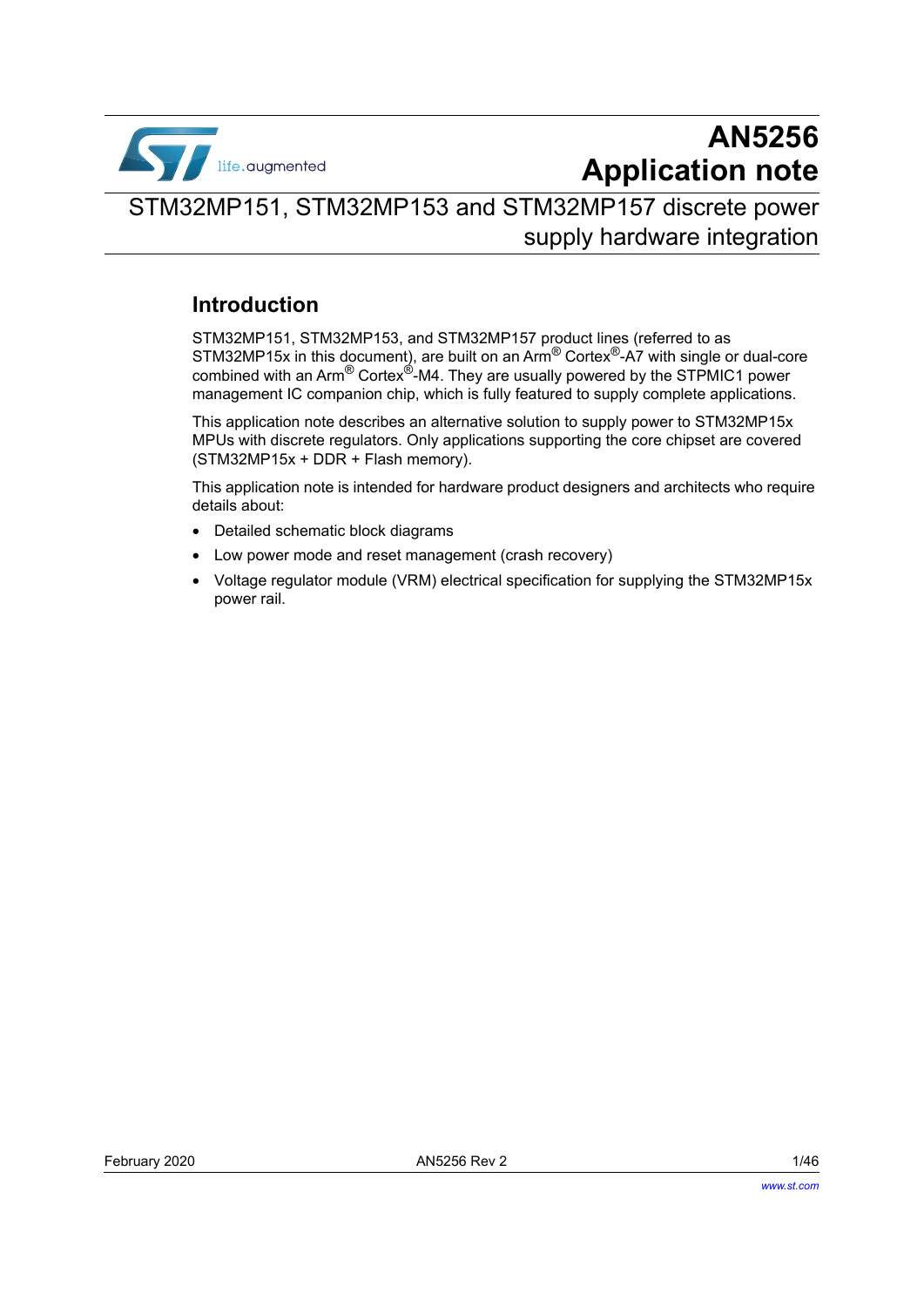## **Contents**

| 1           |     |                                                                  |  |  |  |  |  |  |
|-------------|-----|------------------------------------------------------------------|--|--|--|--|--|--|
|             | 1.1 |                                                                  |  |  |  |  |  |  |
| $\mathbf 2$ |     |                                                                  |  |  |  |  |  |  |
| 3           |     |                                                                  |  |  |  |  |  |  |
|             | 3.1 | STM32MP15x with DDR3L and 3.3 V I/O voltage interface  9         |  |  |  |  |  |  |
|             |     | 3.1.1                                                            |  |  |  |  |  |  |
|             |     | Regulator topology recommendations for LDO or SMPS  11<br>3.1.2  |  |  |  |  |  |  |
|             | 3.2 | STM32MP15x with DDR3L and 1.8 V I/O voltage interface  16        |  |  |  |  |  |  |
|             |     | 3.2.1                                                            |  |  |  |  |  |  |
|             |     | 3.2.2<br>Regulator topology recommendations for LDO or SMPS 17   |  |  |  |  |  |  |
|             | 3.3 | Low power modes and crash recovery management 19                 |  |  |  |  |  |  |
|             |     | 3.3.1                                                            |  |  |  |  |  |  |
| 4           |     |                                                                  |  |  |  |  |  |  |
|             | 4.1 | Power-up/power-down sequence and reset management 21             |  |  |  |  |  |  |
|             | 4.2 |                                                                  |  |  |  |  |  |  |
|             |     | 4.2.1                                                            |  |  |  |  |  |  |
|             |     | 4.2.2                                                            |  |  |  |  |  |  |
|             | 4.3 |                                                                  |  |  |  |  |  |  |
| 5           |     | STM32MP15xD and STM32MP15xF enhanced CPU                         |  |  |  |  |  |  |
|             |     |                                                                  |  |  |  |  |  |  |
|             | 5.1 | Crash recovery management and specific system operating modes 33 |  |  |  |  |  |  |
|             | 5.2 | Power-up/power-down sequence and reset management 34             |  |  |  |  |  |  |
|             | 5.3 |                                                                  |  |  |  |  |  |  |
|             |     | 5.3.1                                                            |  |  |  |  |  |  |
|             |     | 5.3.2                                                            |  |  |  |  |  |  |
| 6           |     | Voltage regulator module (VRM) specification 36                  |  |  |  |  |  |  |
|             | 6.1 | VRM specification for VDD (VDD_ANA, VDD_PLL, VDD_DSI)            |  |  |  |  |  |  |
|             |     |                                                                  |  |  |  |  |  |  |
|             | 6.2 | VRM specification for VDDCORE power domain 37                    |  |  |  |  |  |  |
|             |     |                                                                  |  |  |  |  |  |  |

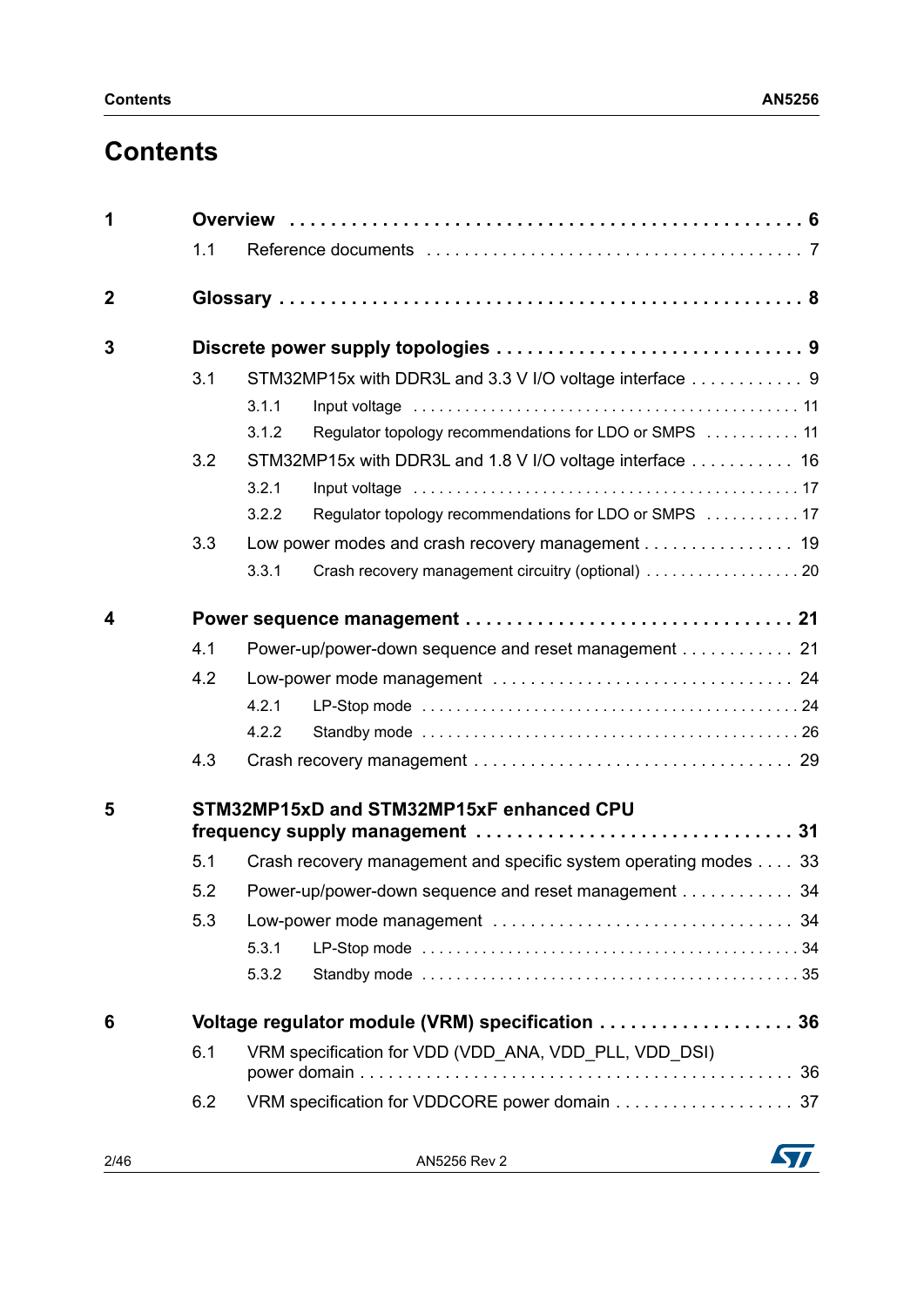|   |     | 6.2.1 | VRM specification for VDDCORE power domain                                       |  |
|---|-----|-------|----------------------------------------------------------------------------------|--|
|   | 6.3 |       |                                                                                  |  |
|   |     |       | Voltage regulator module examples  40                                            |  |
|   | 7.1 |       | VRM example for 5 V DC to 3.3 V DC - 300 mA $\ldots \ldots \ldots \ldots \ldots$ |  |
|   | 7.2 |       | VRM example for 5 V DC to 1.215 V DC - 1500 mA  40                               |  |
|   | 7.3 |       | VRM example for 5V DC to scalable 1.34 V / 1.2 V DC - 1500 mA  41                |  |
|   |     | 7.3.1 |                                                                                  |  |
|   | 7.4 |       | VRM example for 5V DC to 1.35 V DC - 1000 mA 42                                  |  |
|   | 7.5 |       |                                                                                  |  |
| 8 |     |       |                                                                                  |  |

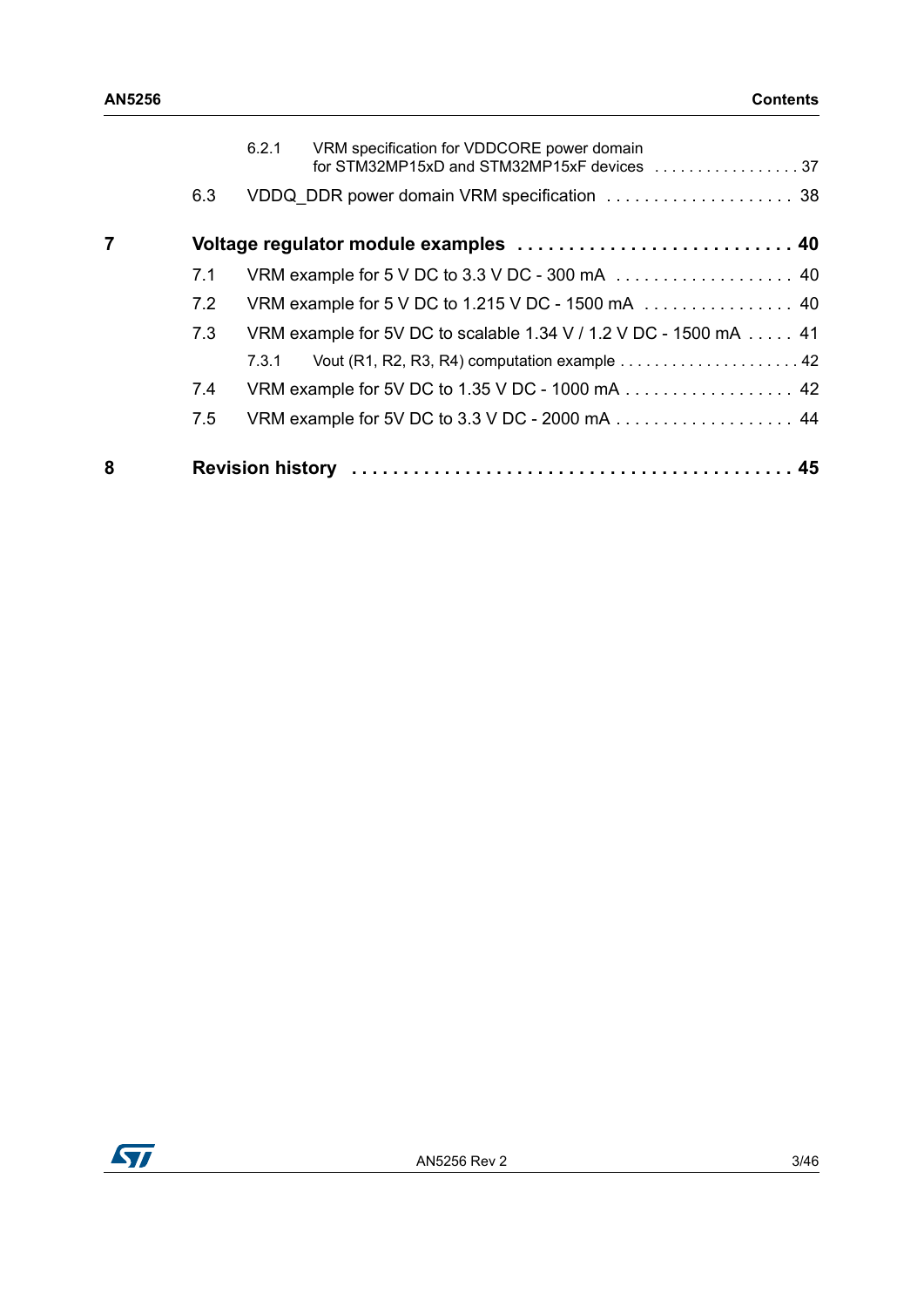## **List of tables**

| Table 1.  |                                                                 |  |
|-----------|-----------------------------------------------------------------|--|
| Table 2.  |                                                                 |  |
| Table 3.  |                                                                 |  |
| Table 4.  |                                                                 |  |
| Table 5.  |                                                                 |  |
| Table 6.  |                                                                 |  |
| Table 7.  | VRM specification for VDDCORE power domain with voltage scaling |  |
|           |                                                                 |  |
| Table 8.  | VRM specification for VDDQ DDR and DDR3L IC power domain39      |  |
| Table 9.  |                                                                 |  |
| Table 10. |                                                                 |  |
| Table 11. |                                                                 |  |
| Table 12. |                                                                 |  |
| Table 13. |                                                                 |  |
| Table 14. |                                                                 |  |
| Table 15. |                                                                 |  |
|           |                                                                 |  |

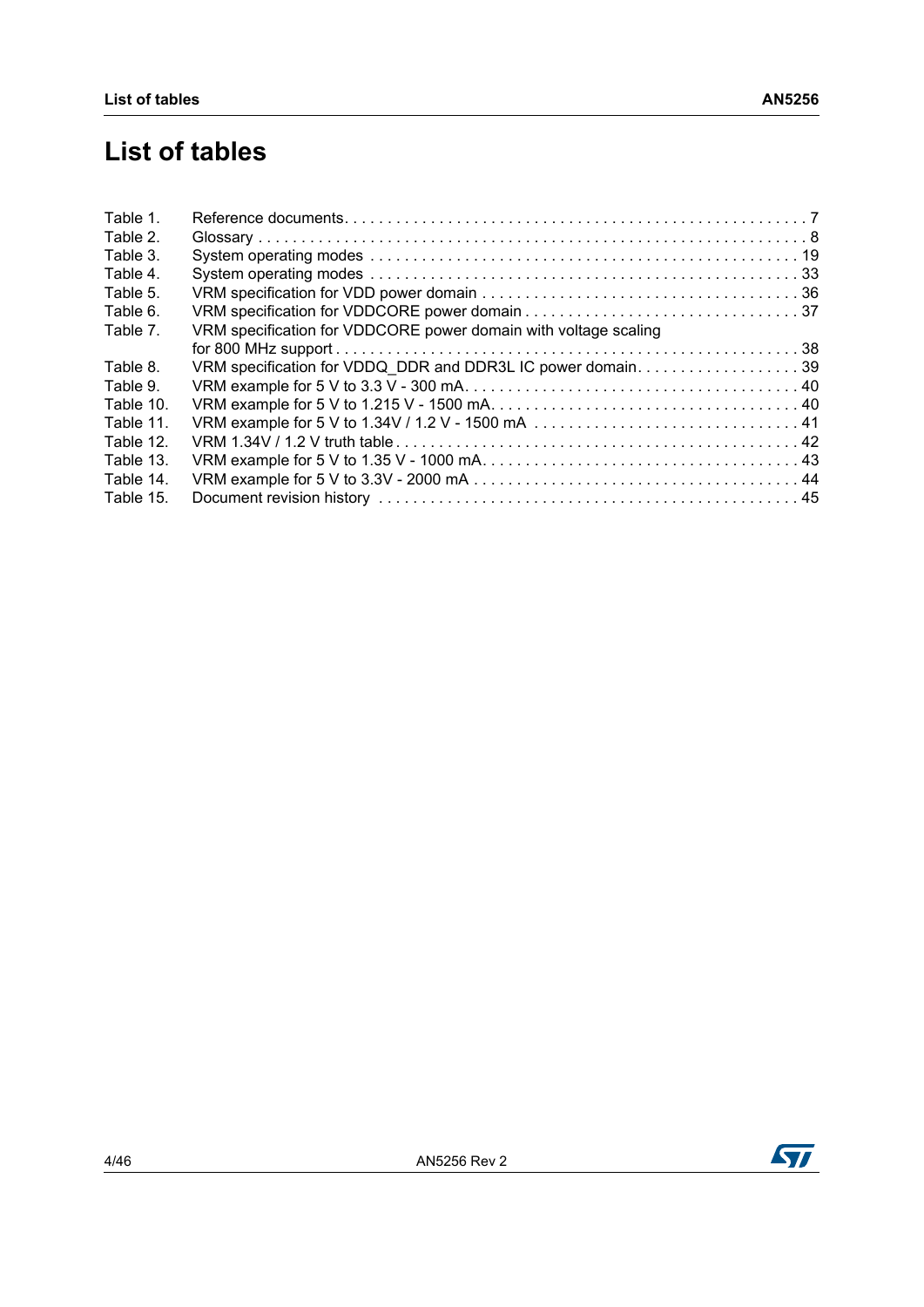# **List of figures**

| Figure 1.  | Discrete power supply topology example with IOs at 3.3 V and DDR3L 10 |  |
|------------|-----------------------------------------------------------------------|--|
| Figure 2.  |                                                                       |  |
| Figure 3.  |                                                                       |  |
| Figure 4.  | Discrete power supply topology example with IOs at 1.8 V and DDR3L 16 |  |
| Figure 5.  |                                                                       |  |
| Figure 6.  |                                                                       |  |
| Figure 7.  | Power-up / power-down sequence and reset management diagram 21        |  |
| Figure 8.  |                                                                       |  |
| Figure 9.  |                                                                       |  |
| Figure 10. |                                                                       |  |
| Figure 11. | Discrete power supply topology example with IOs at 3.3 V, DDR3L       |  |
|            |                                                                       |  |
| Figure 12. |                                                                       |  |
| Figure 13. |                                                                       |  |
| Figure 14. |                                                                       |  |
| Figure 15. |                                                                       |  |
| Figure 16. |                                                                       |  |
| Figure 17. |                                                                       |  |
| Figure 18. |                                                                       |  |

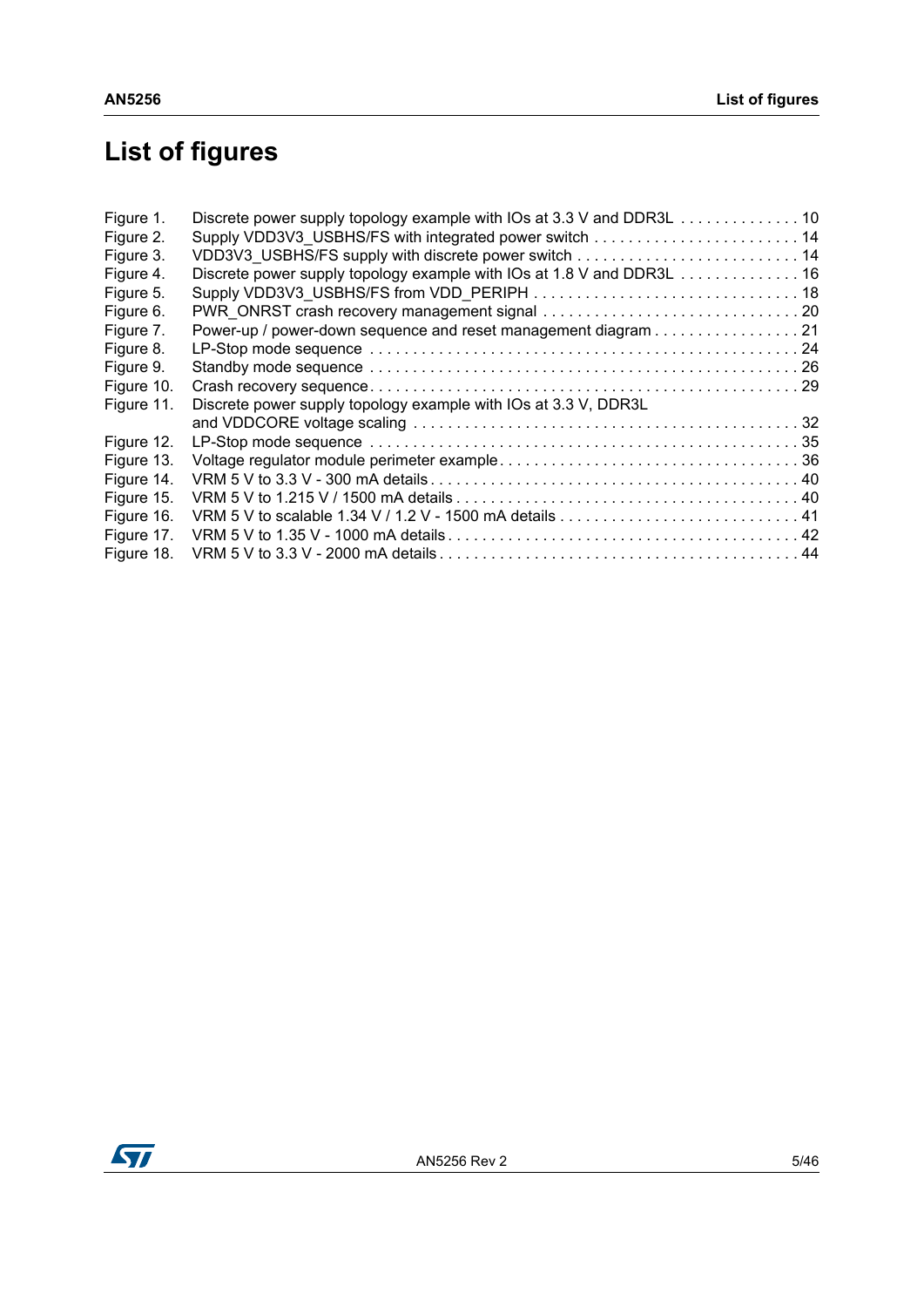## <span id="page-5-0"></span>**1 Overview**

This application note applies to all STM32MP15x devices, which have a large feature set and stringent power-supply requirements.

It focuses on the core chipset supplies (STM32MP15x + DDR + Flash memory) with the following assumptions:

- 5 V DC input power source application
- DDR3L x32-bit bus width with bus termination resistors
- Generic Flash memory powered from a 3.3 V power source.

The regulator electrical specifications provided in this document are only applicable when the STM32MP15x decoupling scheme (see AN5031 *[\[1\]](#page-6-2)*) and layout recommendations are carefully followed.

Power consumption figures provided in this application note are illustrative examples only, and should not be used as a reference. For information regarding power consumption, refer to AN5284 *[\[7\]](#page-6-3)* and the related product datasheet(s).

The STM32MP15x electrical and timing data provided in this application note is for illustration only, and should not be used as reference. Please refer to the relevant STM32MP15x product datasheet.

lpDDR2 and lpDDR3 memories are not within the scope of this application note. It is assumed that they are not powered by power discrete regulators for the following reasons:

- lpDDR2/3 memories have strict power-up and power-down sequence constraints (referring to JEDEC specification), which is complex to implement with discrete regulator circuitry
- Low-power management with discrete regulators is more complex than using a power management IC, such as the STPMIC1 (see DS12505 *[\[5\]](#page-6-4)*).

STM32MP15x products are Arm<sup>®(a)</sup> Cortex<sup>®</sup>-based devices.

arm

a. Arm is a registered trademark of Arm Limited (or its subsidiaries) in the US and/or elsewhere.

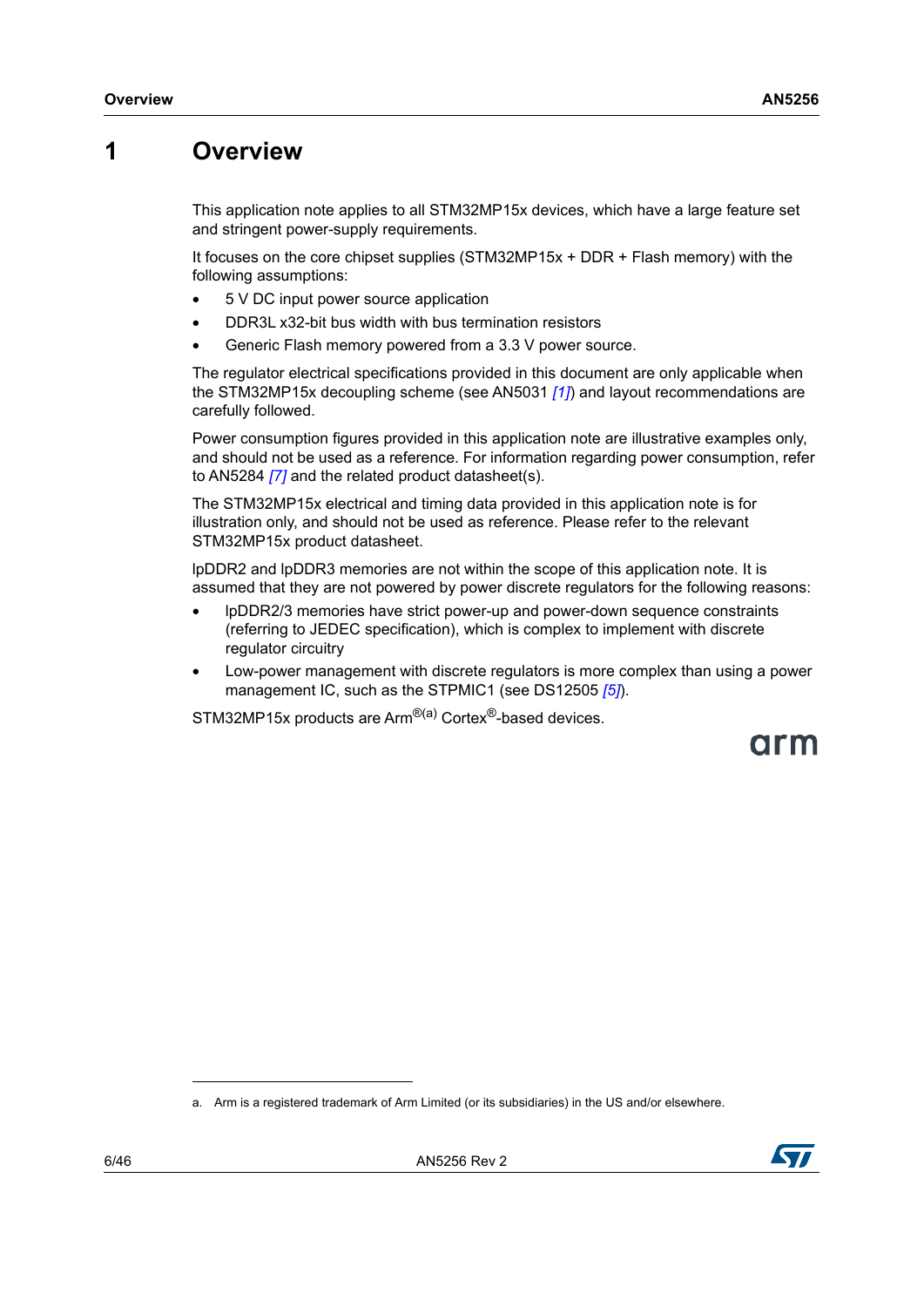## <span id="page-6-0"></span>**1.1 Reference documents**

|  | Table 1. Reference documents <sup>(1)</sup> |
|--|---------------------------------------------|
|  |                                             |

<span id="page-6-5"></span><span id="page-6-2"></span><span id="page-6-1"></span>

| <b>Reference</b> | Document ID | <b>Title</b>                                                  |
|------------------|-------------|---------------------------------------------------------------|
| $[1]$            | AN5031      | Getting started with STM32MP1 Series hardware development     |
| $[2]$            | AN5109      | STM32MP1 Series using low-power modes                         |
| $[3]$            | AN5089      | STM32MP1 Series and STPMIC1 hardware and software integration |
| $[4]$            | RM0436      | STM32MP157 Reference manual (2)                               |
| $[5]$            | DS12505     | STM32MP157C Datasheet (3)                                     |
| [6]              | AN5122      | STM32MP1 Series DDR memory routing guidelines                 |
| $[7]$            | AN5284      | STM32MP1 Series system power consumption                      |
| [8]              | AN5438      | STM32MP1 Series lifetime estimates                            |

<span id="page-6-7"></span><span id="page-6-6"></span><span id="page-6-4"></span><span id="page-6-3"></span>1. These documents are available on *[www.st.com](http://www.st.com)*.

2. This reference manual is used as a reference but this application note applies to all STM32MP15x devices.

3. This datasheet is used as a reference but this application note applies to all STM32MP15x devices.

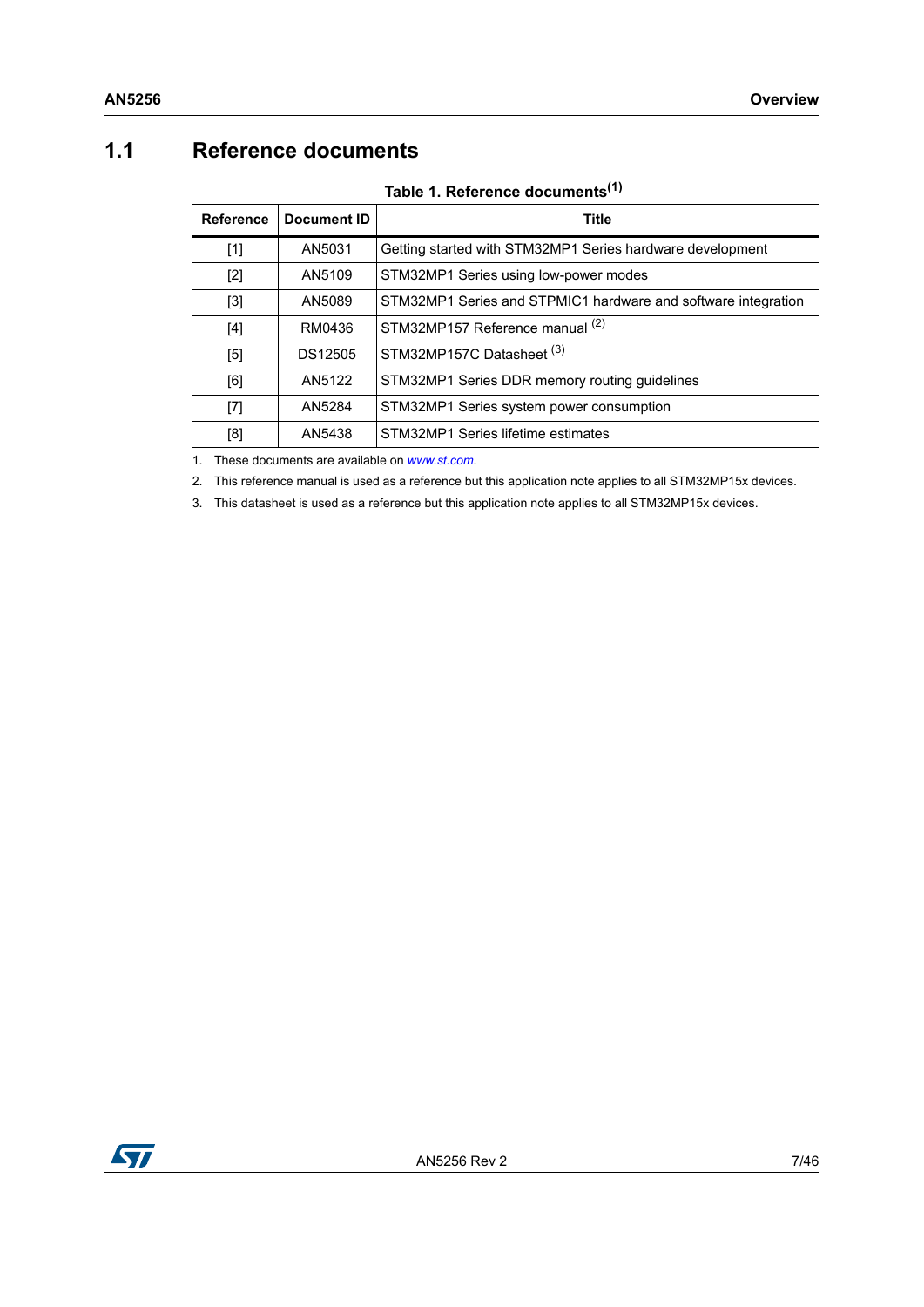## <span id="page-7-0"></span>**2 Glossary**

<span id="page-7-1"></span>

| Term        | <b>Meaning</b>                                                                            |
|-------------|-------------------------------------------------------------------------------------------|
| <b>FSBL</b> | First stage boot loader                                                                   |
| <b>HSI</b>  | High speed internal oscillator                                                            |
| <b>LDO</b>  | Low drop out. a linear regulator in this document.                                        |
| <b>MPU</b>  | Micro-processor unit. Refers to STM32MP15x devices in this document                       |
| POR.        | Power-on reset                                                                            |
| <b>RC</b>   | Discrete resistor-capacitor network                                                       |
| <b>RCC</b>  | STM32MP15x reset and clock control                                                        |
| <b>RMS</b>  | Root mean square                                                                          |
| <b>SMPS</b> | Switched-mode power supply                                                                |
| VRM         | Voltage regulator module. in this document, a VRM is either a step-down<br>SMPS or a LDO. |

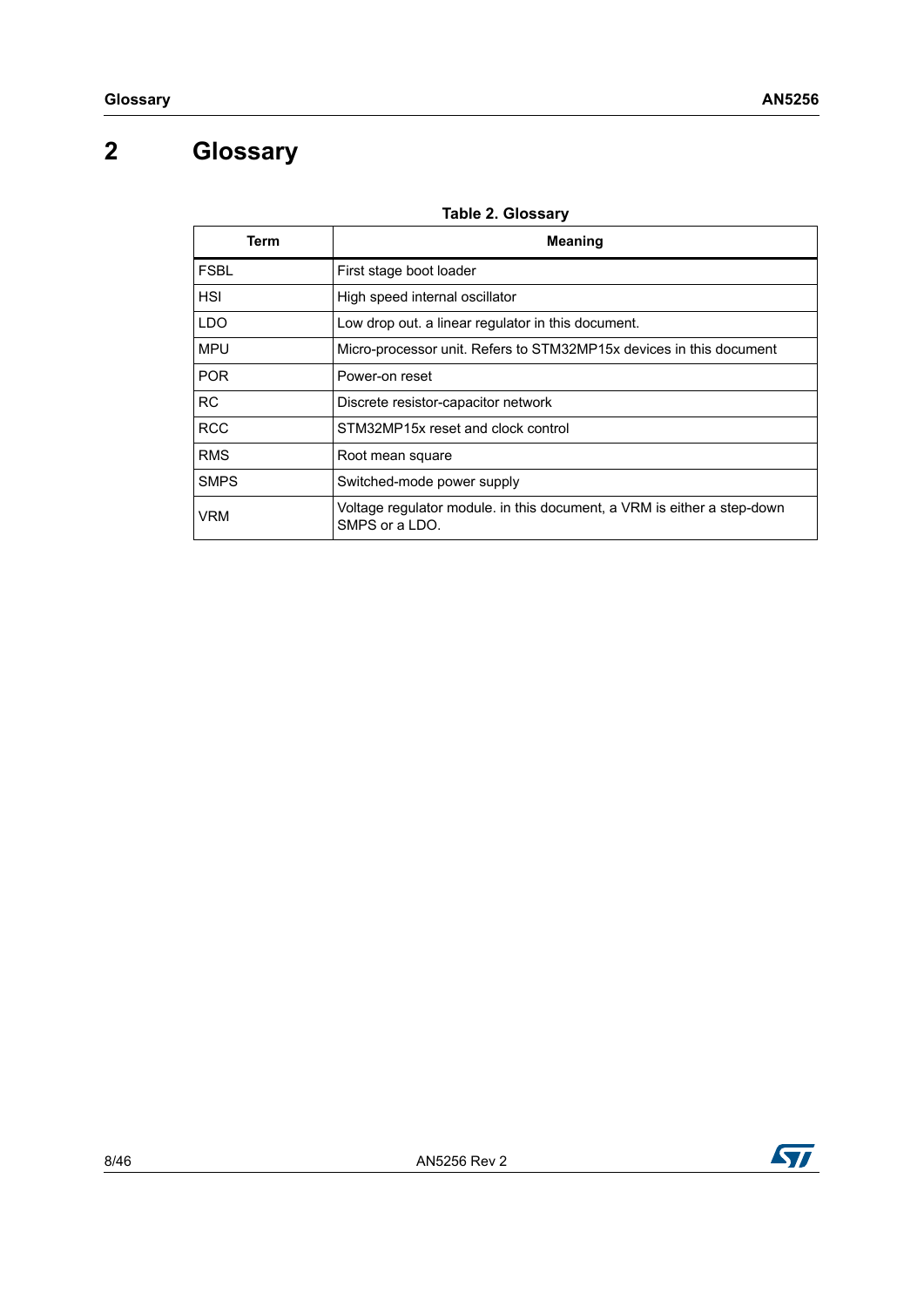## <span id="page-8-0"></span>**3 Discrete power supply topologies**

## <span id="page-8-1"></span>**3.1 STM32MP15x with DDR3L and 3.3 V I/O voltage interface**

*[Figure](#page-9-0) 1* shows a basic application composed of an STM32MP15x, a DDR3L volatile memory and a generic Flash memory (boot peripheral). In this application, sub-system peripherals (Ethernet Phy, RGB LCD, audio, and so on) are not shown, but it is assumed that their I/O interface works at 3.3V (VDD). This application is powered by linear and switched-mode power supply step-down converters.

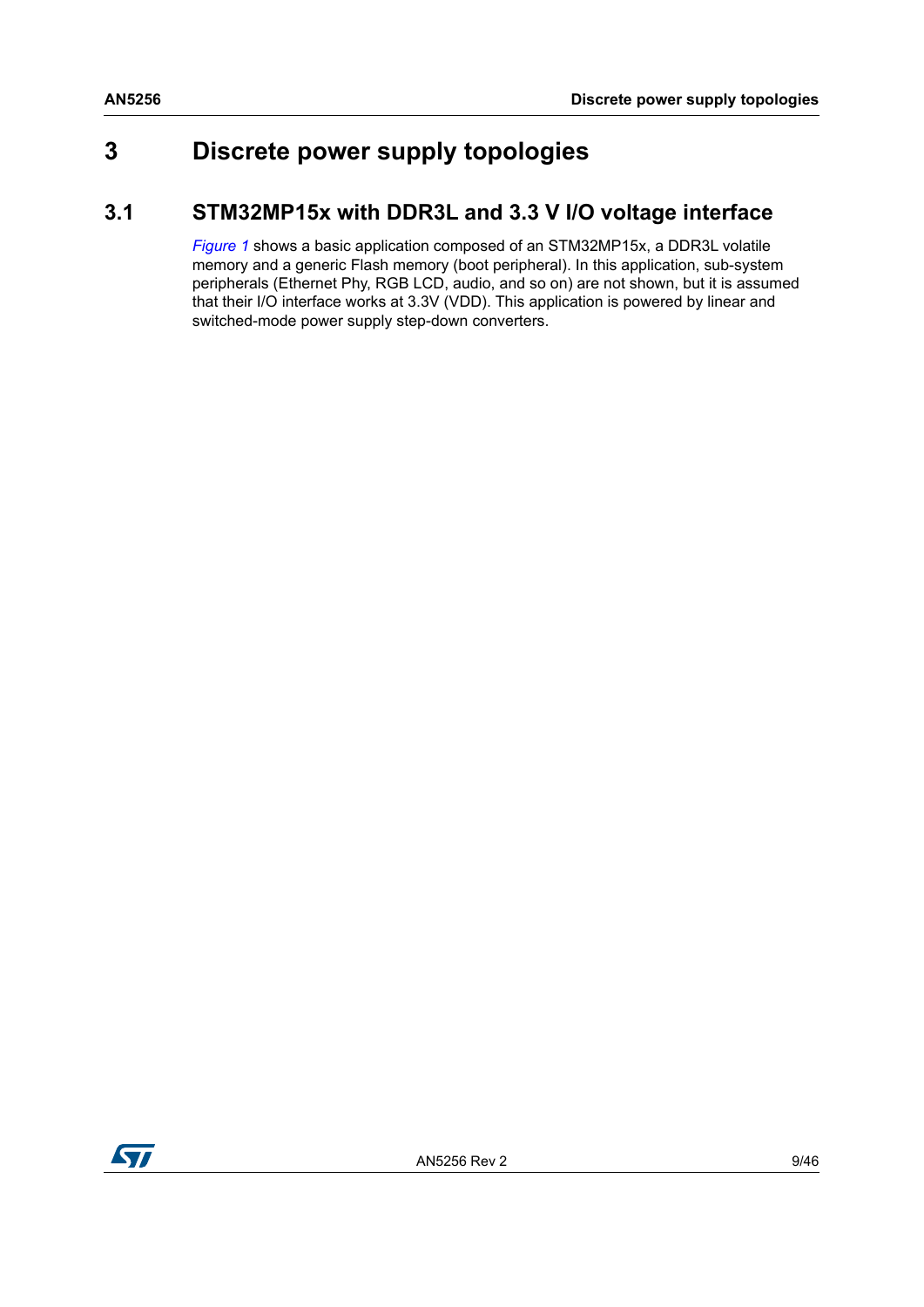The following example is given for the STM32MP157 device. It is applicable for all STM32MP15x devices.

<span id="page-9-0"></span>

**Figure 1. Discrete power supply topology example with IOs at 3.3 V and DDR3L**

*Note:* The MPU decoupling scheme is not shown (see AN5031 [\[1\]](#page-6-2))

*SMPS and LDO regulator product part numbers and discrete components are not shown, but their electrical specifications are detailed Section [3.1.2: Regulator topology](#page-10-1)  [recommendations for LDO or SMPS.](#page-10-1)*

*Additional protection on VIN, such as ESD, EMI filtering, and over-voltage, is not shown.*

10/46 AN5256 Rev 2

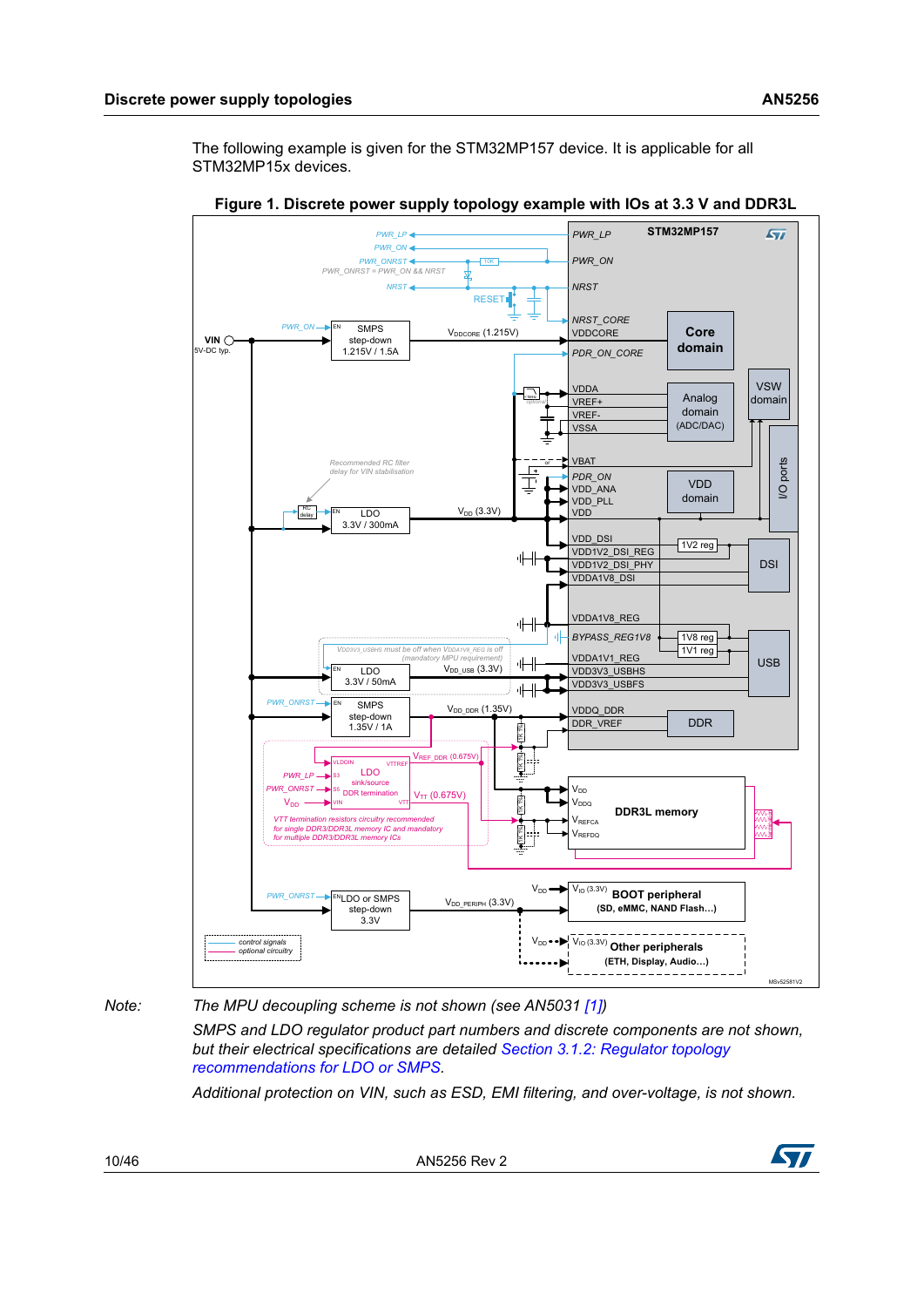#### <span id="page-10-0"></span>**3.1.1 Input voltage**

This application example is powered from a 5 V (typical) DC voltage source (VIN) with a range of 4.0 to 5.5 V. It uses only the following DC to DC step-down converters:

- linear regulators (LDOs)
- non-isolated buck SMPS

Alternatively, this application can be powered from a higher input voltage, such as 12 V. In this case, suitably rated discrete regulators of the correct input voltage are used. For input voltages higher than 12 V - typically industrial applications - use of pre-regulation topology is recommended. For example, use of a 24 V-to-5 V DC-DC buck SMPS for pre-regulation to generate VIN, followed by the topology defined in this example. Pre-regulation is recommended to avoid working the buck SMPS with very low duty cycle (with associated concerns).

The minimum VIN voltage should be higher than the highest voltage used in the application. In this application, 3.3 V is the highest voltage required by the application (to supply  $V_{DD}$ and  $V_{DD-PERIPH}$ ). Considering an ideal regulator (no dropout) and an ideal power source, the minimum VIN could be 3.3 V. In real conditions, a reasonable 400 mV dropout for a 3.3 V regulator (working at full load) and a 300 mV drop on the VIN path (including DC and AC drop + margin), requires a minimum VIN voltage of about 4 V.

The maximum VIN voltage is limited by the regulator powered from VIN having the lowest maximum-rated input voltage. In this application, it is assumed to be 5.5 V.

#### <span id="page-10-1"></span>**3.1.2 Regulator topology recommendations for LDO or SMPS**

The LDO or SMPS regulator topology selection is a trade-off between simplicity of integration versus power-efficiency performance:

- LDO: simplicity of integration, low noise, but poor power efficiency (thermal heating)
- SMPS: good power efficiency (lower thermal heating than LDO); complex to integrate, higher noise than LDO (switching activity).

For applications powered from DC source - typically powered from AC to DC wall adapter power efficiency is less critical than in battery applications. Nevertheless, thermal heating remains an important criteria and should be minimized as much as possible. This is especially so when the application runs the most power-consuming use case, or when it is powered from a VIN power source at 12 V instead of 5 V.

Reciprocally, applications in Standby mode should have a low quiescent current for regulators kept 'on' and a low leakage current for regulators turned 'off'.

Regulator topologies should be selected accordingly.

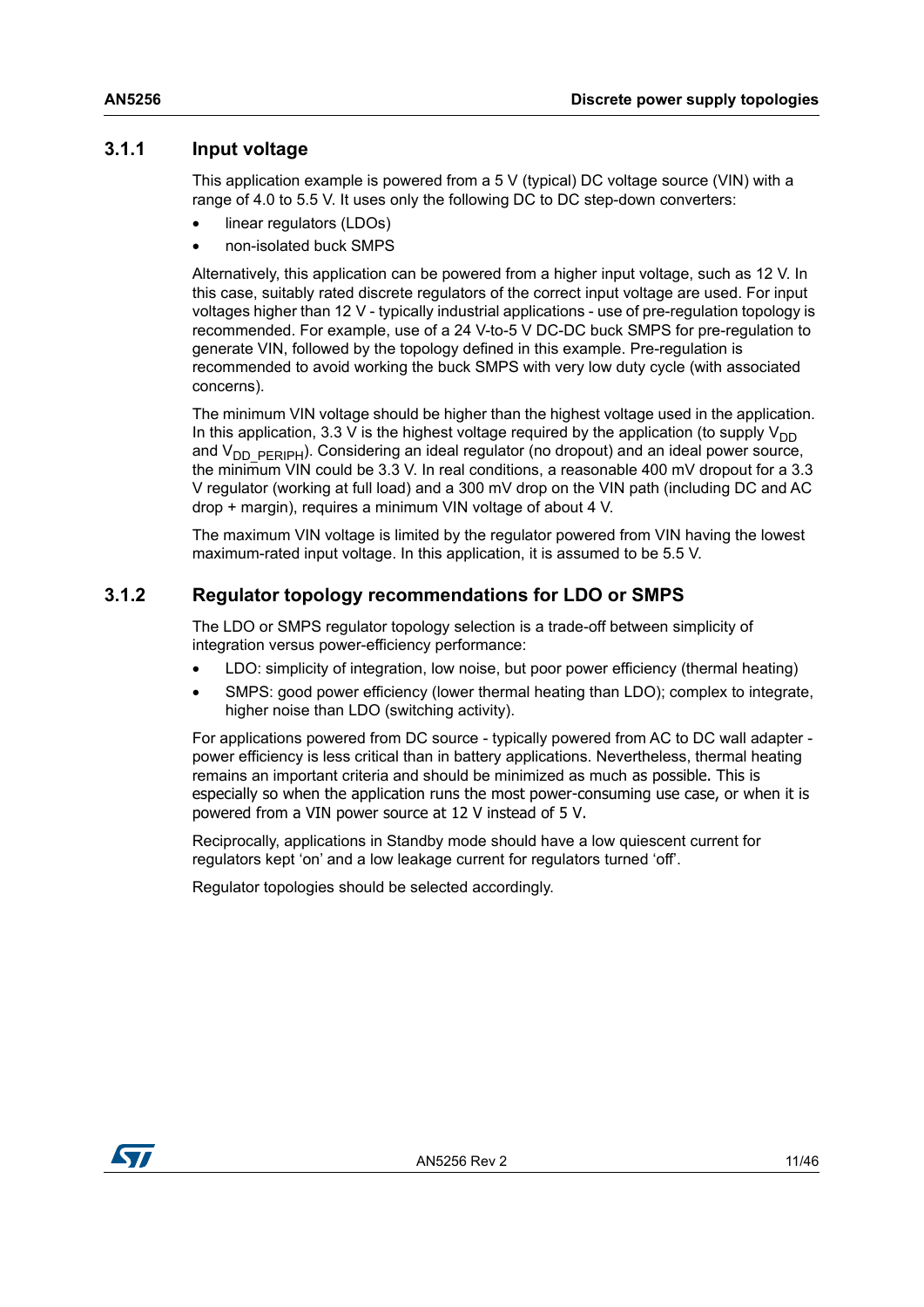#### **VDD power domain**

For the VDD power domain, the LDO topology is a good compromise between power losses, voltage noise, and cost:

- The VDD / VIN voltage ratio is 0.66 (3.3 V / 5 V). The LDO power efficiency is approximately 66%, quasi constant.
- Average current consumption is low, even for complex use cases. It is typically below an average worst-case current of 100 mA (50 mA assumed) and never exceeds 200 mA (assuming 300 mA peak very worst case to allow some margin).
- Current consumption in Stop and Standby modes is very low; ~1 mA and ~10 µA respectively (see DS12505 *[\[5\]](#page-6-4)* for details and conditions)

With the LDO topology, the power efficiency is ~66% (~VDD / VIN ratio), and ~90% with an SMPS buck converter. Power losses are 85 mW with an LDO and 18 mW with the SMPS converter respectively (assuming a 50 mA power consumption). For both, it is negligible in terms of thermal heating compared to other application power domains.

In Stop mode, power losses are equivalent between an LDO and a buck SMPS, because common buck converter power efficiency decreases under light load.

In Standby mode, power losses are higher with an SMPS compared to an LDO. An SMPS usually has a higher quiescent current than an LDO, and an LDO has no switching losses.

#### **VDDA and VREF power domains**

The VDDA pin supplies the ADC / DAC and the voltage reference buffer (VREFBUF) to generate the  $V_{REF+}$  reference voltage of the ADC / DAC.

The ADC and DAC performance is directly impacted by the noise level from the  $V_{RFF+}$ source, but also by the VDDA source noise level (due to the VDDA power supply rejection ratio).

If VDDA is powered from VDD power source, a low pass filter with low DC impedance may be inserted in between VDD power source and VDDA depending on the required ADC / DAC performance.

 $V_{REF+}$  should only be connected to the VDD power source if limited ADC / DAC performance is expected.

#### **VDDCORE power domain**

For the VDDCORE power domain, buck SMPS topology is recommended for power efficiency as this is one of the highest power-consumption domains in the application.

For VDDCORE, LDO topology is not recommended due to the ratio between VDDCORE and VIN of about 0.24 (1.215 V / 5 V). With an LDO, power efficiency could be as low as 24%, meaning significantly more energy being consumed by the LDO converter than the energy consumed by the MPU itself.

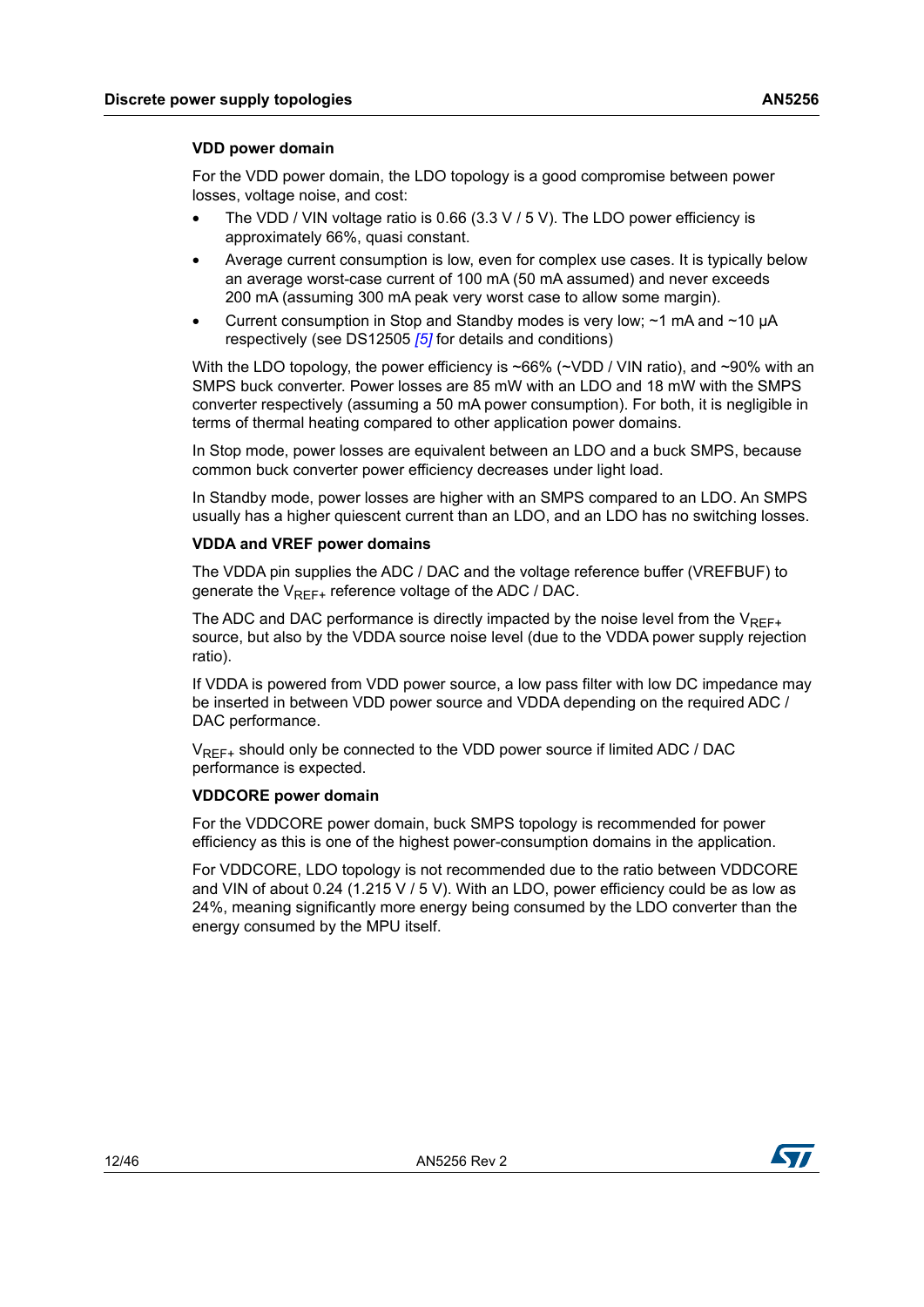#### **VDD\_DDR and VTT power domains**

For  $V_{DD-DDR}$  power domain, buck SMPS topology is recommended for the same reason as for VDDCORE.

If the application requires termination resistors on the DDR3 / DDR3L address/command bus, a dedicated sink/source LDO should be used to supply VTT at  $V_{DD-DDR}$  / 2. Such a regulator usually integrates a VREF\_DDR converter allowing the resistor divider (1 k $\Omega$  / 1 k $\Omega$ ) to be removed from the design.

#### **VDD\_USB power domains**

VDD3V3\_USBHS and VDD3V3\_USBFS are the USB PHY power supply pins of the MPU. They should be powered from 3.07 V to 3.6 V. Both VDD3V3\_USBHS and VDD3V3\_USBFS power consumption are less than 30 mA (50 mA is assumed in order to allow some margin).

VDD3V3\_USBHS must not be present when VDDA1V8\_REG is absent, otherwise permanent MPU damage could occur (see DS12505 *[\[5\]](#page-6-4)* for details). VDD3V3\_USBHS cannot be connected directly to VDD as VDD is always present before VDDA1V8\_REG.

To accommodate this constraint, VDD3V3\_USBHS should be enabled by VDDA1V8\_REG. VDD\_USB is enabled when VDD1V8\_REG is enabled, hence by default at power-on, and whenever DSI or USB are used. Different power supply options are possible:

- dedicated LDO (recommended), see *[Figure 1](#page-9-0)*
- integrated power switch / load switch, see *[Figure 2](#page-13-0)*
- discrete power switch, see *[Figure 3](#page-13-1)*.

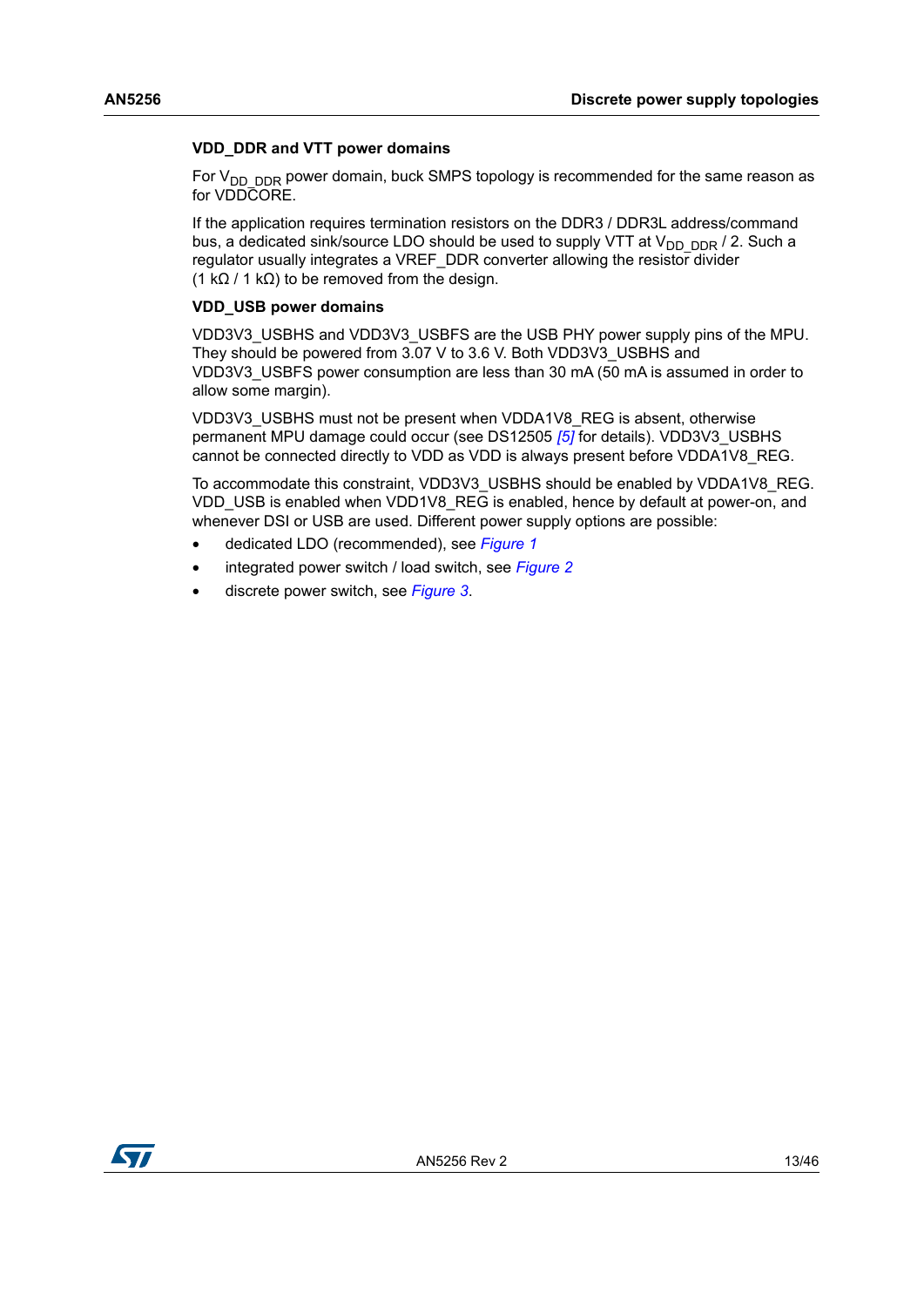The following example is given for the STM32MP157 device. It is applicable for all STM32MP15x devices.

<span id="page-13-0"></span>

**Figure 2. Supply VDD3V3\_USBHS/FS with integrated power switch**

The power switch (load switch) main electrical criteria are:

- The ON-resistance should be low enough to quarantee that VDD USB never drops below 3.07 V. Typically below 700 mΩ if VDD has +/-5% tolerance:  $R_{on}$  < ((3.3 V - 5%) – 3.07 V) / 50 mA = 0.7 Ω.
- The  $EN_V_{H}$  min threshold (active high) should be below 1.7 V (VDDA1V8\_REG min) to ensure that the power switch turns on in all conditions.
- An integrated output discharge resistor is recommended to discharge the VDD\_USB decoupling capacitor when the power switch is disabled.

The following example is given for the STM32MP157 device. It is applicable for all STM32MP15x devices.

<span id="page-13-1"></span>

#### **Figure 3. VDD3V3\_USBHS/FS supply with discrete power switch**

This discrete power switch is composed of one P-channel power MOSFET and one Nchannel MOSFET. The P-channel MOSFET acts as a power switch to drain current from VDD to VDD USB to supply VDD3V3 USBHS/FS. The P-channel gate is driven by the Nchannel MOSFET, which acts as an open drain to reverse the P-channel polarity. The Nchannel gate is driven by the VDDA1V8\_REG voltage. The 1 k $\Omega$  passive load is added to discharge the decoupling capacitors on VDD3V3\_USBHS/FS, continuously consuming 3.3 mA when VDD USB is enabled.

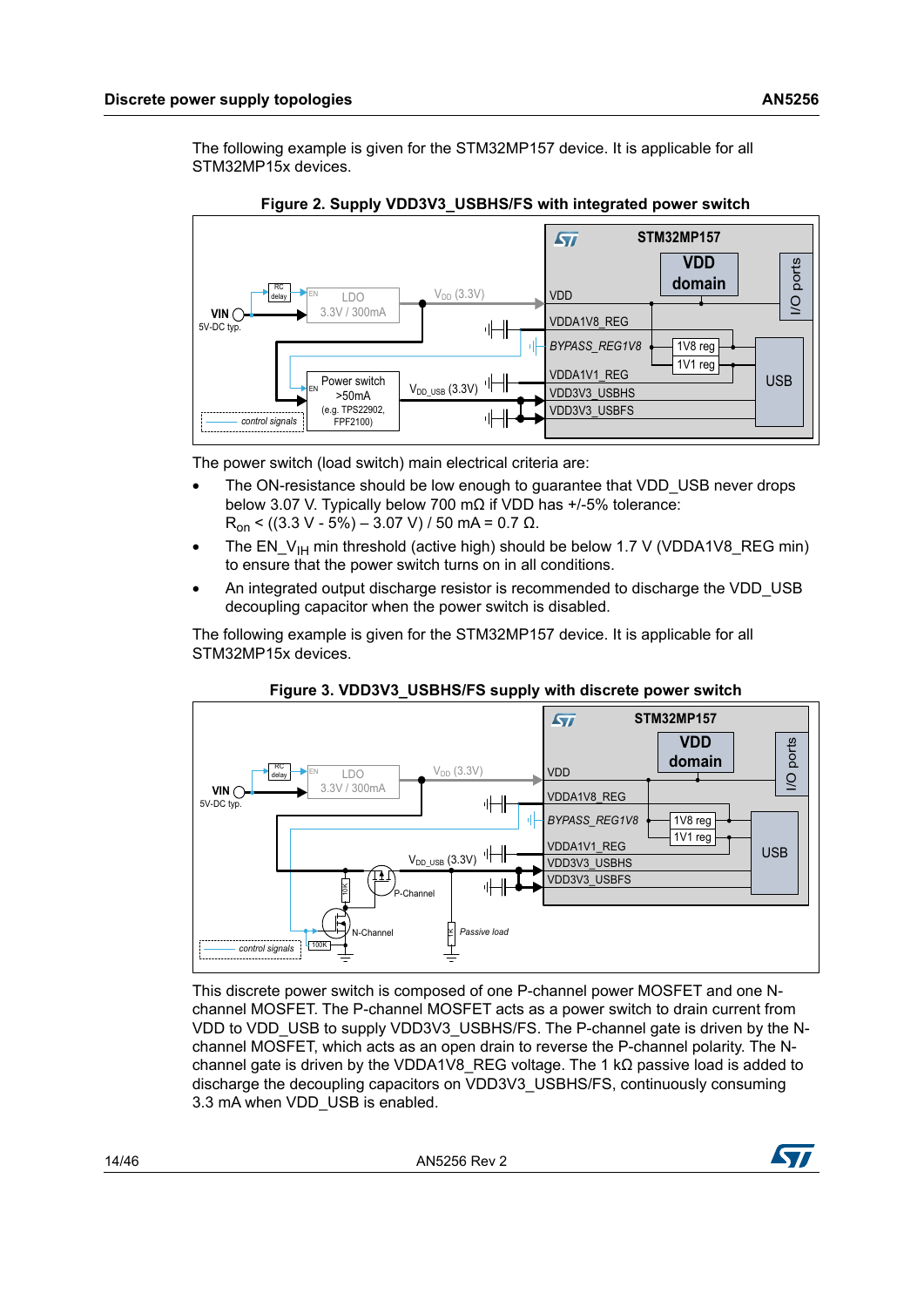Discrete power switch main electrical characteristics:

- P-channel MOSFET:
	- $-V_{DSS}$  and VGSS > -3.3 V
	- $-$  I<sub>D</sub> min: -50 mA
	- I<sub>D</sub> peak >> -50 mA (peak current when charging VDD3V3\_USBHS/FS decoupling capacitor)
	- R<sub>DS(ON)</sub> < 0.7 Ω at V<sub>GS</sub> = -3.3 V
- N-channel MOSFET:
	- $-V_{DSS}$  > 3.3 V
	- $-V_{GSS}$  > 1.8 V
	- $-$  I<sub>D</sub> min: 10 mA
	- R<sub>DS(ON)</sub> < 100 Ω at V<sub>GS</sub> = 1.8 V

#### **VDD\_PERIPH power domain**

For VDD\_PERIPH power domain, voltage and regulator topology depend on final application. In the application illustrated in *[Figure](#page-9-0) 1*, it is assumed that all peripherals can be supplied from a 3.3 V voltage source.

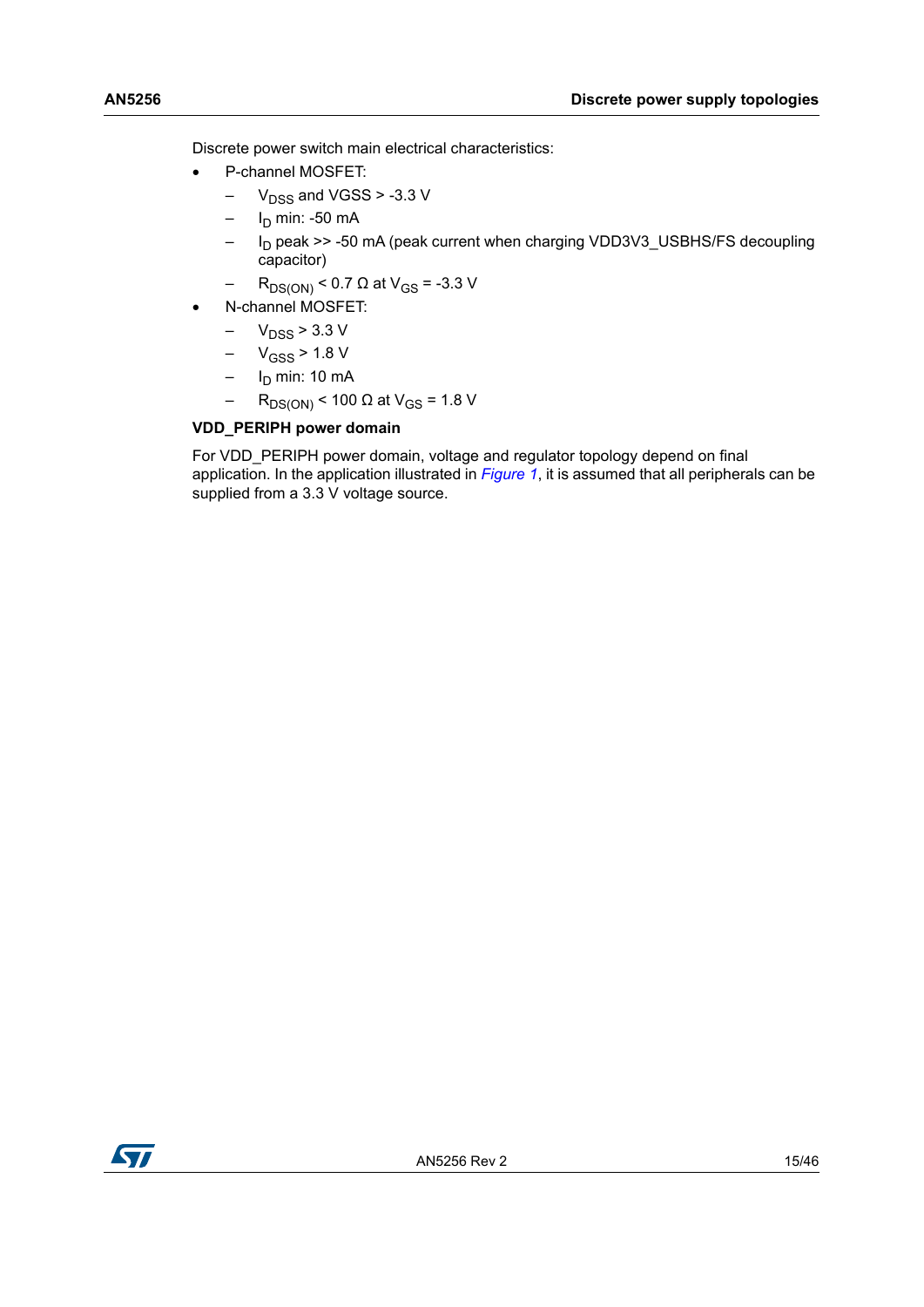## <span id="page-15-0"></span>**3.2 STM32MP15x with DDR3L and 1.8 V I/O voltage interface**

*[Figure](#page-15-1) 4* shows same application as *[Figure](#page-9-0) 1*, except that the I/O interface is changed from 3.3 V to 1.8 V. Sub-system peripherals (Ethernet, LCD, Audio, and so on) are not shown but it is assumed their I/O interface works at 1.8 V ( $V_{DD}$ ), or they use level translators. It is powered by linear and switched-mode power supply step-down converters.

The following example is given for the STM32MP157 device. It is applicable for all STM32MP15x devices.

**STM32MP157** *PWR\_LP*  $\overline{\mathbf{S}}$ *PWR\_LP PWR\_ON PWR\_ON PWR\_ONRST PWR\_ONRST = PWR\_ON && NRST NRST NRST* RESET *NRST\_CORE* SMPS *PWR\_ON* EN  $V_{DDODE}$  (1.215V) **VDDCORE Core VIN** step-down **domain**  $5V-DC$ 1.215V / 1.5A *PDR\_ON\_CORE* VSW VDDA ⌒ Analog VREF+ domai <1MHz *optional* doma VREF-(ADC/DAC) **VSSA** *Recommended RC filter*  VBAT I/O ports 重 or *delay for VIN stabilisation PDR\_ON* VDD VDD\_ANA<br>VDD\_PLL domain RC  $V_{DD}$  (1.8V) LDO or SMPS EN VDD delay step-down 1.8V / 300mA VDD\_DSI VDD1V2\_DSI\_REG  $1V2 \text{ reg}$ ⊩⊪ VDD1V2\_DSI\_PHY DSI VDDA1V8\_DSI VDDA1V8\_REG *BYPASS\_REG1V8* 1V8 reg<br>**1V1 reg** VDDA1V1\_REG USB 州  $V_{DD$  usb  $(3.3V)$ LDO VDD3V3\_USBHS *PWR\_ONRST* EN  $3.3V / 50m$ VDD3V3\_USBFS  $+$ SMPS *PWR\_ONRST* EN  $V_{DD\_DDR}$  (1.35 VDDQ\_DDR step-dow DDR\_VREF DDR 1.35V / 1A 1K 1% 1K 1%  $FF$  DDR  $(0.675)$ VLDOIN LDO VTTREF *PWR\_LP* S3 sink/source *PWR\_ONRST* V<sub>DD</sub> S5 DD ter  $_{TT}$  (0.675V) 1K 1% V<sub>DD</sub> V<sub>DDQ</sub> VIN VTT **DDR3L memory DDR3L memory** VREFCA termination *VTT termination resistors circuitry recommended*   $\frac{1}{k}$ *for single DDR3/DDR3L memory IC and mandatory*  Verro *for multiple DDR3/DDR3L memory ICs* **PWR\_ONRST** ENLIDO OF SMPS V<sub>DD\_PERIPH (3.3V) V<sub>DD</sub> PERIPH (3.3V) **PERIPH** (3.3V)</sub> LDO or SMPS **(SD, eMMC, NAND Flash…)** step-down 3.3V  $V_{DD}$   $\bullet$   $\bullet$   $V_{10}$  (1.8V) *control signals optional circuitry* **Other peripherals (ETH, Display, Audio…)** MSv52584V2

<span id="page-15-1"></span>**Figure 4. Discrete power supply topology example with IOs at 1.8 V and DDR3L**

*Note: The MPU decoupling scheme is not shown (see AN5031 [\[1\]](#page-6-2))*

*SMPS and LDO regulator part numbers and discrete components are not shown, but their electrical specifications are detailed in Section [3.2.2: Regulator topology recommendations](#page-16-1)  [for LDO or SMPS.](#page-16-1)*

*Additional protection on VIN, such as ESD, EMI filtering, and overvoltage, are not shown.*

16/46 AN5256 Rev 2

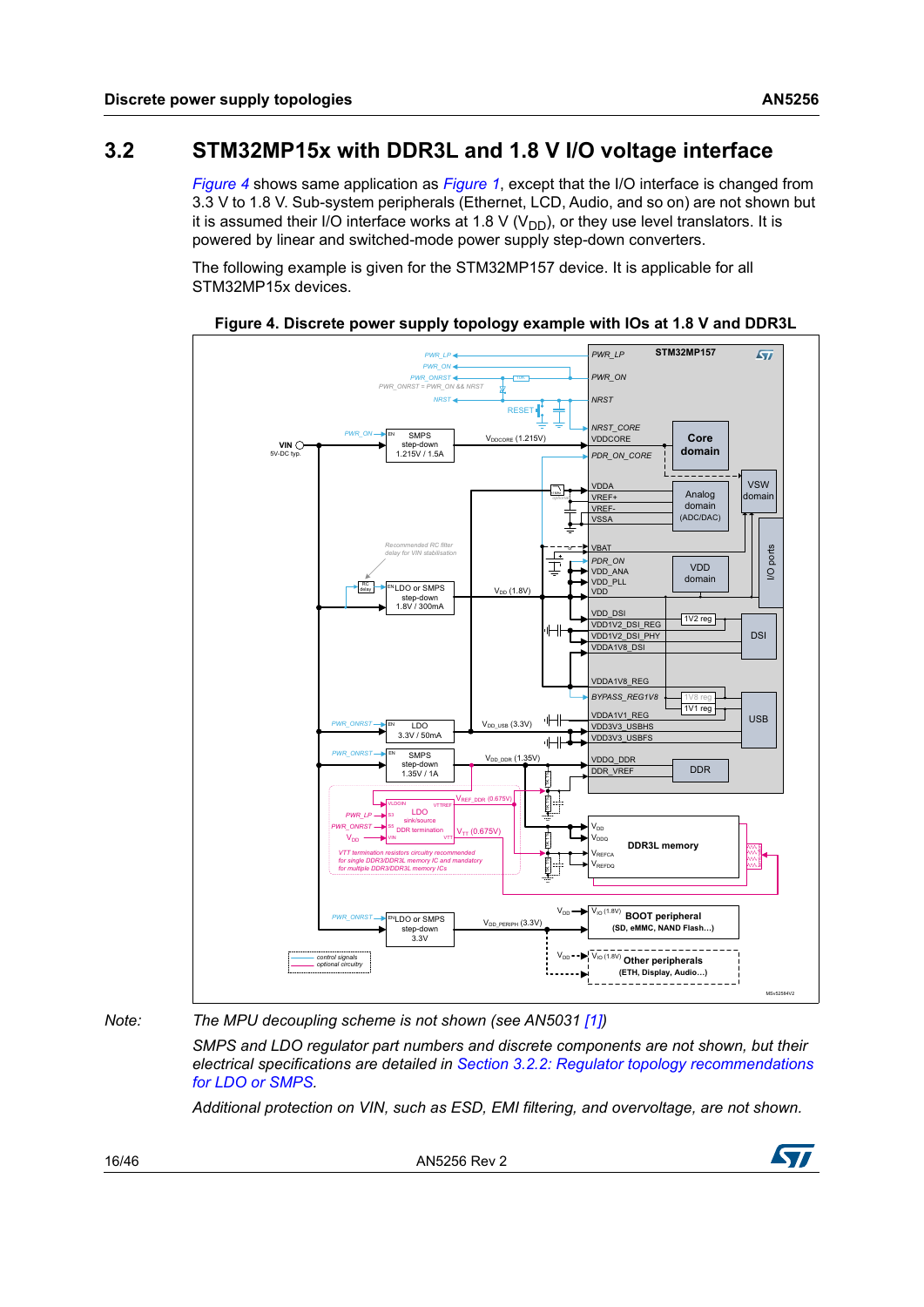### <span id="page-16-0"></span>**3.2.1 Input voltage**

See *Section [3.1.1: Input voltage](#page-10-0)*.

### <span id="page-16-1"></span>**3.2.2 Regulator topology recommendations for LDO or SMPS**

This section is similar to *Section [3.1.2: Regulator topology recommendations for LDO or](#page-10-1)*  **[SMPS](#page-10-1)** with the following differences:

#### **VDD power domain**

For the VDD power domain, buck SMPS topology is recommended for power-efficiency reasons. Nevertheless, LDO topology may be acceptable due to the low power consumption on this supply domain.

- The VDD / VIN voltage ratio is 0.36 (1.8 V/5 V). LDO power efficiency is approximately 36%, quasi constant.
- The average current consumption average is low, even for complex use cases. The worst-case average is typically below 100 mA on (50 mA assumed), and never exceeds 200 mA (300 mA peak very worst case to allow some margin).
- The current consumption in Stop and Standby modes is very low;  $\sim$ 1 mA and  $\sim$ 10 µA respectively (see DS12505 for details and conditions.)

With the LDO topology, power efficiency is approximately 36% (~VDD / VIN ratio) and it is about 90% with an SMPS buck converter. Power losses are 160 mW with LDO and 18 mW with an SMPS converter respectively (assuming 50 mA power consumption). Depending on the application heat-dissipation capacity, if 60 mW in losses is acceptable, then an LDO can be used.

#### **VDD\_USB power domains**

VDD3V3\_USBHS and VDD3V3\_USBFS are the USB PHY power supply pins of the MPU. They should be powered from 3.07 V to 3.6 V. Neither the VDD3V3\_USBHS nor the VDD3V3\_USBFS power consumption is more than 30 mA (50 mA is assumed to allow some margin).

VDD3V3\_USBHS must not be present when VDDA1V8\_REG is absent, otherwise permanent MPU damage could occur (see DS12505 *[\[5\]](#page-6-4)*).

To accommodate these constraints, VDD3V3\_USBHS should be synchronized with the PWR\_ON or PWR\_ONRST signal, as VDD is connected to VDDA1V8\_REG and VDD rises first in the application (see *[Figure](#page-15-1) 4*). Two power supply options are possible:

- Dedicated LDO (recommended), see *[Figure 4](#page-15-1)*
- Reuse of the regulator supplying the peripheral (V<sub>DD\_PERIPH</sub>), see *[Figure 5](#page-17-0)*.

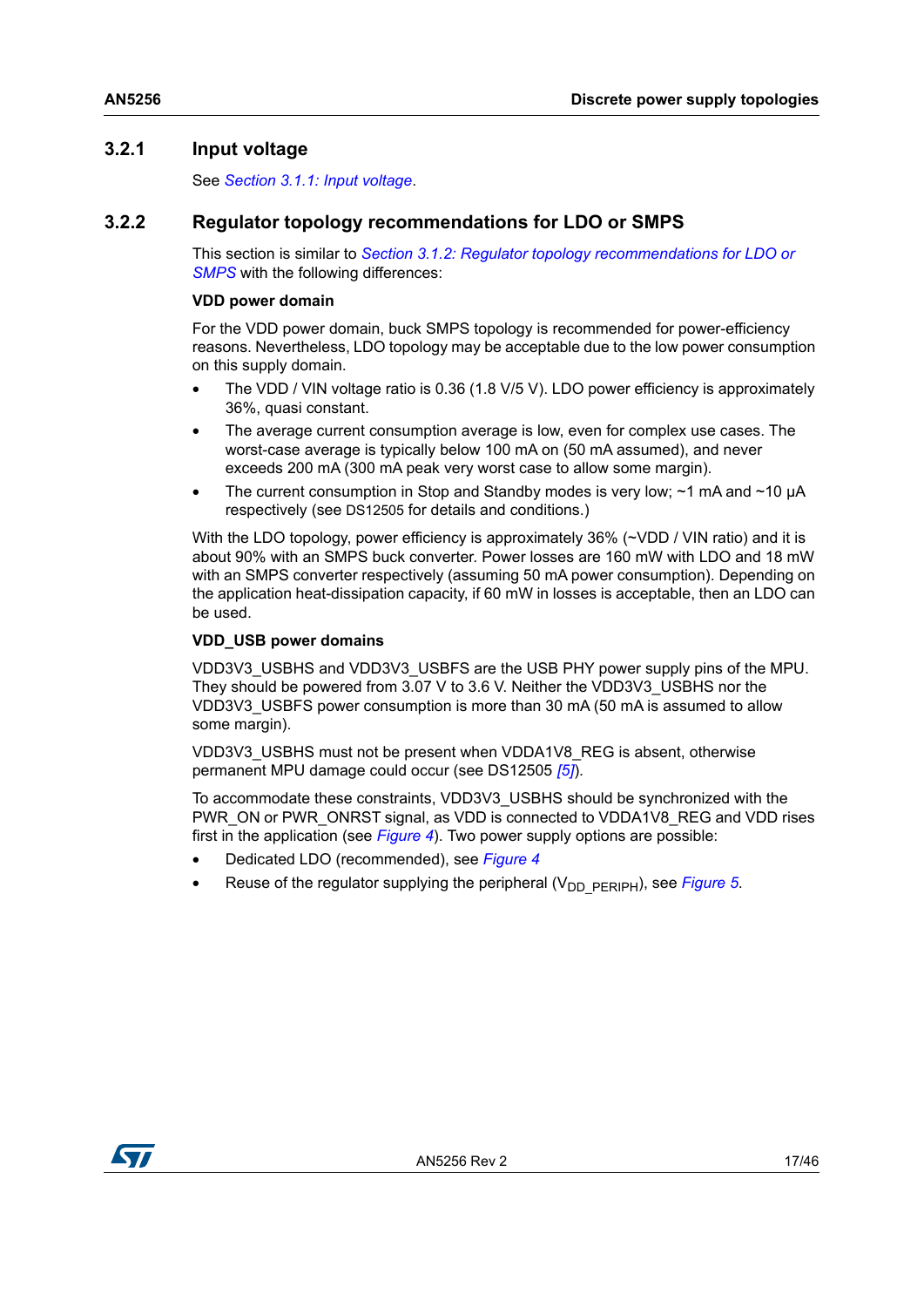The following example is given for the STM32MP157 device. It is applicable for all STM32MP15x devices.

<span id="page-17-0"></span>



V<sub>DD\_PERIPH</sub> power source can be used to supply VDD3V3\_USBHS and VDD3V3\_USBLS if following conditions are respected:

- the V<sub>DD\_PERIPH</sub> voltage should be in VDD3V3\_USBHS/LS voltage tolerance (3.07 V to 3.6 V]
- the V<sub>DD</sub> PERIPH (VDD3V3\_USBHS) must not be present unless VDD (VDDA1V8\_REG) is present.

If the  $V_{DD-PERIPH}$  regulator has the same voltage and is controlled through PWR ONRST, as in *[Figure](#page-17-0) 5*, the two upon constraints are fulfilled.

#### **VDDA and VREF power domains**

The VDDA pin supplies the ADC / DAC and also the voltage reference buffer (VREFBUF) to generate the ADC/DAC  $V_{RFF+}$  reference voltage.

ADC/DAC performance is directly impacted by the level of noise from the  $V_{RFF+}$  source, and also by the noise level from the VDDA source (due to the VDDA power supply rejection ratio).

If the ADC/DAC are used in the application with a reference voltage,  $V_{RFF+}$ , higher than 2 V, then the  $V_{DD-PERIPH}$  power source can be used to supply VDDA. A low-pass filter with low DC impedance can be inserted in between the VDD power source and VDDA depending on the required ADC/DAC performance.

VREF+ may be connected to the  $V_{DD}$  persiph power source only if limited ADC / DAC performance is acceptable.

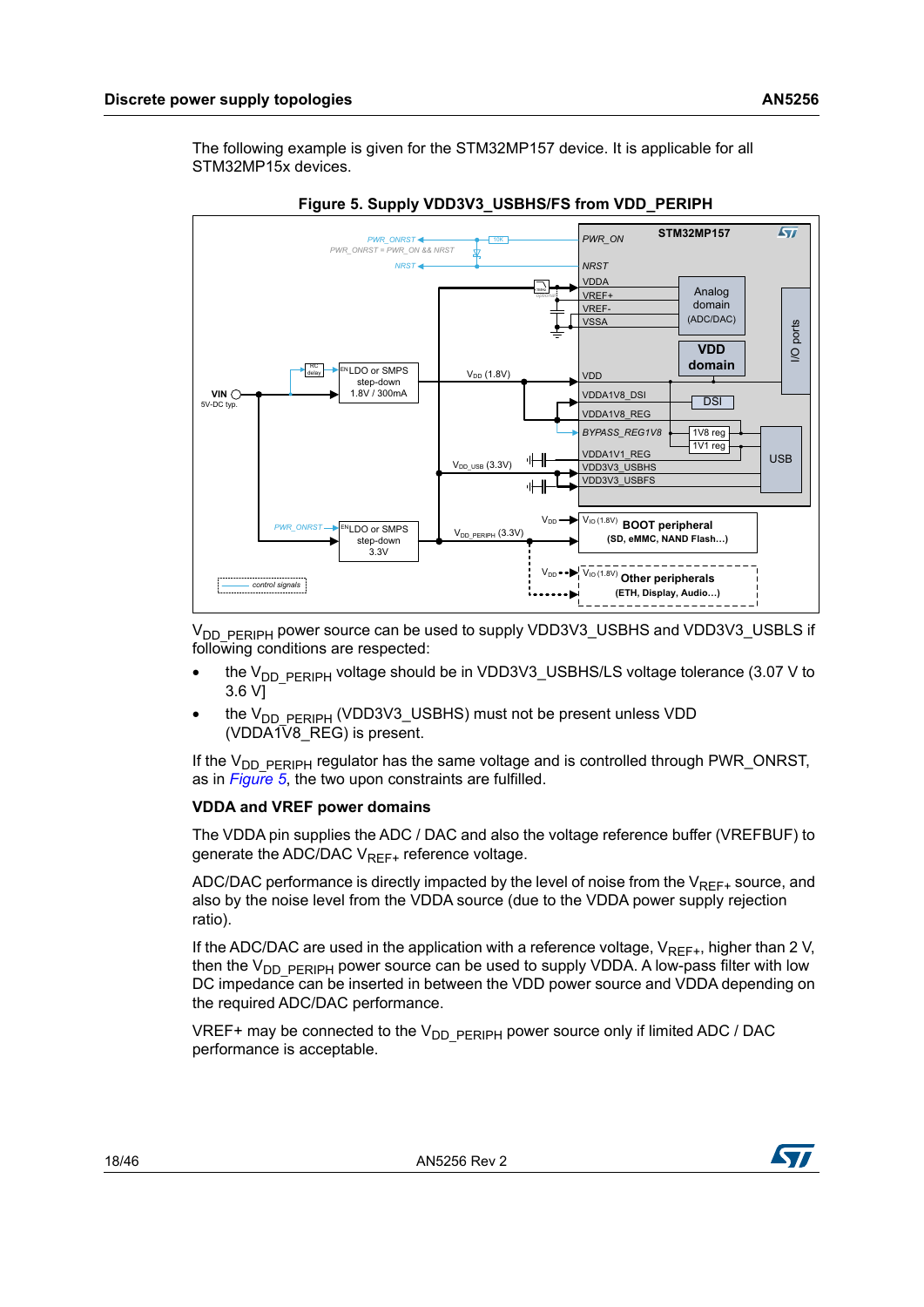### <span id="page-18-0"></span>**3.3 Low power modes and crash recovery management**

STM32MP15x devices support several operating modes to reduce power consumption (see AN5109: "STM32MP1 Series using low-power modes" for details).).

The two MPU output pins, PWR\_ON and PWR\_LP, are automatically controlled depending on the operating mode. They are used to control the application regulators:

- PWR\_ON: supply request signal (active high). Enables VDDCORE and the application peripheral power supplies. It is active in Run, Stop and Low-Power-Stop modes. It is inactive in Standby mode (and implicitly in VBAT and power Off modes when VDD is not present).
- PWR\_LP: low-power mode request signal (active low). It is used to request a regulator or a peripheral to enter low-power state. It is active in LP\_Stop and Standby modes. It is inactive in Run and Stop modes.
- *Note: With discrete-regulator applications, LPCFG (PWR\_ON pin configuration in PWR\_CR1 register) should always be set to 0.*

*[Table](#page-18-1) 3* summarizes the power supply states for the application operating modes illustrated in *[Figure](#page-9-0) 1*.

<span id="page-18-1"></span>

| Power mode                  | NRST/<br>NRST_CORE | <b>VDD</b>   | PWR_ON /<br><b>VDDCORE</b> | PWR_ONRST /<br><b>VDD_DDR</b><br><b>VDD PERIPH</b> | PWR_LP/<br><b>VTT</b> |
|-----------------------------|--------------------|--------------|----------------------------|----------------------------------------------------|-----------------------|
| <b>Run</b>                  |                    | On           | 1/On                       | 1/On                                               | 1/On                  |
| Stop                        |                    | <b>On</b>    | 1/On                       | 1/On                                               | 1/On                  |
| LP-Stop                     |                    | <b>On</b>    | 1/On                       | 1/On                                               | $0/$ Off              |
| Standby                     |                    | On           | $0/$ Off                   | $0/$ Off                                           | $0/$ Off              |
| <b>VBAT or Power off</b>    |                    | Off (No VIN) | Off (No VIN)               | Off (No VIN)                                       | Off (No VIN)          |
| Crash<br>(watchdog elapsed) | 0<br>(pulse)       | On           | 1/On                       | $0/$ Off                                           | 1 / VTT Off           |

**Table 3. System operating modes**

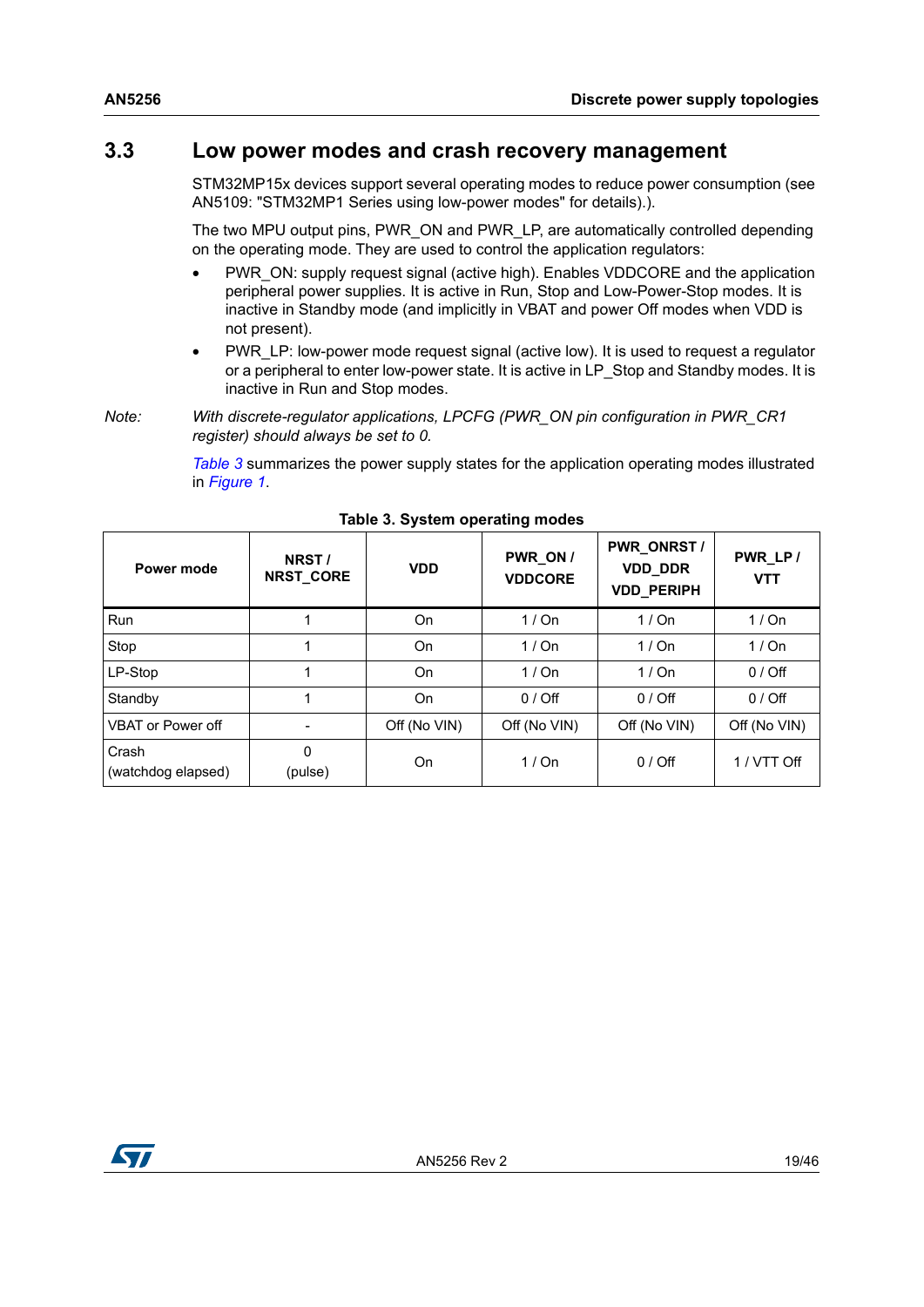### <span id="page-19-0"></span>**3.3.1 Crash recovery management circuitry (optional)**

PWR\_ONRST is an additional signal dedicated to the management of crash recovery at the application level. As shown in *[Figure](#page-19-1) 6*, the PWR\_ONRST signal is generated from PWR ON and NRST by a discrete logical AND circuit.

The following example is given for the STM32MP157 device. It is applicable for all STM32MP15x devices.

<span id="page-19-1"></span>

#### **Figure 6. PWR\_ONRST crash recovery management signal**

The AND logic circuit is composed of a 10 k $\Omega$  resistor and a diode. Use of a Schottky diode such as BAT54 or BAT60 is recommended. The 10 k $\Omega$  value may be adapted according to the combined impedances of the regulator EN pin; especially if some or all of the regulator EN pins have built-in pull down resistors.

The PWR\_ONRST signal is equivalent to the PWR\_ON signal. However, if a reset occurs (NRST signal low pulse), the PWR\_ONRST signal goes low meaning that regulators controlled by this signal turn OFF for the NRST low pulse duration, then turn back ON after the reset is released to a high state.

This allows power-supply cycling to be performed on peripherals. It is recommended that correct restart and reset of peripherals be assured after an application reset occurs (NRST), especially for peripherals that do not have a reset input signal. Power cycling is especially recommended for peripheral boot devices / Flash memory such as eMMC, NAND, NOR, and SD-Card.

STM32MP15x devices have a bidirectional pad reset (NRST) allowing the reset of external devices. If a crash occurs (iwdg1\_out\_rst or iwdg2\_out\_rst watchdog elapsed), a reset pulse is generated on the NRST signal. An identical pulse is generated on the PWR\_ONRST signal to control power cycling of the peripheral power supplies. An example timing diagram is provided in *Section [4: Power sequence management](#page-20-0)*

*Note: The MPU's RPCTL (reset pulse control) allows control of the minimum pulse duration of the NRST pin. It should be enabled by software at boot-up, and set to an appropriate duration; for example 31 ms, by setting bitfield MRD[4:0] = 0x1F in the RCC\_RDLSICR register.*

> This ensures that discrete regulator output voltages have enough time to drop before the pulse ends (transits to '1') and re-enables the regulators.

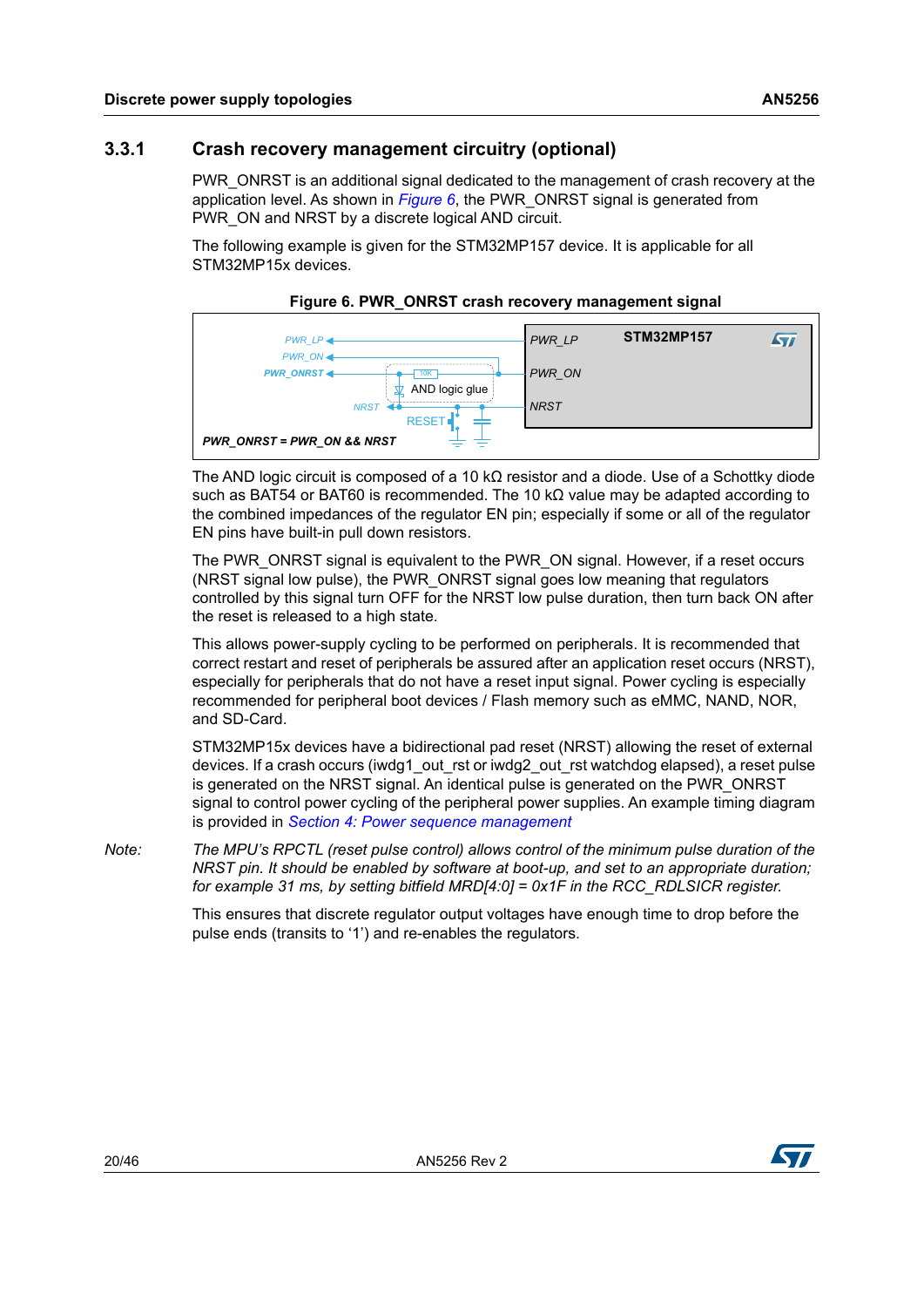## <span id="page-20-0"></span>**4 Power sequence management**

In *[Figure](#page-28-1)* 7 through *Figure* 10, the V<sub>DDA1V8</sub> REG level and the signal waveforms associated with its management are shown in light blue for clarity.

## <span id="page-20-1"></span>**4.1 Power-up/power-down sequence and reset management**

The application power-up and power-down sequence is shown in *[Figure](#page-20-2) 7* according to the implementation shown in *Figure [1: Discrete power supply topology example with IOs at 3.3](#page-9-0)  [V and DDR3L](#page-9-0)*.

<span id="page-20-2"></span>

**Figure 7. Power-up / power-down sequence and reset management diagram**

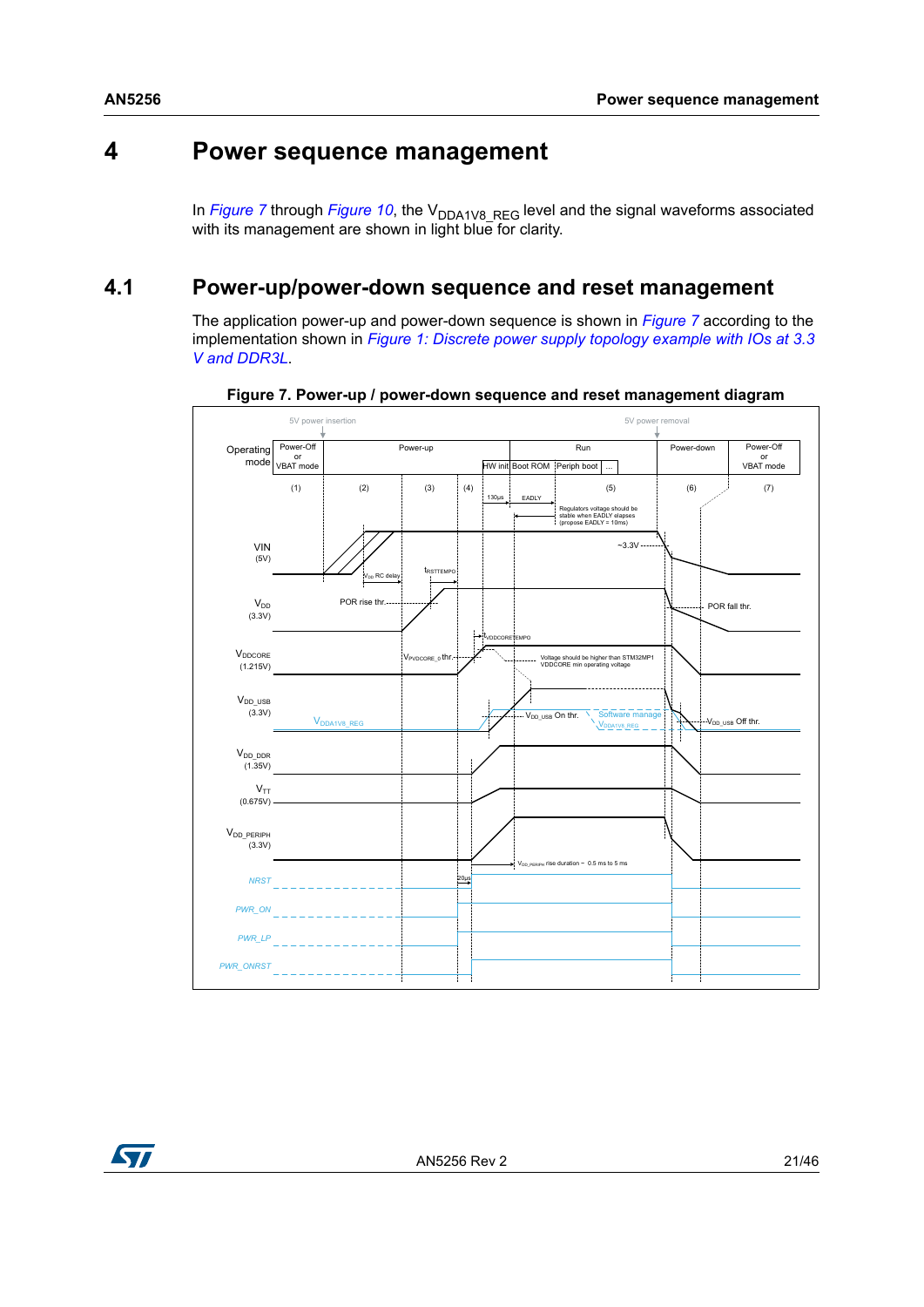- 1. The application is not powered, or the MPU is in VBAT mode (powered from VBAT to supply the VSW power domain).
- 2. A valid power supply source is connected to the application. The VIN voltage rises. After a delay (defined by a passive R-C network), to allow the VIN voltage to stabilize, the VDD regulator is enabled.
- 3. The  $V_{DD}$  voltage starts to rise:
	- The NRST, PWR\_ON, PWR\_LP signals are set low by the MPU, forcing the PWR\_ONRST signal low.
	- b) Once the V<sub>DD</sub> supply voltage is above the POR rising threshold level<sup>(a)</sup>, a t<sub>RSTTEMPO</sub><sup>(b)</sup> delay is started.
- 4. Once  $t_{RSTTFMPO}$  elapses, the PWR\_ON and PWR\_LP signals are set high by the MPU:
	- a) After  $t_{RSTTEMPO}$  elaspes, the MPU waits for 20  $\mu s^{(c)}$  before releasing the NRST signal, making PWR\_ONRST transit to a high level. V<sub>DD\_PERIPH</sub>, V<sub>DD\_DDR</sub> and  $V_{TT}$  are enabled by the PWR\_ONRST signal, and the  $V_{DD}^ _{PERIPH}$ ,  $V_{DD}^ _{DDR}$  and VTT voltages start to rise.
	- b) The  $V_{DDCORE}$  regulator is enabled by the PWR\_ON signal, and the  $V_{DDCORE}$ voltage starts to rise.
	- c) Once the V $_{\text{DDCORE}}$  voltage is above the V $_{\text{PVDCORE\_0}}^{(\text{d})}$  rising threshold level, a  $t_{\text{VDDCORETEMPO}}^{(e)}$  delay is started. As long as the  $t_{\text{VDDCORETEMPO}}$  has not elapsed, the MPU is kept in internal reset.
- 5. Once the t<sub>VDDCORETEMPO</sub> delay elapses, the MPU is taken out of internal reset (V<sub>DDCORE</sub> OK):
	- a) The V<sub>DDCORE</sub> voltage should be higher than the VDDCORE<sup>(f)</sup> minimum operating voltage. This should be guaranteed by the  $V_{DDCORE}$  regulator slew rate.
	- b) The V<sub>DDA1V8</sub> REG internal regulator is enabled. When the V<sub>DDA1V8</sub> REG voltage reaches  $V_{DD}$  us regulator enable threshold, the  $V_{DD}$  us regulator is enabled.
	- c) The MPU performs an internal hardware initialization (enabling the HSI and option byte loading with a ~130 us duration). It then enters in Run mode. The EADLY<sup>(g)</sup> delay timer (10 ms) is started.

- b.  $t_{RSTTEMPO}$  = 377 µs typ.
- c. Internal RCC delay of the MPU.
- d.  $V_{\text{PVDCORE 0}}$  rising edge = 0.95 V min.
- e.  $t_{VDDCORETEMPO}$  = 200 µs min.
- f. VDDCORE operating voltage = 1.18 V min.
- g. The EADLY timer prevents the Boot ROM from performing any access to the boot peripheral before it is ready when recovering from Standby mode. Typically it waits for a stable voltage on the Flash memory that is read by the Boot ROM to get the boot software. In this application, the default value (10 ms) is kept to wait for the V<sub>DD\_PERIP</sub> and V<sub>DD\_USB</sub> voltage to stabilize (RM0436 [\[4\]](#page-6-5) for more details).



a. POR rise threshold =  $V_{\text{BOR0}}$  rising edge = 1.67 V typ.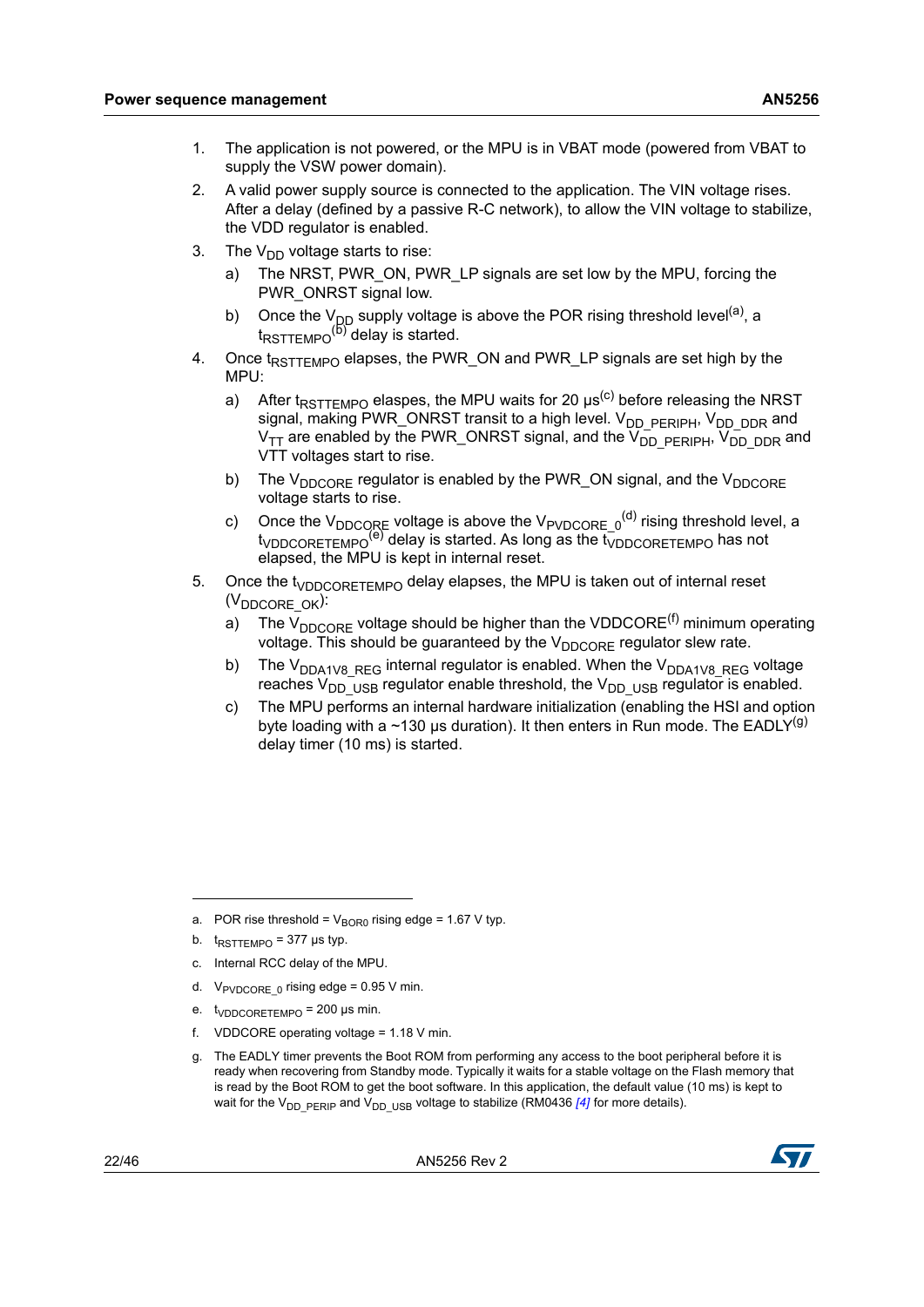- d) When EADLY has elapsed, the Boot ROM starts accessing the external peripherals to load and execute the boot software. Implicitly, when EADLY has elapsed, all regulator voltages should be stable; especially  $V_{DD-PERIPH}$  and VDD USB, which are power domains supplying the Flash memory and USB interfaces respectively.
- e) After an application initialization, the software can disable  $V_{DDA1V8-REG}$ (VDD\_USB) if no USB peripheral is attached.
- 6. Power supply source is removed from the application:
	- a) The VIN voltage drops
	- b) When the VIN voltage is close to  $V_{DD}$ ,  $V_{DD}$  usp and  $V_{DD}$  pERIPH (3.3 V), they start to drop in parallel with VIN.
	- c) Once the V<sub>DD</sub> supply voltage is below the POR fall threshold<sup>(a)</sup>, the MPU resets internally and disables  $\rm V_{DDA1V8\_REG}$ . The NRST, PWR\_ON and PWR\_LP signals are set low by the MPU. The PWR\_ONRST signal is forced low by the NRST and PWR\_ON signals. The V<sub>DDCORE</sub>, V<sub>DD\_DDR</sub>, V<sub>TT</sub>, V<sub>DD\_PERIPH</sub> regulators are disabled. The current consumption on VIN drops, making VIN fall slowly. When the  $V_{DDA1V8-REG}$  voltage reaches the regulator disable threshold for  $V_{DD-USB}$ , the  $V_{DD}$   $_{USB}$  regulator is disabled.
- 7. The application has no power, or the MPU is in VBAT mode (powered from VBAT to supply the  $V_{SW}$  power domain.

a. POR fall threshold =  $V_{BOR0}$  falling edge = 1.63 V typ (or =  $V_{BOR3}$  falling edge = 2.6 V max if option byte SELINBORH $[0:1] = 11$  (BOR = 2.7 V)).

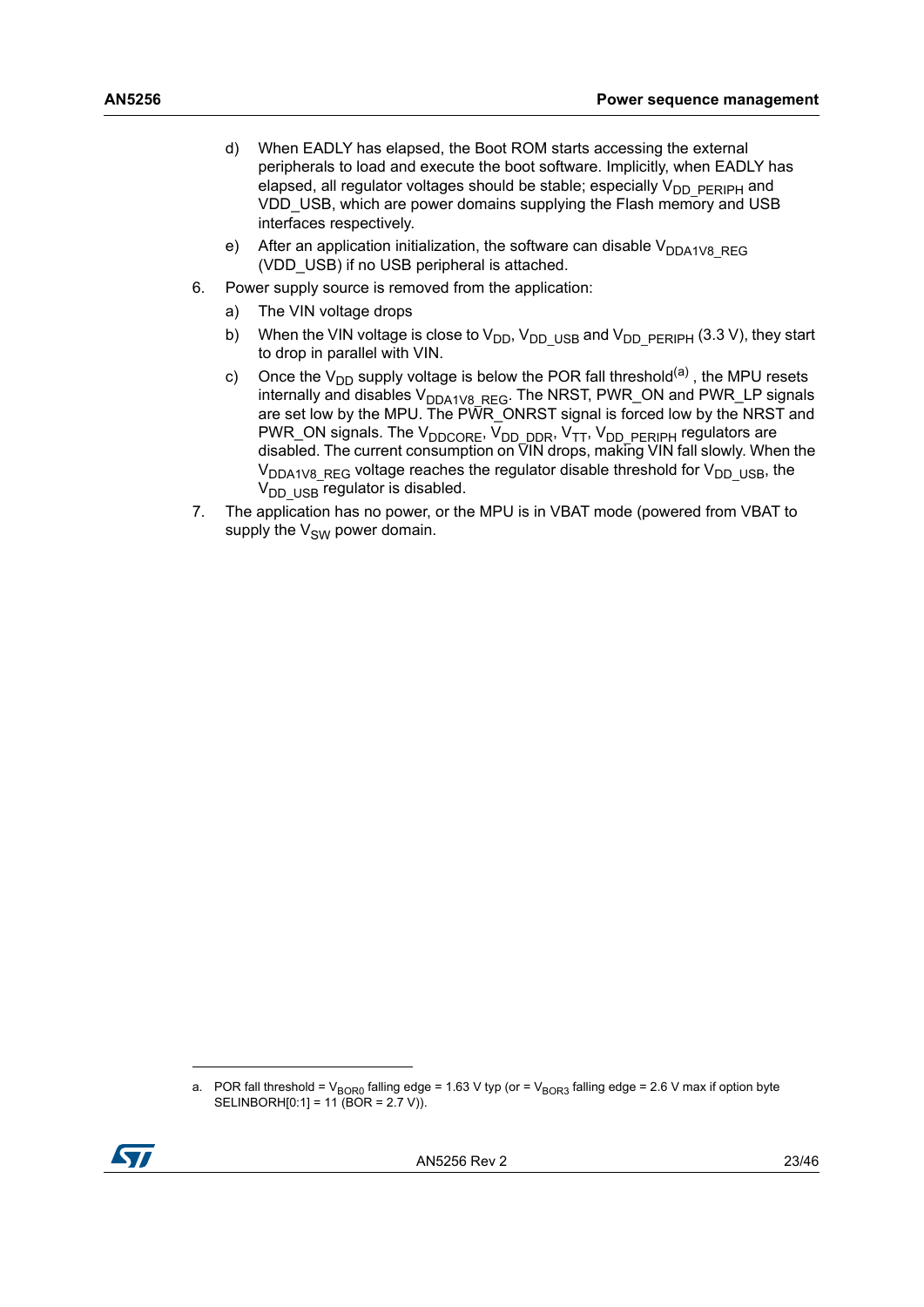## <span id="page-23-0"></span>**4.2 Low-power mode management**

### <span id="page-23-1"></span>**4.2.1 LP-Stop mode**

The application LP-Stop mode sequence is shown in *Figure [8: LP-Stop mode sequence](#page-23-2)* according to the implementation shown in *Figure [1: Discrete power supply topology](#page-9-0)  [example with IOs at 3.3 V and DDR3L](#page-9-0)*. In this application,  $V_{TT}$  is the only voltage regulator that supports low-power mode.

<span id="page-23-2"></span>

|                   |                                         | LP STOP request     |                         | <b>WAKEUP Event</b>         |                                                           |
|-------------------|-----------------------------------------|---------------------|-------------------------|-----------------------------|-----------------------------------------------------------|
| Operating<br>mode | Run                                     | SW enter<br>LP-Stop | LP-Stop                 | HW leave LP-Stop<br>Hw init | Run<br>SW resume<br>LP-Stop                               |
|                   |                                         |                     |                         | ~5µs PWRLP_TEMPO            |                                                           |
|                   | (1)<br>5V                               |                     | (2)                     | (3)                         | (4)                                                       |
| <b>VIN</b>        |                                         |                     |                         |                             |                                                           |
|                   | 3.3V                                    |                     |                         |                             |                                                           |
| $V_{DD}$          | 1.215V                                  |                     |                         |                             |                                                           |
| $V_{DDCORE}$      |                                         |                     |                         |                             |                                                           |
|                   | 3.3V                                    |                     |                         |                             |                                                           |
| $V_{DD\_USB}$     |                                         |                     | V <sub>DDA1V8_REG</sub> |                             |                                                           |
|                   | Software manage V <sub>DDA1V8</sub> REG |                     |                         |                             | Software manage V <sub>DDA1V8</sub> REG                   |
| $V_{DD\_DDR}$     | 1.35V                                   |                     |                         |                             | When PWRLP_TEMPO elapses, all                             |
|                   | 0.675V                                  |                     |                         | $V_{TT}$ rise < 100 µs      | voltage should be stable<br>(propose PWRLP_TEMPO = 100µs) |
| $V_{TT}$          |                                         |                     | Hi-Z                    |                             |                                                           |
|                   | 3.3V                                    |                     |                         |                             |                                                           |
| $V_{DD\_PERIPH}$  |                                         |                     |                         |                             |                                                           |
| <b>NRST</b>       |                                         |                     |                         |                             |                                                           |
| PWR_ON            |                                         |                     |                         |                             |                                                           |
| PWR_LP            |                                         |                     |                         |                             |                                                           |
| <b>PWR_ONRST</b>  |                                         |                     |                         |                             |                                                           |



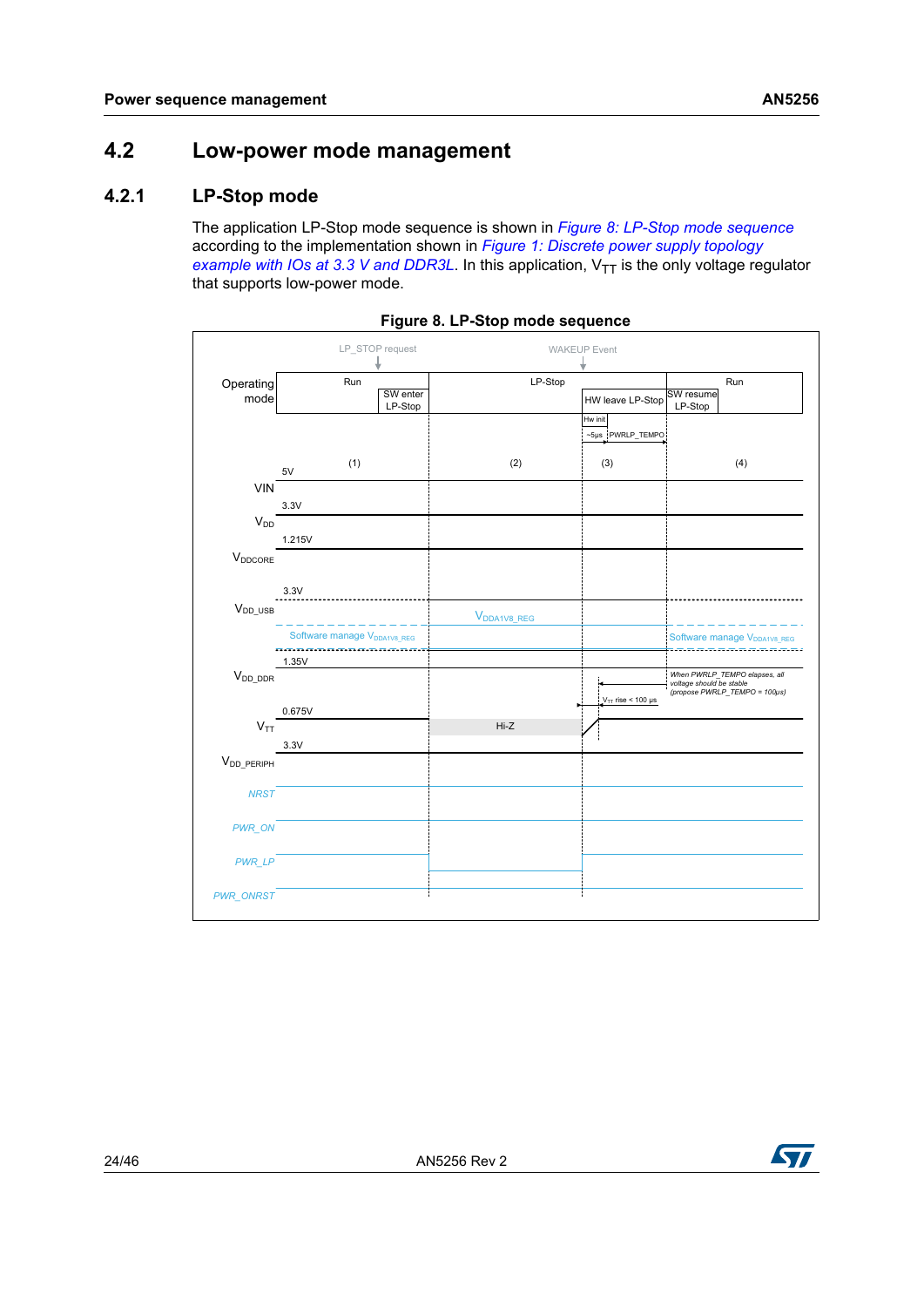- 1. The application is powered and running. When LP\_Stop mode is requested, the software prepares an LP\_Stop entry (stops some clocks, sets DDR to self-refresh and sets PWRLP\_TEMPO). It then sets the LPDS register to enter LP-Stop mode: the PWR LP signal is asserted.
- 2.  $V_{TT}$  enters low power mode (high impedance).
- 3. On a wakeup event, the MPU leaves LP-Stop mode and de-asserts the PWR\_LP signal:
	- a)  $V_{TT}$  exits low power mode
	- b) a clock restore process is performed
	- c) Once the HSI clock oscillator is stable (after  $\sim$  5 µs), the PWRLP\_TEMPO<sup>(a)</sup> timer is timed out to wait for the  $V_{TT}$  regulator voltage to stabilize. In this application, the  $V_{TT}$  regulator recovery time is less than 100  $\mu$ s. Hence, the PWRLP\_TEMPO duration should be 100 µs minimum.
- 4. When PWRLP TEMPO elapses, the application enters Run mode. The software resumes from LP-Stop mode (restores clocks, resumes DDR from self-refresh). Depending on the USB activity, the software may turn VDDA1V8 REG (internal regulator of the MPU) on or off, which automatically turns the  $V_{DD-USB}$  regulator on or off.

a. PWRLP\_TEMPO is a dedicated timer designed to wait for regulators to recover when the application goes from LP-Stop mode to Run mode. The PWRLP\_TEMPO delay value must be set in bitfield PWRLP\_DLY[21:16] of the RCC\_PWRLPDLYCR register.

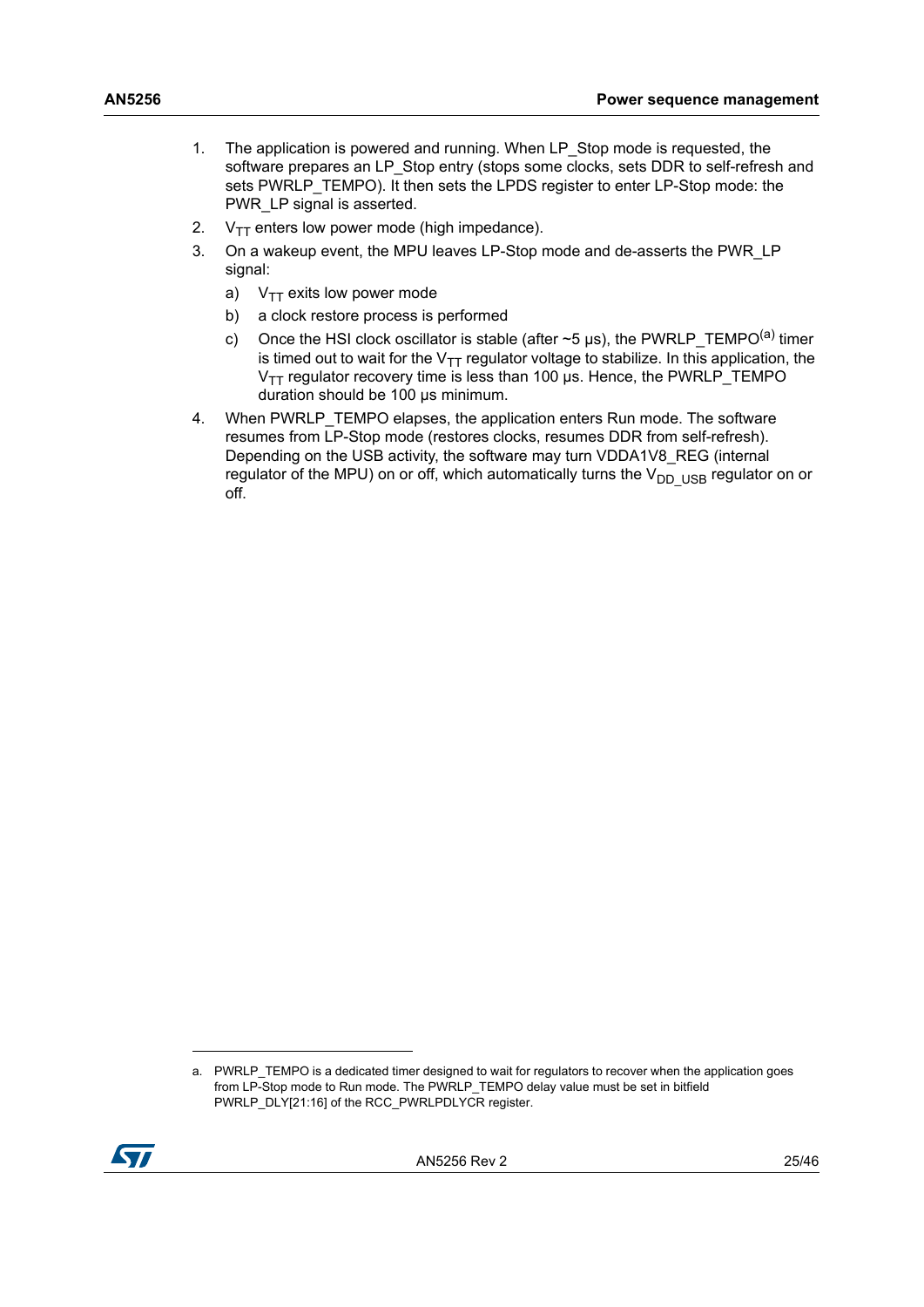#### <span id="page-25-0"></span>**4.2.2 Standby mode**

The application Standby mode sequence is shown in *[Figure](#page-25-1) 9* according to the implementation shown in *Figure [1: Discrete power supply topology example with IOs at 3.3](#page-9-0)  [V and DDR3L](#page-9-0)*.

In this application, the Flash memory used by the boot ROM to read the boot software (for example FSBL) is powered from the  $V_{DD-PERIPH}$  domain, and the DDR memory is powered OFF in Standby mode.

<span id="page-25-1"></span>

**Figure 9. Standby mode sequence**

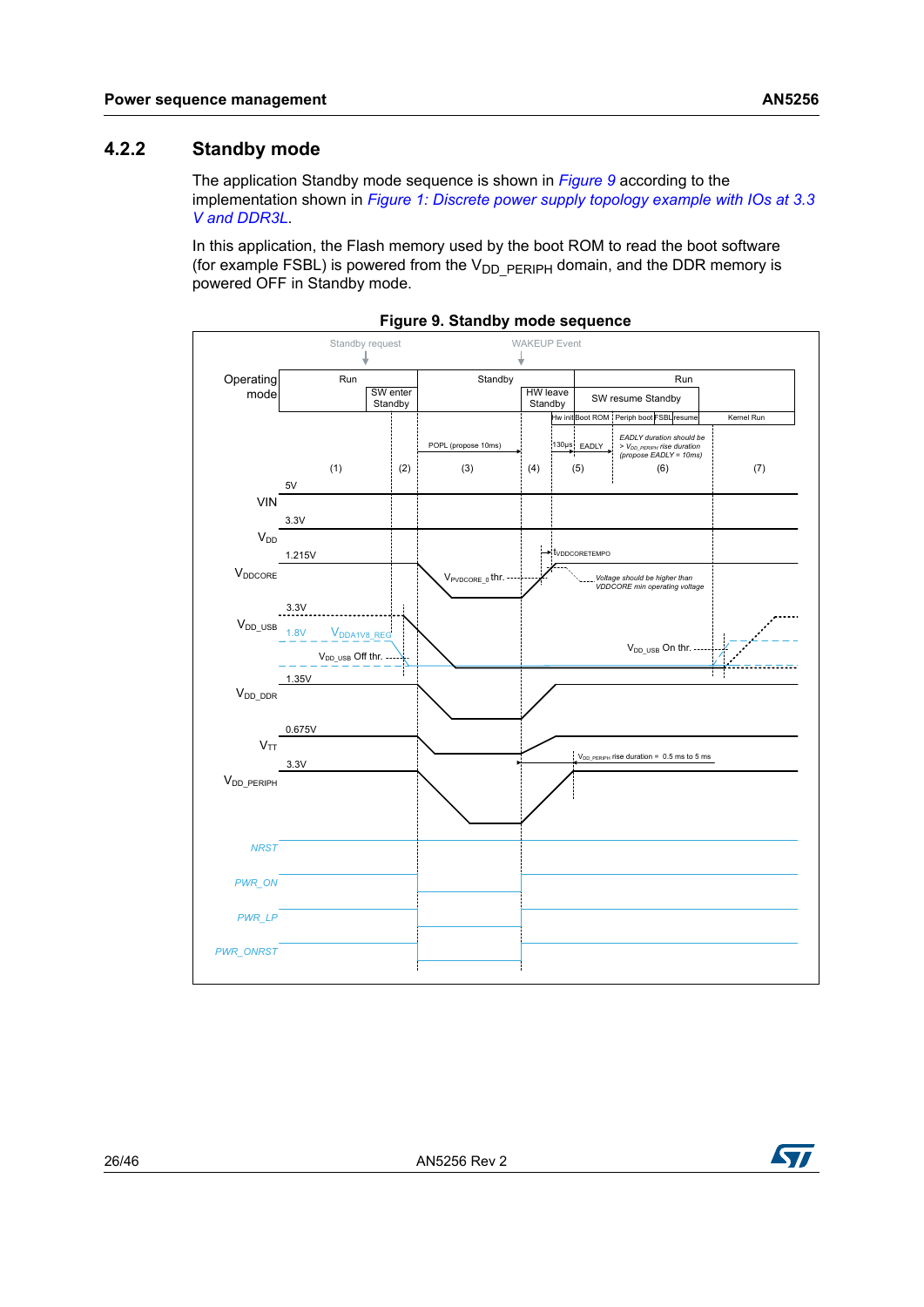- 1. The application is powered and running. When Standby mode is requested, the software prepares for Standby entry (stops some clocks, sets the POPL<sup>(a)</sup> and EADL $Y^{(b)}$  timers, and so on).
- 2. The software may switch off the USB power domains by turning off  $V_{DDA1V8-REG}$ , making the V<sub>DD</sub> <sub>USB</sub> regulator switch off<sup>(c)</sup>. When the software is ready, the MPU enters Standby mode and the POPL timer starts automatically.
- 3. The PWR\_ON signal is de-asserted and the PWR\_LP signal asserted:
	- a) The PWR\_ONRST signal is forced low when PWR\_ON is asserted
	- b) The V<sub>DDCORE</sub> regulator is powered off by the PWR\_ON signal
	- c)  $V_{DD-DDR}$ ,  $V_{REF-DDR}$ ,  $V_{TT}$  and  $V_{DD-PERIPH}$  are powered off by the PWR\_ONRST signal.
- 4. On a wakeup event, the MPU leaves Standby mode<sup>(d)</sup>, asserts the PWR ON signal and de-asserts the PWR\_LP signal:
	- a) The PWR\_ONRST signal rises as both PWR\_ON and NRST are high.  $V_{DD-DDR}$ , VREF\_DDR, VTT and VDD\_PERIPH are enabled by the PWR\_ONRST signal, and the  $V_{DD-DDR}$ , VREF\_DDR, VTT and VDD\_PERIPH voltages start to rise
	- b) The VDDCORE regulator is enabled by the PWR\_ON signal, and the  $V_{DDCORE}$ voltage starts to rise.
	- c) Once the V<sub>DDCORE</sub> voltage is above the V<sub>PVDCORE</sub> o rising minimum threshold, a t<sub>VDDCORETEMPO</sub> delay is started. As long as the t<sub>VDDCORETEMPO</sub> delay has not elapsed, the MPU is kept in internal reset.
- 5. Once the t<sub>VDDCORETEMPO</sub> elapses, the MPU is taken out of internal reset (V<sub>DDCORE</sub> OK):
	- a) The  $V_{DDCORE}$  voltage should be higher than the  $V_{DDCORE}$  minimum operating voltage. This should be guaranteed by the  $V_{\text{DDCORF}}$  regulator slew rate.
	- b) The MPU performs internal hardware initialization (enables the HSI and optionbyte loading with 130 µs duration), then enters Run mode.
	- c) The EADLY delay timer is started.

d. The STM32MP15x waits for POPL timer to elapse before leaving Standby mode; even if a wakeup event occur before.



a. The POPL timer allows minimum Standby duration (minimum PWR\_ON pulse low time) to be set. The POPL timer should be set in order to guarantee a minimum turn-off duration for the peripheral regulators. This is to ensure that peripherals restart properly from a low voltage. The POPL timer should be set according to the regulator having the slowest falling voltage (10 ms is suggested for this application).

b. The EADLY timer prevents the boot ROM from performing any access to the boot peripheral before it is ready when recovering from Standby mode. Typically this is to wait for stable supply voltage to the Flashmemory that is read by Boot ROM to get the boot software. In this application, the default value (10 ms) is suggested to wait for the V<sub>DD\_PERIP</sub> and V<sub>DD\_USB</sub> voltages to stabilize (see RM0436 *[\[1\]](#page-6-2)* for more details).

c. Alternatively, if V<sub>DDA1V8</sub> REG is not turned off by software before entering Standby mode, it is automatically disabled by hardware at that time, turning  $V_{DD-USB}$  off. In this case,  $V_{DDA1VB-RES}$  is automatically turned on by hardware when leaving Standby mode, turning  $V_{DD\_USB}$  on.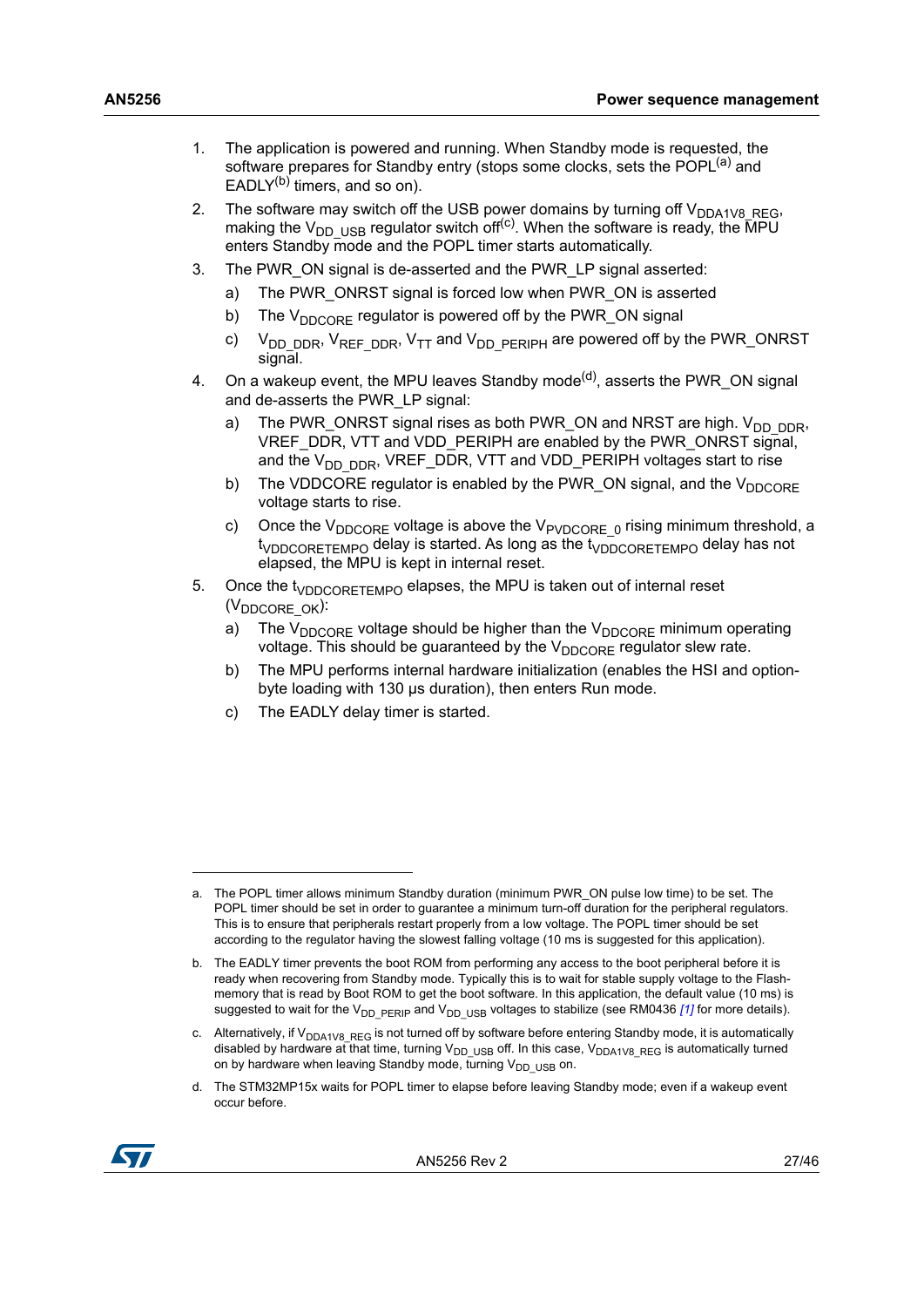- 6. When EADLY elapses, the boot ROM starts accessing external peripherals (Flash memory) to load and execute the boot software. Implicitly, when EADLY elapses, all regulators voltage should be stable; especially  $V_{DD}$   $_{PERIPH}$ , which is the power domain supplying Flash memory:
	- a) The boot ROM is read (Periph boot), and the FSBL is verified and executed.
	- b) The software detects an 'exit from Standby mode' and resumes the Kernel software accordingly.
- 7. Once the software resumes, it may switch the USB power domains on by turning  $\rm V_{DDA1V8\_REG}$  on, making the  $\rm V_{DD\_USB}$  regulator switch on, depending on the presence of USB devices.

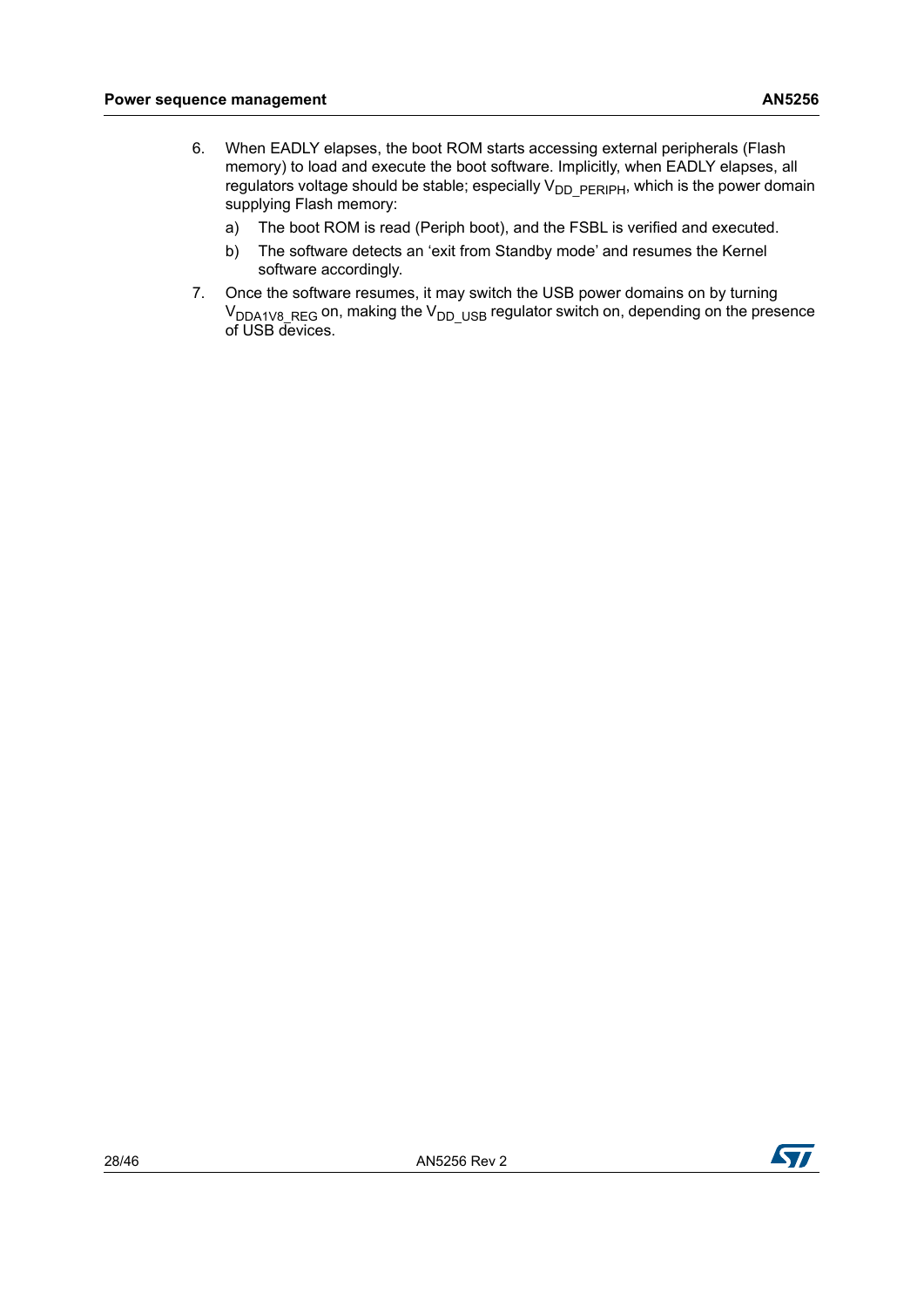## <span id="page-28-0"></span>**4.3 Crash recovery management**

As shown in *Section [3.3.1: Crash recovery management circuitry \(optional\)](#page-19-0)*, an optional external discrete circuitry can be added to the design (see *Figure [6: PWR\\_ONRST crash](#page-19-1)  [recovery management signal](#page-19-1)*), to perform peripheral power cycling. This allows peripherals to restart properly after a crash. This is especially suitable for Flash memory, which does not have a reset input to restart it properly after a crash.

The sequence show in *[Figure](#page-28-1) 10* illustrates a crash recovery sequence according to the implementation shown in *Figure [1: Discrete power supply topology example with IOs at 3.3](#page-9-0)  [V and DDR3L](#page-9-0)*.

<span id="page-28-1"></span>

| Operating               | Run    | Reset                 |             |                              | Run                                                                                 |
|-------------------------|--------|-----------------------|-------------|------------------------------|-------------------------------------------------------------------------------------|
| mode                    |        |                       |             | Hw init Boot ROM Periph boot | $\ddotsc$                                                                           |
|                         |        | RPCTL (proposed 31ms) | 130µs EADLY |                              |                                                                                     |
|                         |        |                       |             |                              | Regulators voltage should be<br>stable when EADLY elapses<br>(propose EADLY = 10ms) |
|                         | (1)    | (2)                   | (3)         |                              | (4)                                                                                 |
| <b>VIN</b>              | 5V     |                       |             |                              |                                                                                     |
|                         | 3.3V   |                       |             |                              |                                                                                     |
| V <sub>DD</sub>         | 1.215V |                       |             |                              |                                                                                     |
| $V_{DDCORE}$            |        |                       |             |                              |                                                                                     |
|                         | 3.3V   |                       |             |                              |                                                                                     |
| $V_{DD\_USB}$           | 1.8V   |                       |             |                              |                                                                                     |
| V <sub>DDA1V8_REG</sub> |        |                       |             |                              |                                                                                     |
|                         | 1.35V  |                       |             |                              |                                                                                     |
| $V_{DD_DDR}$            |        |                       |             |                              |                                                                                     |
|                         | 0.675V |                       |             |                              |                                                                                     |
| $V_{TT}$                |        |                       |             |                              |                                                                                     |
|                         | 3.3V   |                       |             |                              | V <sub>DD_PERIPH</sub> rise duration = 0.5 ms to 5 ms                               |
| $V_{DD\_PERIPH}$        |        |                       |             |                              |                                                                                     |
|                         |        |                       |             |                              |                                                                                     |
| <b>NRST</b>             |        |                       |             |                              |                                                                                     |
|                         |        |                       |             |                              |                                                                                     |
| PWR_ON                  |        |                       |             |                              |                                                                                     |
| PWR_LP                  |        |                       |             |                              |                                                                                     |
| <b>PWR_ONRST</b>        |        |                       |             |                              |                                                                                     |

**Figure 10. Crash recovery sequence**

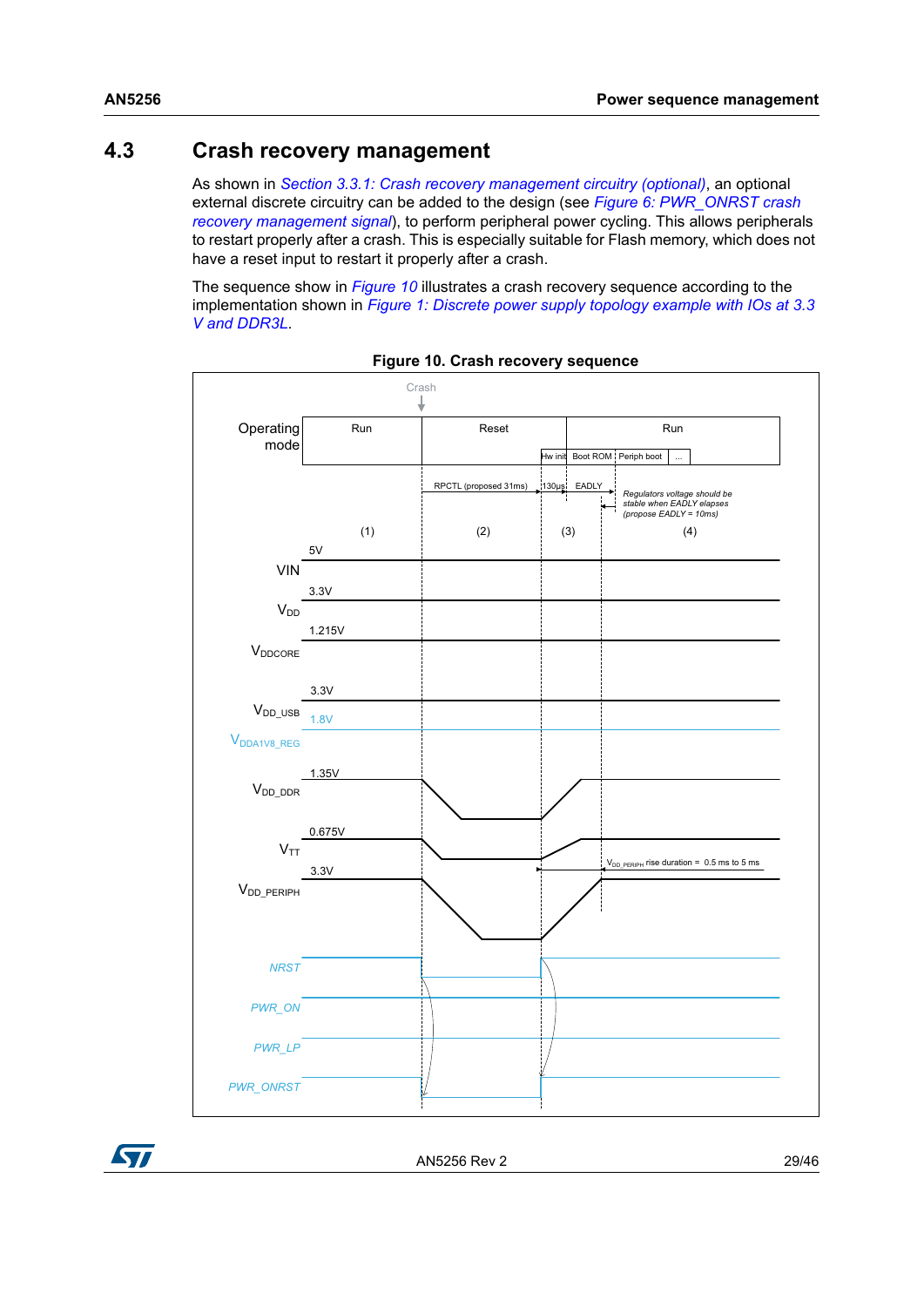- 1. The application is powered and running. The RPCTL timer (see *[Section](#page-19-0) 3.3.1*) is set to 31 ms and EADLY to 10 ms during the application initialization. A crash occurs (iwdg1\_out\_rst or iwdg2\_out\_rst watchdog elapsed) or an NRST pulse is performed from the user reset button.
- 2. The MPU asserts the NRST signal and RPCTL the timer starts:
	- a) The NRST\_CORE and the PWR\_ONRST signals are forced low by the NRST signal.
	- b)  $V_{DD\_DDR}$ ,  $V_{REF\_DDR}$ ,  $V_{TT}$  and  $V_{DD\_PERIPH}$  regulator are powered off by the PWR\_ONRST signal.
	- c) The  $V_{DD\_DDR}$ ,  $V_{REF\_DDR}$ ,  $V_{TT}$  and  $V_{DD\_PERIPH}$  voltages fall
- 3. The RPCTL timer elapses (after 31 ms):
	- a) The MPU releases the NRST signal.
	- b) The NRST CORE signal rises with the NRST signal and the PWR ONRST signal rises because both PWR\_ON and NRST signals are high.
	- c) The V<sub>DD\_DDR</sub>, V<sub>REF\_DDR</sub>, V<sub>TT</sub> and V<sub>DD\_PERIPH</sub> regulators are powered on by the PWR\_ONRST signal, and the  $V_{DD-DDR}$ ,  $V_{REF-DDR}$ ,  $V_{TT}$  and  $V_{DD-PERIPH}$  voltages start to rise.
	- d) The MPU performs an internal hardware initialization (enable HSI and option-byte loading with 130 μs duration), and then enters Run mode.
	- e) The EADLY delay timer is started.
- 4. When EADLY elapses, the boot ROM starts accessing external peripherals (for example Flash memory), to load and execute the boot software (Periph Boot). Implicitly, when EADLY has elapsed, all regulator voltages should be stable; especially  $V<sub>DD</sub>$   $PERIPH$ , which is the power domain supplying Flash memory.

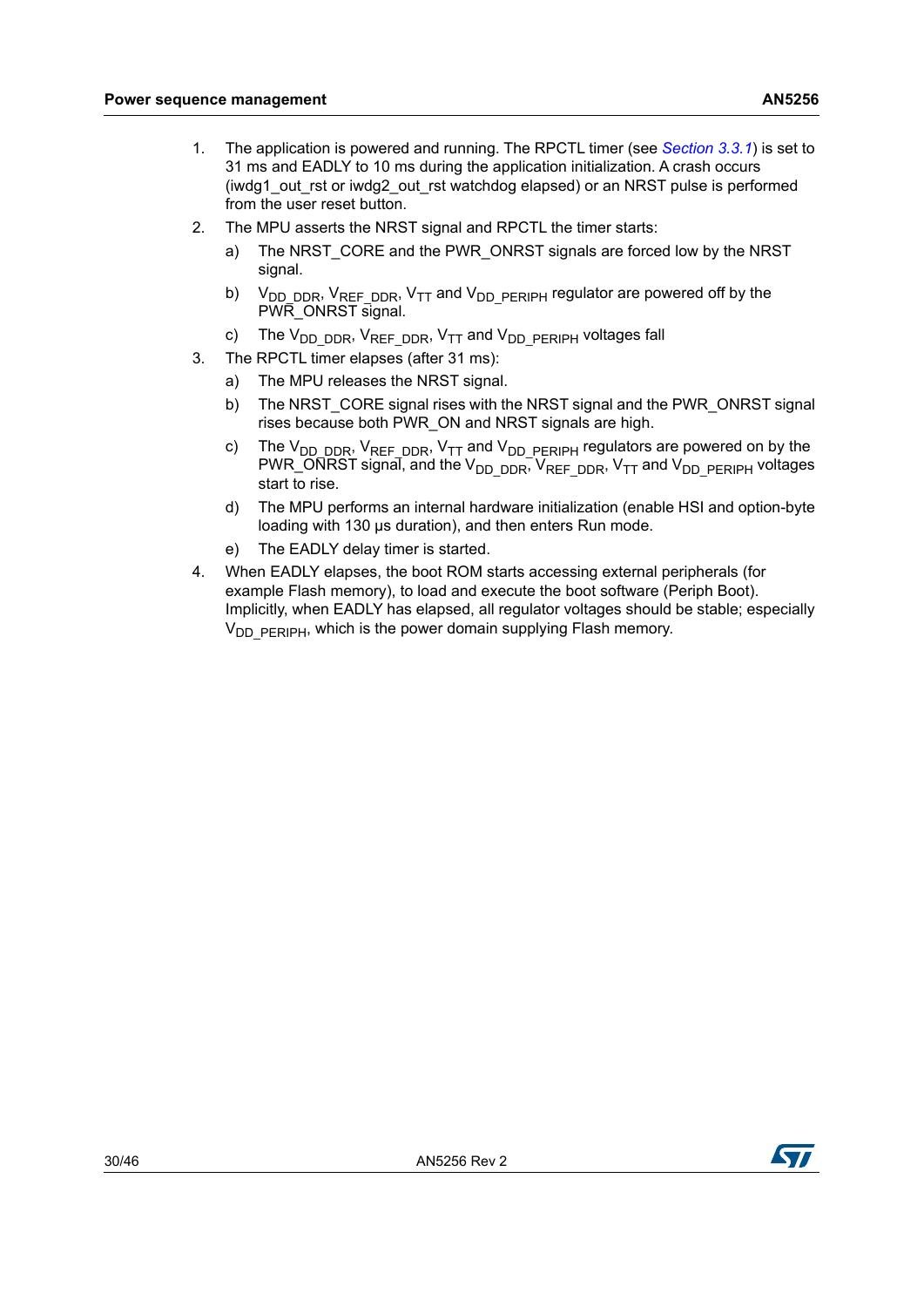## <span id="page-30-0"></span>**5 STM32MP15xD and STM32MP15xF enhanced CPU frequency supply management**

The STM32MP15xD and STM32MP15xF devices have an enhanced consumer mission profile (see AN5438 *[\[8\]](#page-6-6)*). This profile allows the ARM® dual Cortex®-A7 CPUs to run at a higher clock frequency (see DS12505 *[\[5\]](#page-6-4)* for details and limitations).

Accordingly, the  $V_{DDCORE}$  supply voltage must be increased when the CPU frequency (Fmpuss\_ck) operates above 650 MHz. When it does not operate in Run mode above 650 MHz, the VDDCORE supply voltage must be set back to its nominal voltage (1.2 V typ.). This means that the voltage regulator module must support two output voltages. In this application note, we have chosen to use LP-Stop mode. Consequently, the two output voltages are driven by the PWR\_LP signal of the MPU. See *Section [6.2.1: VRM](#page-36-1)  [specification for VDDCORE power domain for STM32MP15xD and STM32MP15xF](#page-36-1)  [devices](#page-36-1)* for details about VRM.

*[Figure](#page-31-0) 11* shows the same application as the one in *[STM32MP15x with DDR3L and 3.3](#page-8-1) V [I/O voltage interface](#page-8-1)*, except for the VDDCORE supply power source.

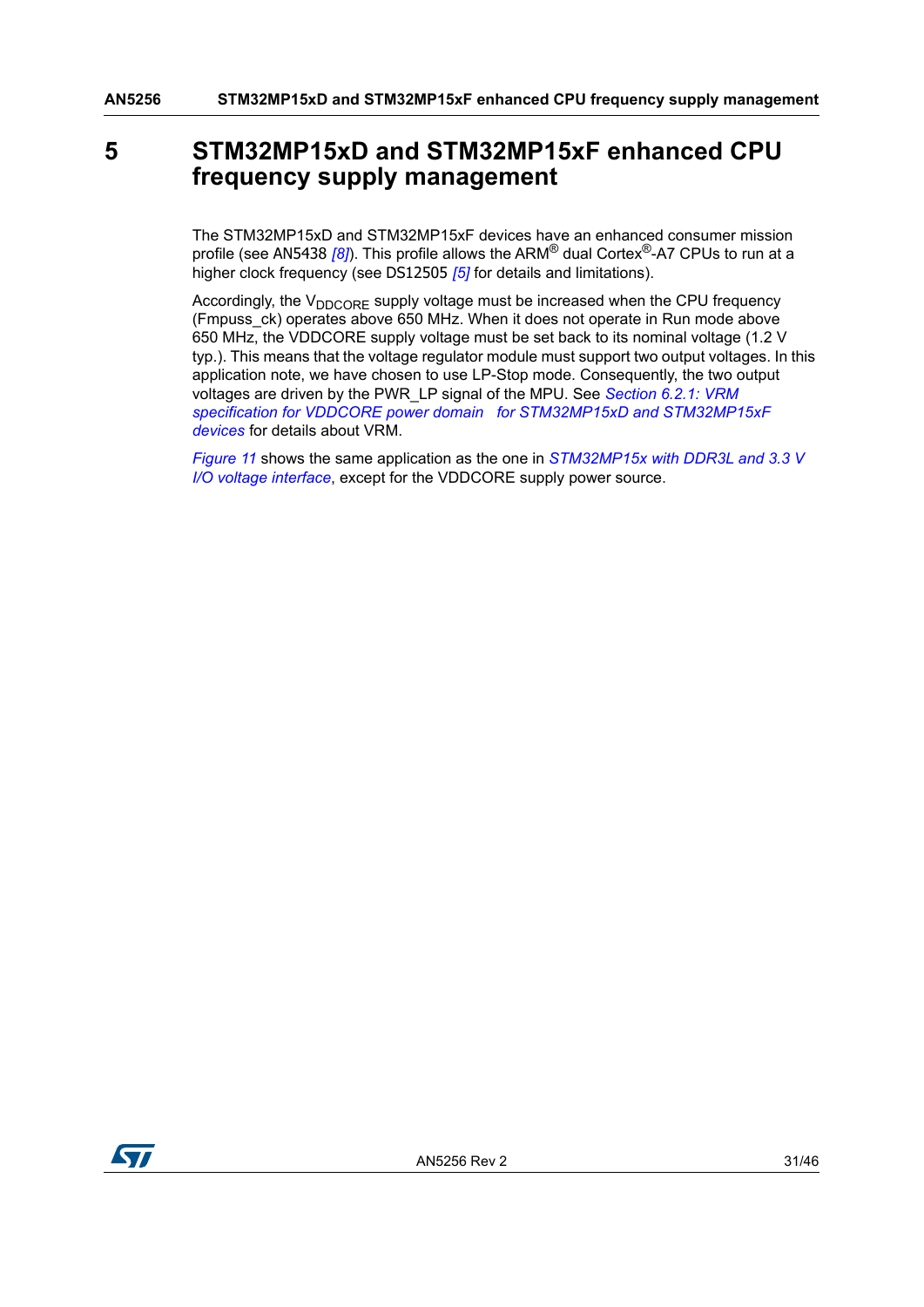

#### <span id="page-31-0"></span>**Figure 11. Discrete power supply topology example with IOs at 3.3 V, DDR3L and VDDCORE voltage scaling**

1. MPU decoupling scheme is not shown (see AN5031).

- 2. SMPS and LDO regulator product part numbers and discrete components are not shown, but their electrical specifications are detailed in *[Section 6: Voltage regulator module \(VRM\) specification](#page-35-0)*.
- 3. Additional protection on VIN, such as ESD, EMI filtering or over-voltage is not shown.

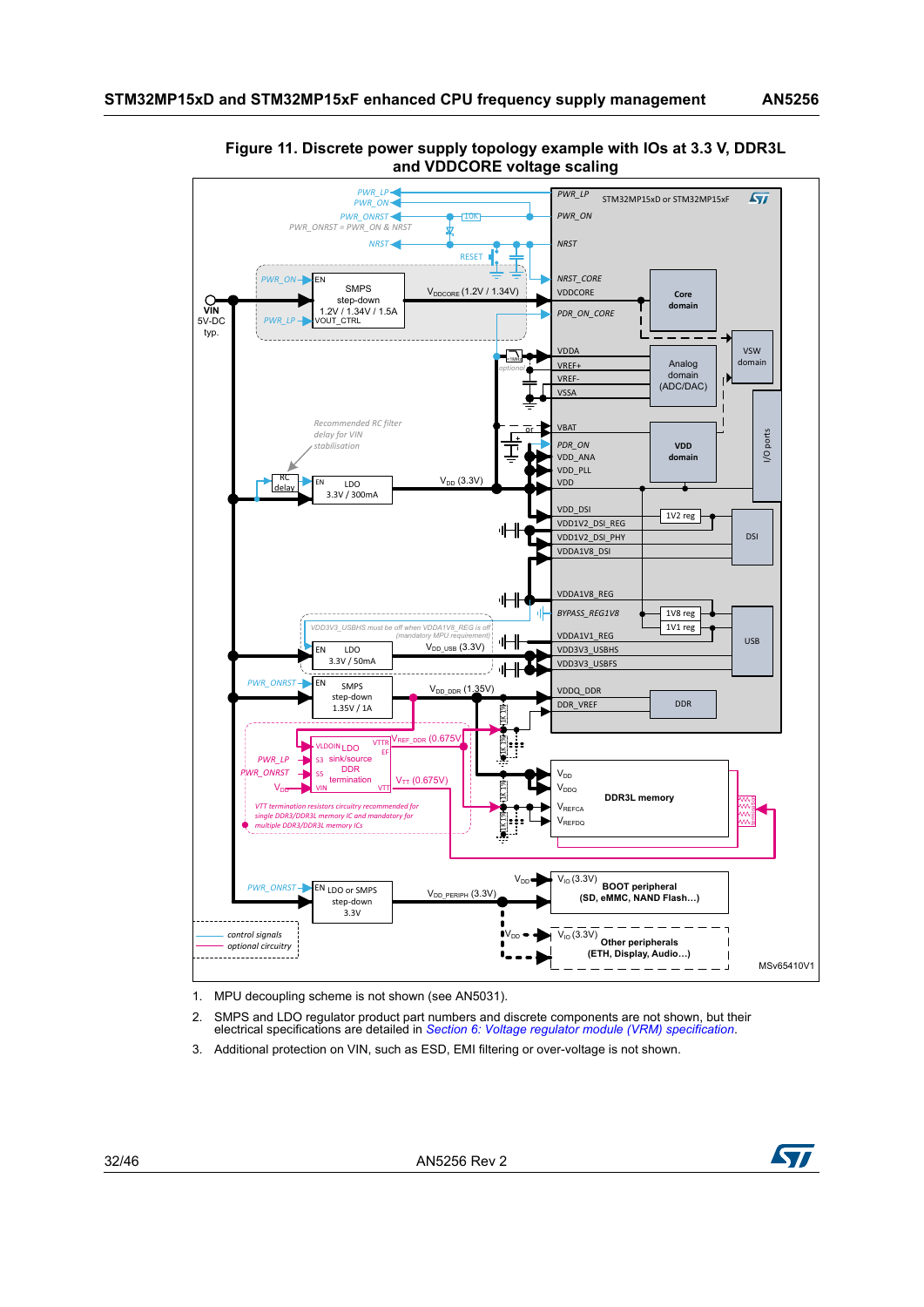### <span id="page-32-0"></span>**5.1 Crash recovery management and specific system operating modes**

The information given in *Section [3.3: Low power modes and crash recovery management](#page-18-0)* also applies to the STM32MP15xD and STM32MP15xF devices, except *Table [3: System](#page-18-1)  [operating modes](#page-18-1)* which is replaced by *Table [4: System operating modes](#page-32-1)*.

This table summarizes power supply states for the application operating modes illustrated in *Figure [11: Discrete power supply topology example with IOs at 3.3 V, DDR3L and](#page-31-0)  [VDDCORE voltage scaling](#page-31-0)*.

<span id="page-32-1"></span>

| Power mode                     | <b>NRST</b><br>NRST_CORE | <b>VDD</b>   | PWR_ON /<br><b>VDDCORE</b> | PWR_ON /<br><b>VDDCORE</b> | PWR_LP/<br><b>VTT</b> |
|--------------------------------|--------------------------|--------------|----------------------------|----------------------------|-----------------------|
| <b>Run</b>                     | 1                        | On           | 1 / On_hv <sup>(1)</sup>   | 1/On                       | 1/On                  |
| Stop                           | 1                        | On           | 1 / $On_hv^{(2)}$          | 1/On                       | 1/On                  |
| LP-Stop                        | 1                        | On           | 1 / $On\_nom^{(3)}$        | 1/On                       | $0/$ Off              |
| Standby                        | 1                        | <b>On</b>    | $0/$ Off                   | $0/$ Off                   | $0/$ Off              |
| <b>VBAT or Power</b><br>off    |                          | Off (No VIN) | Off (No VIN)               | Off (No VIN)               | Off (No VIN)          |
| Crash<br>(watchdog<br>elapsed) | $0$ (pulse)              | On           | $1/On$ hv                  | $0/$ Off                   | 1 / VTT Off           |

#### **Table 4. System operating modes**

1. On high voltage: VDDCORE = 1.34 V enhanced CPU frequency voltage.

2. Regarding reliability of enhanced CPU frequency mission profile, using Stop with 'high voltage' is considered as a RUN. With the VRM described in this application note, it is recommended to use LP-Stop instead of Stop mode.

3. On nominal voltage: VDDCORE = 1.2 V nominal voltage.

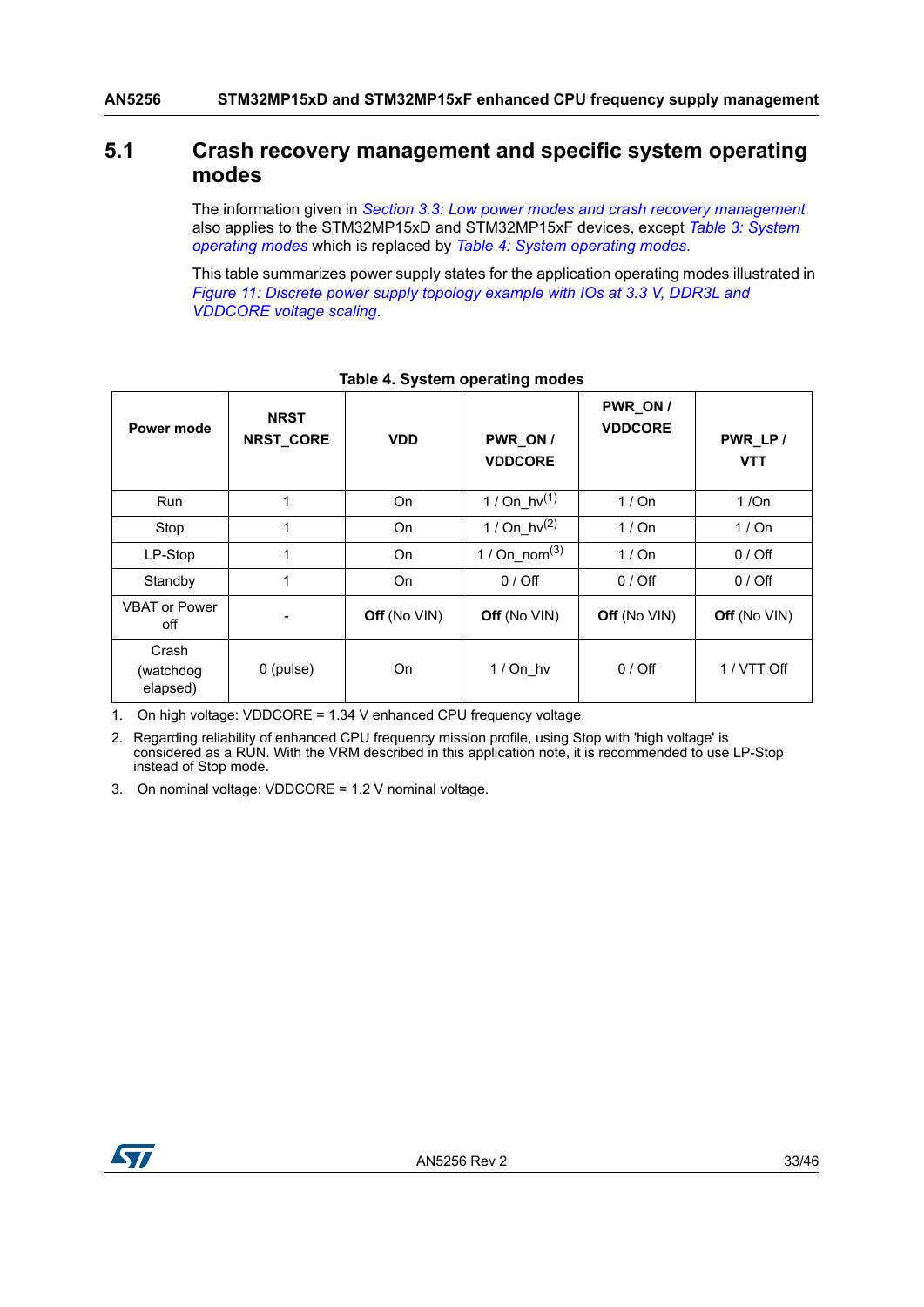### <span id="page-33-0"></span>**5.2 Power-up/power-down sequence and reset management**

The data given in *Section [4.1: Power-up/power-down sequence and reset management](#page-20-1)* are also valid for the STM32MP15xD and STM32MP15xF devices, except the VDDCORE voltage value: 1.34 V instead of 1.215 V.

## <span id="page-33-1"></span>**5.3 Low-power mode management**

#### <span id="page-33-2"></span>**5.3.1 LP-Stop mode**

The application LP-Stop mode sequence is shown in *Figure [12: LP-Stop mode sequence](#page-34-1)* according to the implementation shown in *Figure [11: Discrete power supply topology](#page-31-0)  [example with IOs at 3.3 V, DDR3L and VDDCORE voltage scaling](#page-31-0)*.

In this application, VDDCORE is driven with two voltages:

- 1.34 V in run mode for enhanced CPU frequency support
- 1.2 V in low power stop mode

In low power mode, the  $V_{TT}$  regulator is set in high impedance.

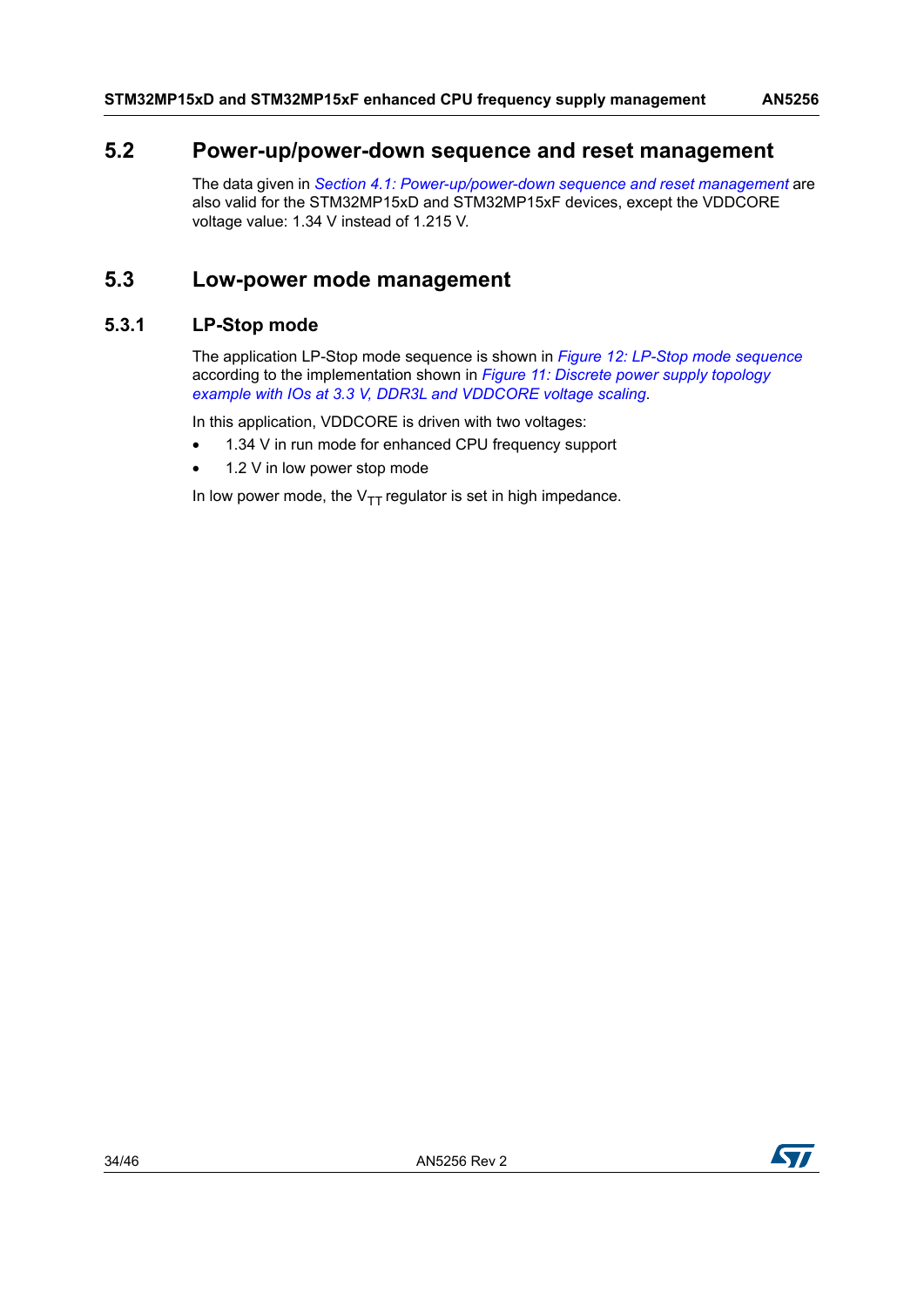<span id="page-34-1"></span>

|                     |                                                                      | . ס             |                                  |                        |                                         |
|---------------------|----------------------------------------------------------------------|-----------------|----------------------------------|------------------------|-----------------------------------------|
|                     |                                                                      | LP_Stop request |                                  | <b>WAKEUP Event</b>    |                                         |
|                     |                                                                      |                 |                                  |                        |                                         |
| Operating           | Run                                                                  |                 | LP-Stop                          |                        | Run                                     |
| mode                |                                                                      | <b>SW</b> enter |                                  | HW leave LP-Stop       | SW resume<br>LP-Stop                    |
|                     |                                                                      | LP-Stop         |                                  | Hw init                |                                         |
|                     |                                                                      |                 |                                  | ~5µs PWRLP_TEMPO       |                                         |
|                     |                                                                      |                 |                                  |                        |                                         |
|                     | (1)<br>5V                                                            |                 | (2)                              | (3)                    | (4)                                     |
| <b>VIN</b>          |                                                                      |                 |                                  |                        |                                         |
|                     | 3.3V                                                                 |                 |                                  |                        |                                         |
| V <sub>DD</sub>     |                                                                      |                 |                                  |                        |                                         |
|                     | 1.34V                                                                |                 | VRM <sub>VDDCORE-SR-LVHV</sub>   |                        | 1.34V                                   |
| V <sub>DDCORE</sub> |                                                                      |                 | 1.2V                             |                        | When PWRLP_TEMPO elapses,               |
|                     |                                                                      |                 | V <sub>DDCORE</sub> rise ~140µ\$ |                        | V <sub>DDCORE</sub> should be stable    |
|                     | 3.3V                                                                 |                 |                                  |                        |                                         |
| V <sub>DD_USB</sub> |                                                                      |                 |                                  |                        |                                         |
|                     |                                                                      |                 | V <sub>DDA1V8_REG</sub>          |                        |                                         |
|                     | Software manage V <sub>DDA1V8_REG</sub><br>an an an an an an an an a |                 |                                  |                        | Software manage V <sub>DDA1V8_REG</sub> |
|                     | 1.35 V                                                               |                 |                                  |                        |                                         |
| $V_{DD\_DDR}$       |                                                                      |                 |                                  |                        | When PWRLP_TEMPO elapses,               |
|                     |                                                                      |                 |                                  | $y_{TT}$ rise < 100 µs | $V_{TT}$ should be stable               |
|                     | 0.675V                                                               |                 |                                  |                        |                                         |
| $V_{TT}$            |                                                                      |                 | Hi-Z                             |                        |                                         |
|                     | 3.3V                                                                 |                 |                                  |                        |                                         |
| $V_{DD\_PERIPH}$    |                                                                      |                 |                                  |                        |                                         |
|                     |                                                                      |                 |                                  |                        |                                         |
| <b>NRST</b>         |                                                                      |                 |                                  |                        |                                         |
|                     |                                                                      |                 |                                  |                        |                                         |
| <b>PWR_ON</b>       |                                                                      |                 |                                  |                        |                                         |
|                     |                                                                      |                 |                                  |                        |                                         |
| PWR_LP              |                                                                      |                 |                                  |                        |                                         |
|                     |                                                                      |                 |                                  |                        |                                         |
| <b>PWR_ONRST</b>    |                                                                      |                 |                                  |                        |                                         |
|                     |                                                                      |                 |                                  |                        | MSv65411V1                              |
|                     |                                                                      |                 |                                  |                        |                                         |

**Figure 12. LP-Stop mode sequence**

- 1. The application is powered and running. When LP\_Stop mode is requested, the software prepares an LP\_Stop entry (stops some clocks, sets DDR to self-refresh, sets PWRLP\_TEMPO and so on). It then sets the LPDS register to enter LP-Stop mode: the PWR\_LP signal is asserted:
	- a.  $V_{TT}$  enters low power mode (high impedance).
	- b.  $V_{DDCORE}$  voltage decreases to  $VRM_{VDDCORE-LPSTOP}$  voltage (1.2V) and is stabilized
- 2. On a wakeup event, the MPU leaves LP-Stop mode and de-asserts the PWR\_LP signal:
	-

a. V<sub>TT</sub> exits low power mode<br>b. V<sub>DDCORE</sub> voltage rises to VRM<sub>VDDCORE-RUN</sub> voltage (1.34V) with VRM<sub>VDDCORE-SR-LVHV</sub> slew rate and is<br>stabilized.

c. A clock restore process is performed.<br>d. Once the HSI clock oscillator is stable (after ~5µs), the PWRLP\_TEMPO timer is timed out to wait for the<br>V<sub>TT</sub> regulator and V<sub>DDCORE</sub> voltages to stabilize. In this application,

3. When PWRLP\_TEMPO elapses, the application enters Run mode. The software resumes from LP-Stop mode (restores clocks, resumes DDR from self-refresh, and so on). Depending on the USB activity, the software may turn VDDA1V8\_REG (internal regulator of MPU) on or off, which automatically turns the VDD\_USB regulator on or off.

#### <span id="page-34-0"></span>**5.3.2 Standby mode**

The data given in *Section [4.2.2: Standby mode](#page-25-0)* are also valid for the STM32MP15xD and STM32MP15xF devices, except the VDDCORE voltage value: 1.34 V instead of 1.215 V.

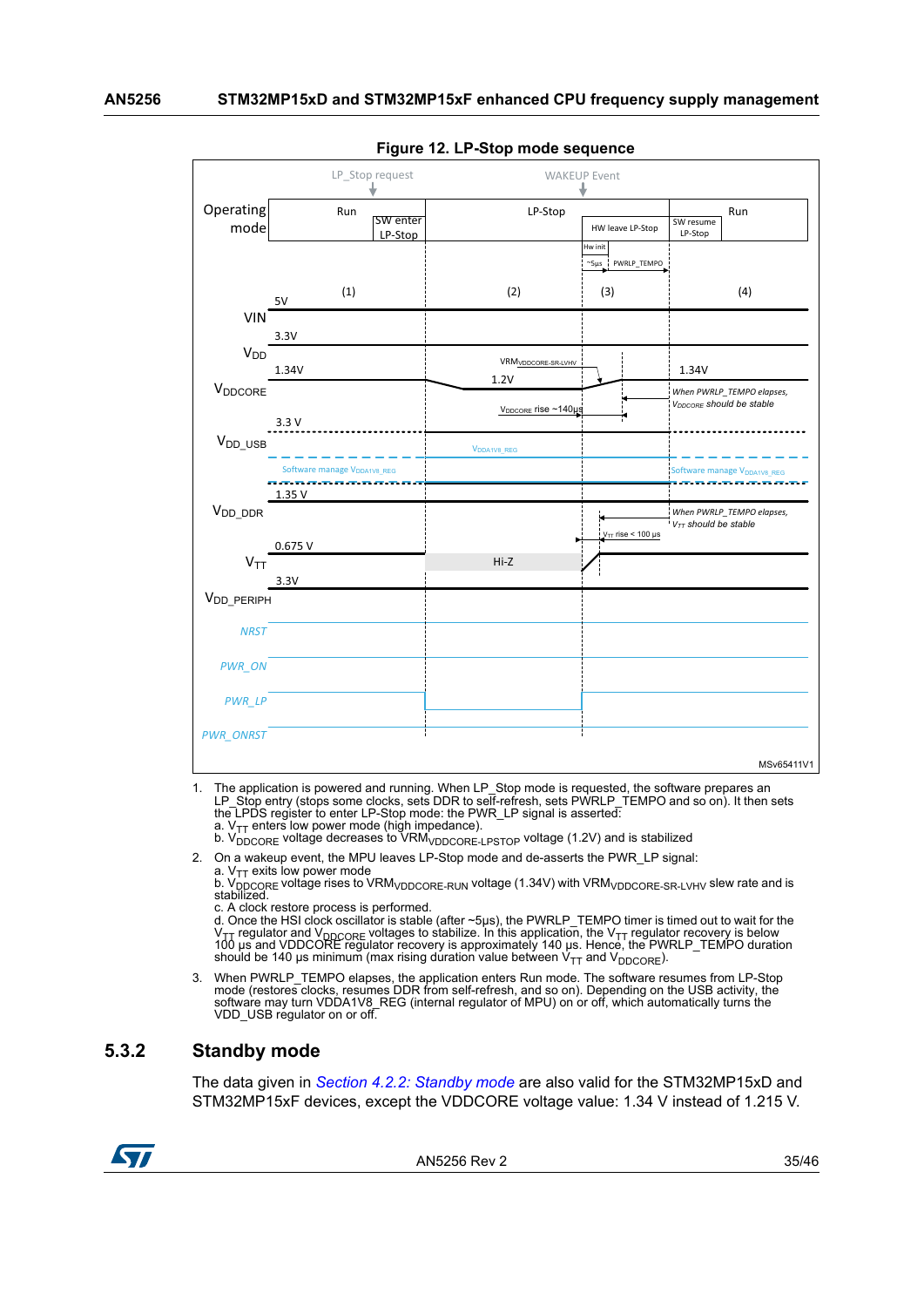## <span id="page-35-0"></span>**6 Voltage regulator module (VRM) specification**

This section provides the electrical specifications of the voltage regulator module (VRM) that supplies the MPU power domains.

The product designer must design the VRM (see *[Figure](#page-35-3) 13*) according to these electrical specifications by selecting a regulator IC and the associated discrete components.

This section is only applicable if the MPU decoupling scheme (see AN5031 *[\[1\]](#page-6-2)*) and layout recommendations are carefully followed in order to minimize the impedance of the power delivery network.

<span id="page-35-3"></span>



## <span id="page-35-1"></span>6.1 VRM specification for VDD (V<sub>DD\_ANA</sub>, V<sub>DD\_PLL</sub>, V<sub>DD\_DSI</sub>) **power domain**

 $V<sub>DD</sub>$  is the main supply for IO voltage interfaces and internal parts kept powered during Standby mode.  $V_{DD}$  ANA,  $V_{DD}$   $_{PLL}$  and  $V_{DD}$   $_{DSI}$  must be connected to  $V_{DD}$ .  $V_{DD}$  is usually 1.8 V or 3.3 V, can be set in the 1.71 V to  $2\bar{V}$  or 2.7 V to 3.6 V ranges.

This supply is always enabled as long as VIN voltage is present. Choosing a regulator with an EN pin is not necessary. Nevertheless, an EN pin may require a discrete RC filter to be added to delay the regulator startup for the purpose of input voltage stabilization.

<span id="page-35-2"></span>

| Symbol                                            | <b>Parameter</b>                                  | <b>Operating conditions</b>                                                | Min.        | Typ               | Max.       | Unit       |
|---------------------------------------------------|---------------------------------------------------|----------------------------------------------------------------------------|-------------|-------------------|------------|------------|
| <b>VRM<sub>VDD</sub></b>                          | Output voltage range                              | Including VRM <sub>VDD-N</sub>                                             | 1.71<br>2.7 | 1.8<br>3.0 or 3.3 | 2.0<br>3.6 | v          |
| $\mathsf{VRM}_{\mathsf{VDD}\text{-}\mathsf{ACC}}$ | Output voltage accuracy                           | Including line regulation,<br>load regulation and<br>temperature variation | -5          |                   | $+5$       | %          |
| VRM <sub>VDD-N</sub>                              | Output noise voltage<br>(ripple voltage for SMPS) | $I_{\text{OUT}}$ = 10 µA to 300 mA<br>$f = 10$ Hz to 5 MHz                 |             |                   | 30         | $mV_{p-p}$ |
| <b>VRM<sub>IDD</sub></b>                          | Continuous output current                         |                                                                            | 300         |                   |            | mA         |
| <b>VRM<sub>VDD-TRANS</sub></b>                    | Load transient regulation                         | $I_{\text{OUT}}$ = 1 mA to 100 mA or<br>100 mA to 1 mA in 1 $\mu$ s        |             |                   | $+/-30$    | mV         |

**Table 5. VRM specification for VDD power domain**

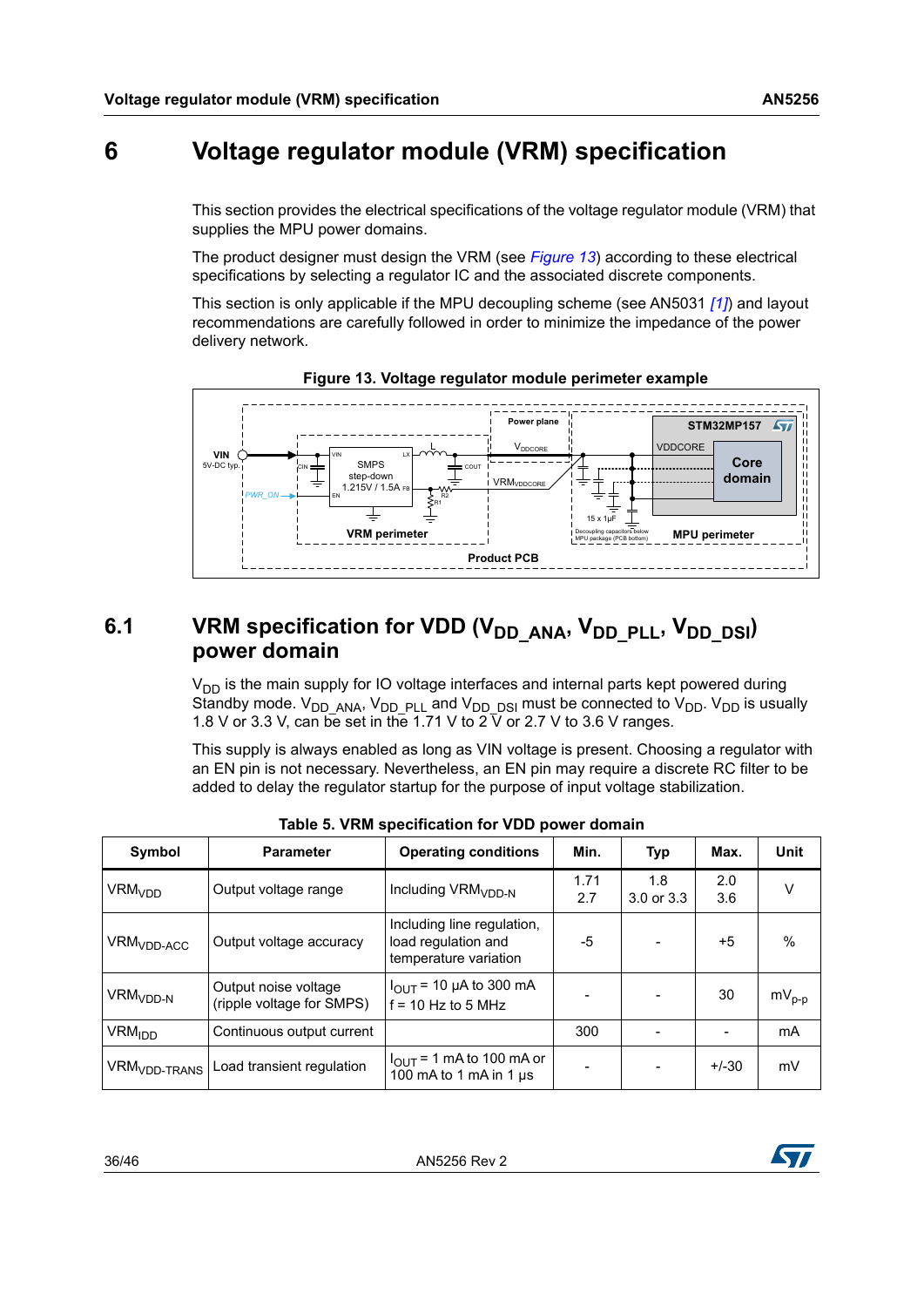## <span id="page-36-0"></span>**6.2 VRM specification for VDDCORE power domain**

V<sub>DDCORE</sub> is the main digital voltage supplying the whole MPU core parts including the dualcore Arm® Cortex®-A7 CPU and the 3D Vivante® GPU. Significant current load transients therefore occur on the  $V_{DDCORE}$  supply. Accordingly, special attention on MPU decoupling capacitor placement and layout should be done to minimize the power delivery network impedance.

As  $V_{\text{DDCORF}}$  is turned OFF in Standby mode, a regulator having the EN pin is required to support Standby mode. In addition to the selection of a regulator with an output discharge resistor, it is recommended to allow a fast voltage decrease when the regulator is disabled. This is in order to minimize the POPL timer MPU register settings when the application enters standby mode).

<span id="page-36-2"></span>

| Symbol                        | <b>Parameter</b>                        | <b>Operating conditions</b>                                                       | Min.    | Typ                      | Max.          | Unit          |
|-------------------------------|-----------------------------------------|-----------------------------------------------------------------------------------|---------|--------------------------|---------------|---------------|
| <b>VRM<sub>VDDCORE</sub></b>  | Output voltage                          |                                                                                   |         | 1.215                    |               | V             |
| VRM <sub>VDDCORE-ACC</sub>    | Output voltage<br>accuracy              | Including line regulation,<br>load regulation and<br>temperature variation        | $-2.88$ | $\overline{\phantom{a}}$ | $+2.88$       | $\frac{0}{0}$ |
| VRM <sub>VDDCORE-RIPPLE</sub> | Output noise /<br>ripple voltage        | $I_{\text{OUT}}$ = 1 mA to 1500 mA<br>$f = 10$ Hz to 5 MHz                        |         |                          | 30            | $mV_{p-p}$    |
| <b>VRM<sub>ICORE</sub></b>    | Continuous output<br>current            |                                                                                   | 1500    |                          |               | mA            |
| VRM <sub>VDDCORE-TRANS</sub>  | Load transient<br>regulation            | $I_{\text{OUT}}$ = 1 mA to 450 mA or<br>450 mA to 1 mA in 1 µs                    |         |                          | $+/-30^{(1)}$ | mV            |
| VRM <sub>VDDCORE-SR</sub>     | Output voltage slew<br>rate at start-up | VRM <sub>VDDCORE</sub> from<br>V <sub>PVDCORE</sub> to<br>V <sub>DDCORE-Min</sub> | 1.15    |                          |               | $mV/\mu s$    |

**Table 6. VRM specification for VDDCORE power domain**

1. Voltage overshoot / undershoot caused by load transients must not go higher than VRM<sub>VDDCORE</sub> + VRM<sub>VDDCORE</sub>.<br>TRANG a negative transient current, and must not go lower than VRM<sub>VDDCORE</sub> - VRM<sub>VDDCORE</sub> - <sub>TRANS</sub> for a po

### <span id="page-36-1"></span>**6.2.1 VRM specification for VDDCORE power domain for STM32MP15xD and STM32MP15xF devices**

When the Arm<sup>®</sup> dual Cortex<sup>®</sup>-A7 operates in enhanced mode at a 800-MHz clock frequency, the VRM must provide VRM<sub>VDDCORE-RUN</sub> voltage to  $V_{DDCORE}$  of the MPU. When the application operates in LP-Stop mode, the VRM must provide VRM<sub>VDDCORE-LPSTOP</sub> voltage to  $V_{\text{DDCORE}}$  of the MPU. Consequently, the VRM must support two controllable output voltages which are driven by the PWR\_LP signal of the MPU (see *[Table](#page-41-2) 12* for further details).

The VRM electrical specifications are provided in *[Table](#page-37-1) 7*.

*[Section](#page-40-0) 7.3* provides an example of a VRM circuit.

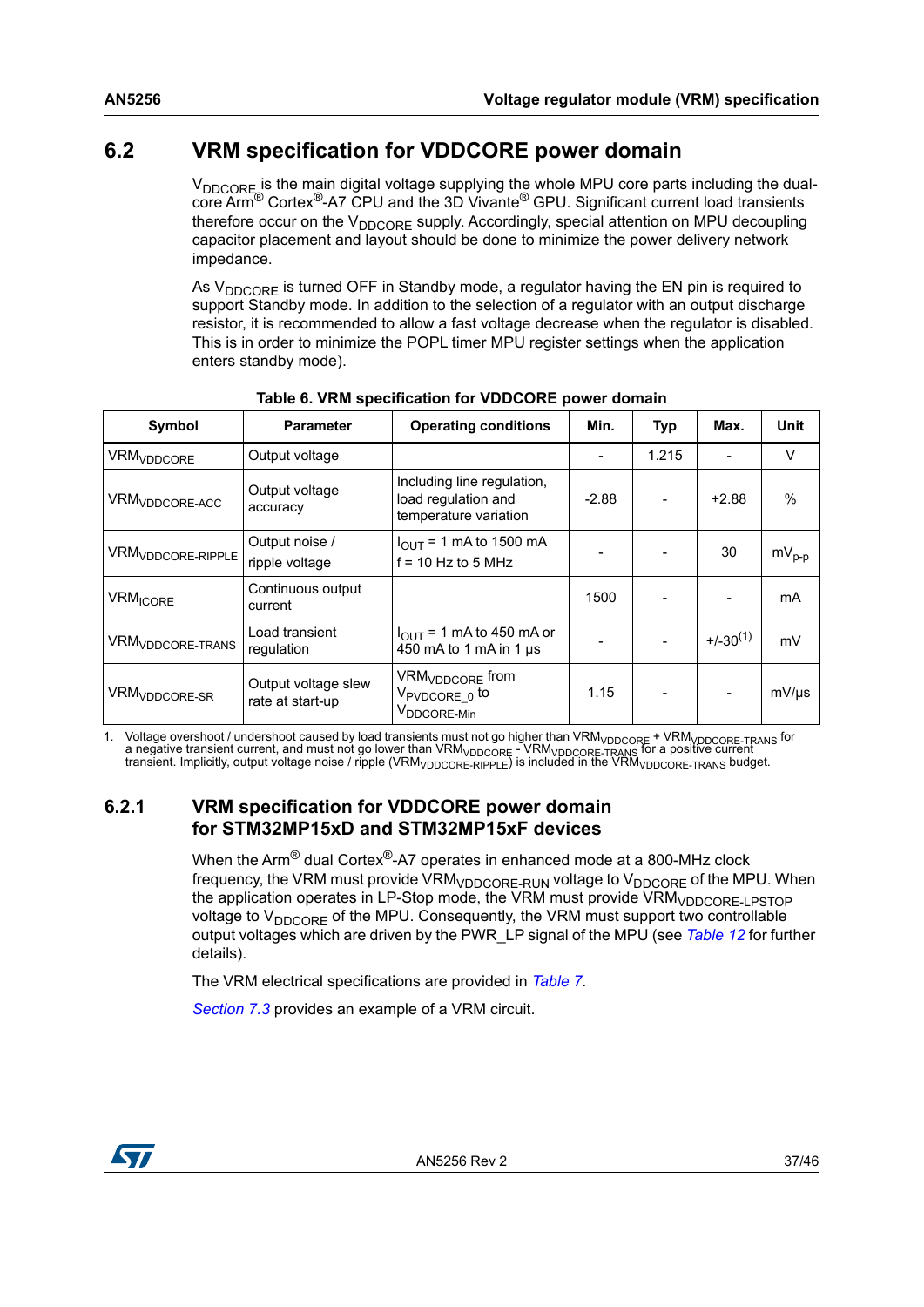<span id="page-37-1"></span>

| Symbol                         | <b>Parameter</b>                                                  | <b>Operating conditions</b>                                                                           | Min.      | Typ  | Max.    | Unit       |
|--------------------------------|-------------------------------------------------------------------|-------------------------------------------------------------------------------------------------------|-----------|------|---------|------------|
| VRM <sub>VDDCORE-RUN</sub>     | Output voltage<br>in Run mode                                     | STM32MP15xF above<br>650 MHz in Run mode                                                              |           | 1.34 |         | v          |
| VRM <sub>VDDCORE-LPSTOP</sub>  | Output voltage<br>in LP-Stop mode                                 | STM32MP15xF in LP-Stop<br>mode                                                                        |           | 1.2  |         | v          |
| VRM <sub>VDDCORE-ACC</sub>     | Output voltage accuracy<br>in Run or LP-Stop mode                 | including line regulation,<br>load regulation and<br>temperature variation                            | $-2.98$   |      | $+2.98$ | %          |
| VRM <sub>VDDCORE-SR-LVHV</sub> | Output voltage slew rate<br>from LP-Stop to RUN<br>operating mode | VRM <sub>VDDCORE</sub> from<br>VRM <sub>VDDCORE-LPSTOP-Min</sub><br>to VRM <sub>VDDCORE-RUN-Min</sub> | (see (1)) |      |         | $mV/\mu s$ |

| Table 7. VRM specification for VDDCORE power domain with voltage scaling |
|--------------------------------------------------------------------------|
| for 800 MHz support                                                      |

1. There is no technical constraint on the VRM<sub>VDDCORE-SR-LVHV</sub> value. Nevertheless, as described in *Section 5.3.1: LP-Stop* [mode](#page-33-2), the PWRLP\_TEMPO timer of the MPU should be set according to the VRM<sub>VDDCORE-SR-LVHV</sub> valu so on). A slew rate from 1 to 10 mV/µs is recommended. A low slew rate value increases the current transient but decreases the output voltage recovery duration during LP-Stop to Run mode transition, and reciprocally for a high slew rate value.

> The other VRM electrical specifications (VRM<sub>VDDCORE-RIPPLE</sub>, VRM<sub>ICORE</sub>, VRM<sub>VDDCORE-</sub> TRANS and VRMVDDCORE-SR) are those defined in *Table [6: VRM specification for](#page-36-2)  [VDDCORE power domain](#page-36-2)*.

## <span id="page-37-0"></span>**6.3 VDDQ\_DDR power domain VRM specification**

 $V_{DDQ-DDR}$  supplies the MPU DDR IO voltage interfaces. In addition to  $V_{DDQ-DDR}$ , the VRM should also supply the DDR ICs. This section only covers the VRM specification for dual DDR3L (see *Figure [1: Discrete power supply topology example with IOs at 3.3 V and](#page-9-0)  [DDR3L](#page-9-0)* for details). Special attention should be paid to decoupling capacitor placement and layout in order to minimize the power delivery network impedance for both the MPU V<sub>DDQ\_DDR</sub> supply, and DDR3L ICs. Please refer to AN5122 *[\[6\]](#page-6-7)* for details.

As DDR memory is turned OFF in Standby mode, a regulator having an EN pin is needed to support Standby mode. Additionally, selection of regulator with output discharge resistor is recommended in order to allow a fast voltage decrease when the regulator is disabled (when application enters Standby mode).

Assumptions:

- The DDR3L supply voltage is 1.283 V to 1.45 V and 1.35 V typ. (from JEDEC JESD79- 3-1A)
- 1.425 V maximum DC value (from JEDEC JESD79-3-1A) = 1.35 V + 5.5%
- VDDR max AC value = 25 mV (1.45 V 1.425 V)
- Same value to be used for VDDR min AC
- 1.308 V minimum DC value (1.283 V + 0.025) = 1.35 V 3.1%

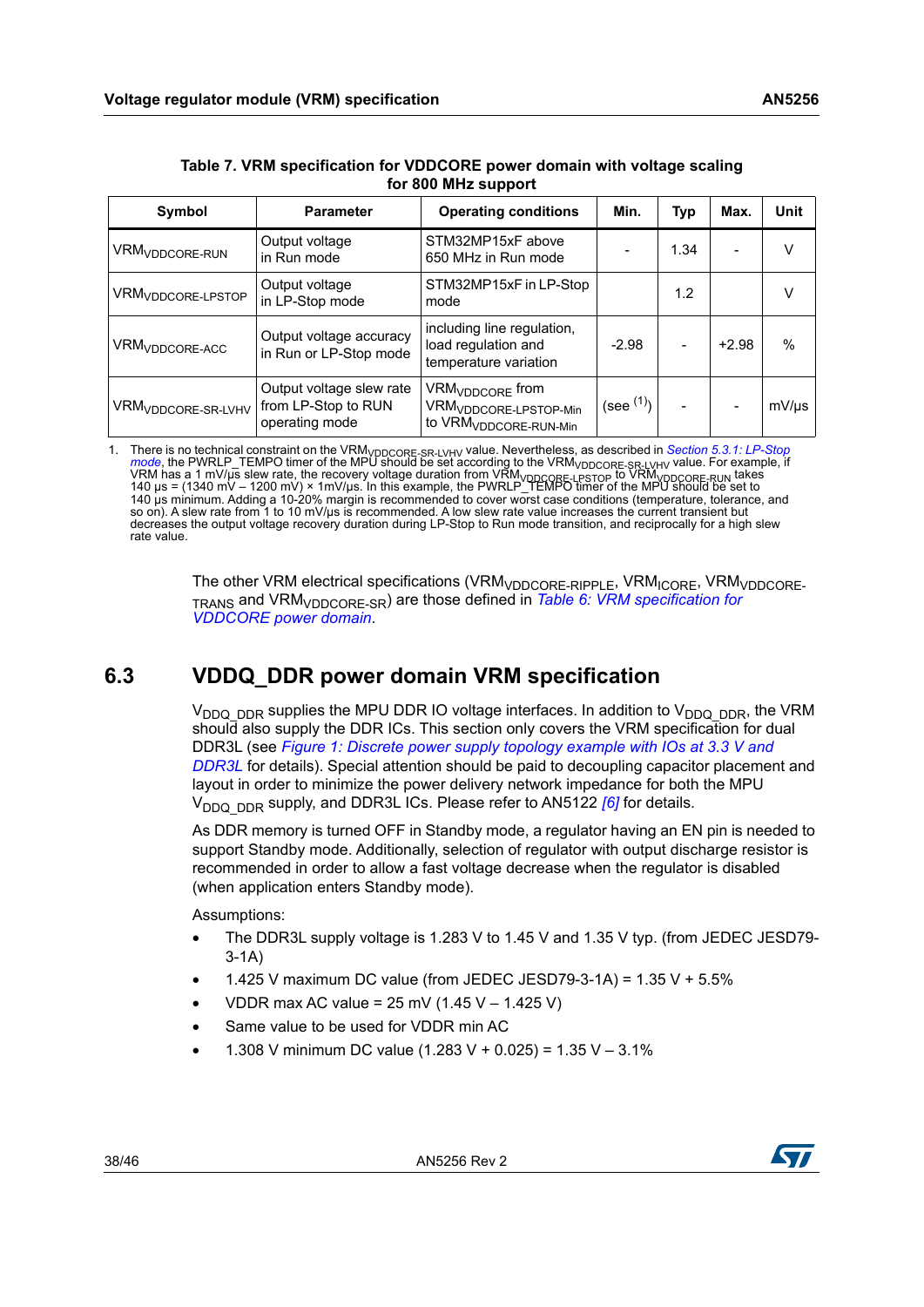<span id="page-38-0"></span>

| Symbol                                | <b>Parameter</b>                 | <b>Operating conditions</b>                                                                    | Min.                   | Typ  | Max.                   | <b>Unit</b>   |
|---------------------------------------|----------------------------------|------------------------------------------------------------------------------------------------|------------------------|------|------------------------|---------------|
| <b>VRM<sub>VDDR</sub></b>             | Output voltage                   |                                                                                                |                        | 1.35 |                        | V             |
| VRM <sub>VDDR-ACC</sub>               | Output voltage accuracy          | Including line regulation,<br>load regulation and<br>temperature variation                     | $-3$<br>$(-3.1)^{(1)}$ |      | $+3$<br>$(+5.5)^{(1)}$ | $\frac{0}{0}$ |
| VRM <sub>VDDR-</sub><br><b>RIPPLE</b> | Output noise / ripple<br>voltage | $I_{\text{OUT}}$ = 1 mA to 1 A<br>$f = 10$ Hz to 5 MHz                                         |                        |      | 25                     | $mV_{p-p}$    |
| <b>VRM<sub>IDDR</sub></b>             | Continuous output current        |                                                                                                | 1000                   |      |                        | mA            |
| VRM <sub>VDDR-</sub><br><b>TRANS</b>  | Load transient regulation        | $I_{\text{OUT}}$ = 1 mA to 450 mA<br>or 450 mA to 1 mA in<br>1 µs                              |                        |      | $+/-25^{(2)}$          | mV            |
| VRM <sub>VDDR-SS</sub>                | Soft start duration              | Duration from EN pin<br>rising (VRM <sub>VDDR</sub> $\sim$ 0) to<br>95% of VRM <sub>VDDR</sub> |                        |      | $10^{(3)}$             | ms            |

**Table 8. VRM specification for VDDQ\_DDR and DDR3L IC power domain**

<span id="page-38-1"></span>1. Values based on assumptions. Both are reduced to +/-3%.

2. Voltage overshoot / undershoot caused by load transients must not be higher than VRM<sub>VDDR</sub> + VRM<sub>VDDR-TRANS</sub> for a<br>negative transient current, and must not be lower than VRM<sub>VDDR</sub> - VRM<sub>VDDR-TRANS</sub> for a positive curren

3. 10 ms is the reset value of MPU's EADLY timer. EADLY is an MPU timer that is set by software to wait for the regulator voltage to be ready before entering RUN mode, as detailed in [Section 4: Power sequence management](#page-20-0).

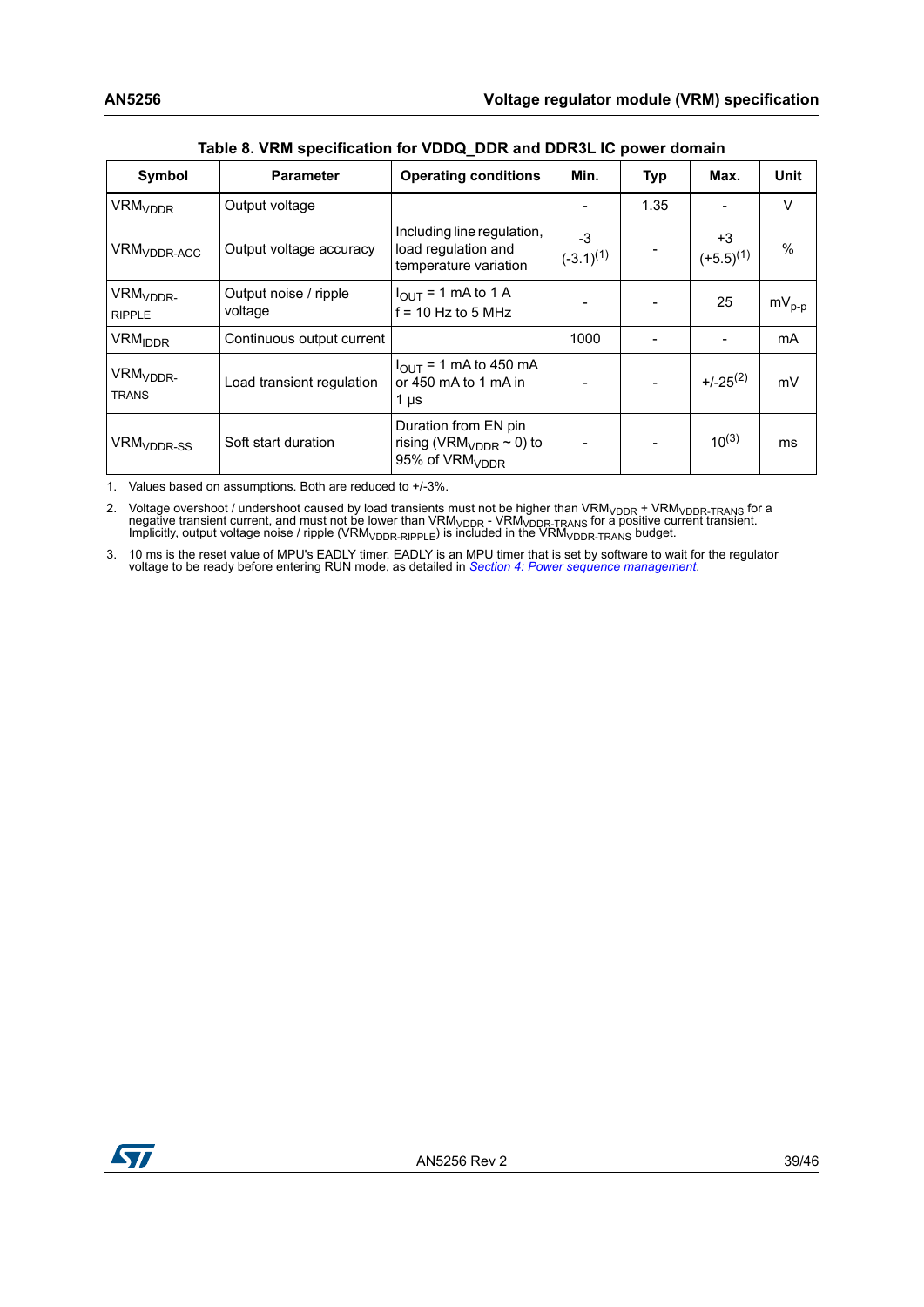## <span id="page-39-0"></span>**7 Voltage regulator module examples**

## <span id="page-39-1"></span>**7.1 VRM example for 5 V DC to 3.3 V DC - 300 mA**

<span id="page-39-5"></span>

## **Figure 14. VRM 5 V to 3.3 V - 300 mA details**

**Table 9. VRM example for 5 V to 3.3 V - 300 mA**

<span id="page-39-3"></span>

| Component        | <b>Description</b>                                             |
|------------------|----------------------------------------------------------------|
| ПC               | Fixed 3.3 V LDO DFN4-1x1 mm - ON Semiconductor NCP161AMX330TBG |
| <b>ICIN/COUT</b> | MLCC - 1 µF - 6.3 V - 0402 - Murata GRM155R60J105KE19          |

## <span id="page-39-2"></span>**7.2 VRM example for 5 V DC to 1.215 V DC - 1500 mA**

<span id="page-39-6"></span>

#### **Table 10. VRM example for 5 V to 1.215 V - 1500 mA**

<span id="page-39-4"></span>

| Component           | <b>Description</b>                                                    |
|---------------------|-----------------------------------------------------------------------|
| IC                  | Adjustable 3A step-down SMPS - VQFN-3x3 mm - Ti TLV62090RGT           |
| L.                  | Power inductor $-1 \mu H - 3.22 A - 14 m\Omega - W$ urth 74404043010A |
| <b>CIN</b>          | MLCC - 10 µF - 10 V - 0603 - Murata GRM188R61A106KE69D                |
| <b>COUT</b>         | $2 \times$ MLCC – 22 µF – 6.3 V – 0603 – Murata GRM188R60J226MEA0J    |
| $C_{CP}$ / $C_{SS}$ | MLCC - 10 nF - 16 V - 0402 - Yageo CC0402KRX7R7BB103                  |
| R <sub>1</sub>      | 160 kΩ - 1%                                                           |
| R <sub>2</sub>      | $82.5 k\Omega - 1%$                                                   |

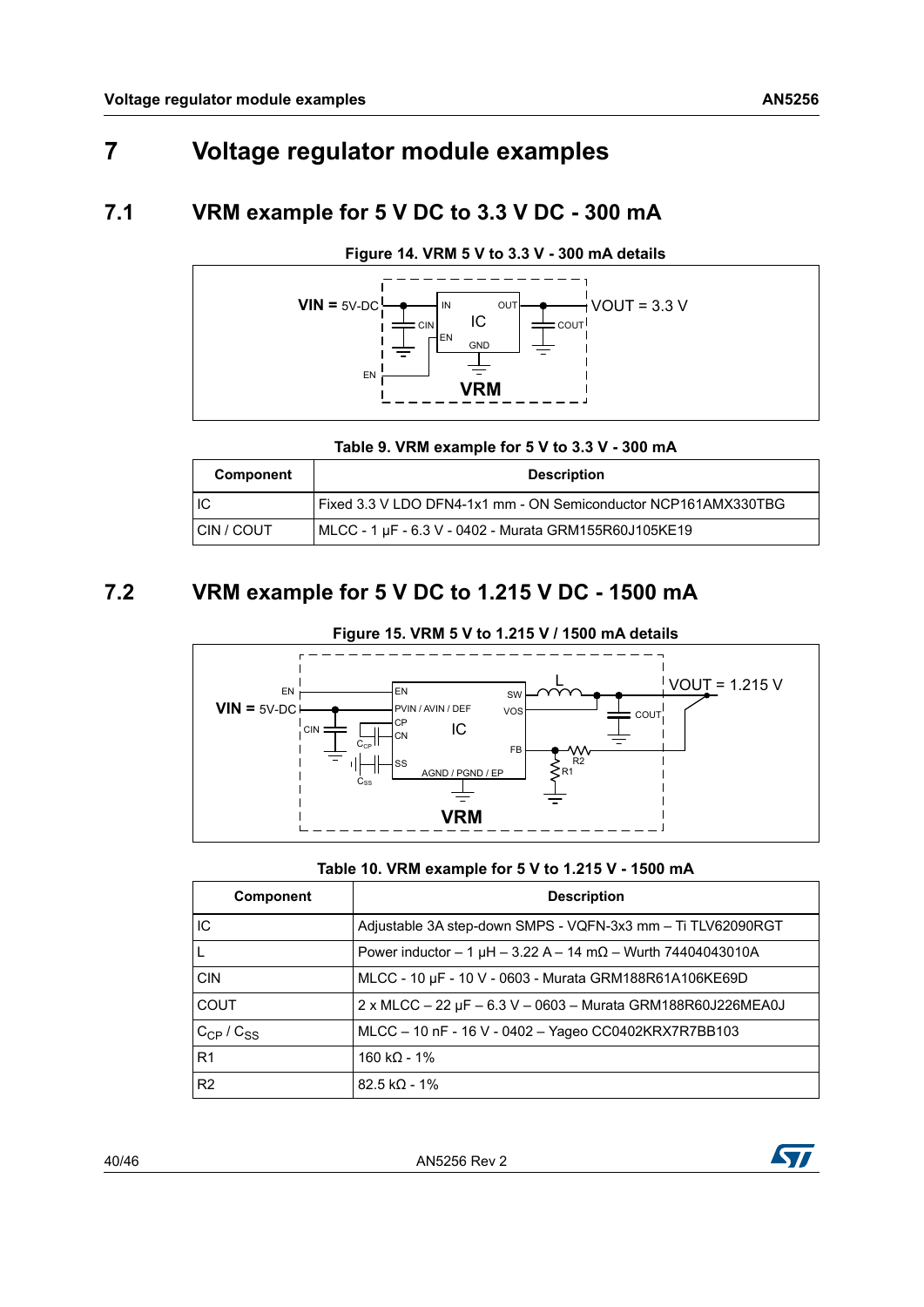## <span id="page-40-2"></span><span id="page-40-0"></span>**7.3 VRM example for 5V DC to scalable 1.34 V / 1.2 V DC - 1500 mA**



**Figure 16. VRM 5 V to scalable 1.34 V / 1.2 V - 1500 mA details**

The VRM in *[Figure](#page-40-2) 16* has an additional circuit inserted into the feedback loop which allows to control two output voltages (see *Section [7.3.1: Vout \(R1, R2, R3, R4\) computation](#page-41-0)  [example](#page-41-0)* for details).

#### **Table 11. VRM example for 5 V to 1.34V / 1.2 V - 1500 mA**

<span id="page-40-1"></span>

| <b>Component</b> | <b>Description</b>                                                    |
|------------------|-----------------------------------------------------------------------|
| IC               | Adjustable 3 A step-down SMPS - VQFN-3x3 mm - Ti TLV62090RGT          |
|                  | Power inductor $-1 \mu H - 3.22 A - 14 m\Omega - W$ urth 74404043010A |
| <b>CIN</b>       | 2 x MLCC - 10 μF - 10 V - 0603 - Murata GRM188R61A106KE69D            |
| COUT             | 2 x MLCC - 22 μF - 6.3 V - 0603 - Murata GRM188R60J226MEA0J           |
| $C_{CP}/C_{SS}$  | MLCC - 10 nF - 16 V - 0402 - Yageo CC0402KRX7R7BB103                  |
| R <sub>1</sub>   | 150 k $\Omega$ - 1%                                                   |
| R <sub>2</sub>   | 75 kΩ- 1%                                                             |
| R <sub>3</sub>   | 430 kΩ- 1%                                                            |
| R4               | 150 k $\Omega$ - 5%                                                   |
| $Q1^{(1)}$       | N-Channel MOSFET, Vgs(th):1V, Vds:20 V, Id:0.5 A - Vishay Si1062x     |

1. Key parameter for Q1 MOSFET selection:

• N-Channel

• I<sub>DSS</sub> << 2μA (condition: Vds = 0.8V, Vgs = 0 V)<br>• V<sub>GS(th)</sub> < 1.8 V (should be below PWR\_LP IO voltage; so below VDD voltage of the MPU)<br>• I<sub>D</sub> min > 2 μA<br>• V<sub>DS</sub> > 0.8 V<br>• Crss recommended below 20pF (this is to avoi can disturb the feedback node of IC causing a small overshoot and undershoot during PWR\_LP signal transition for a few µs).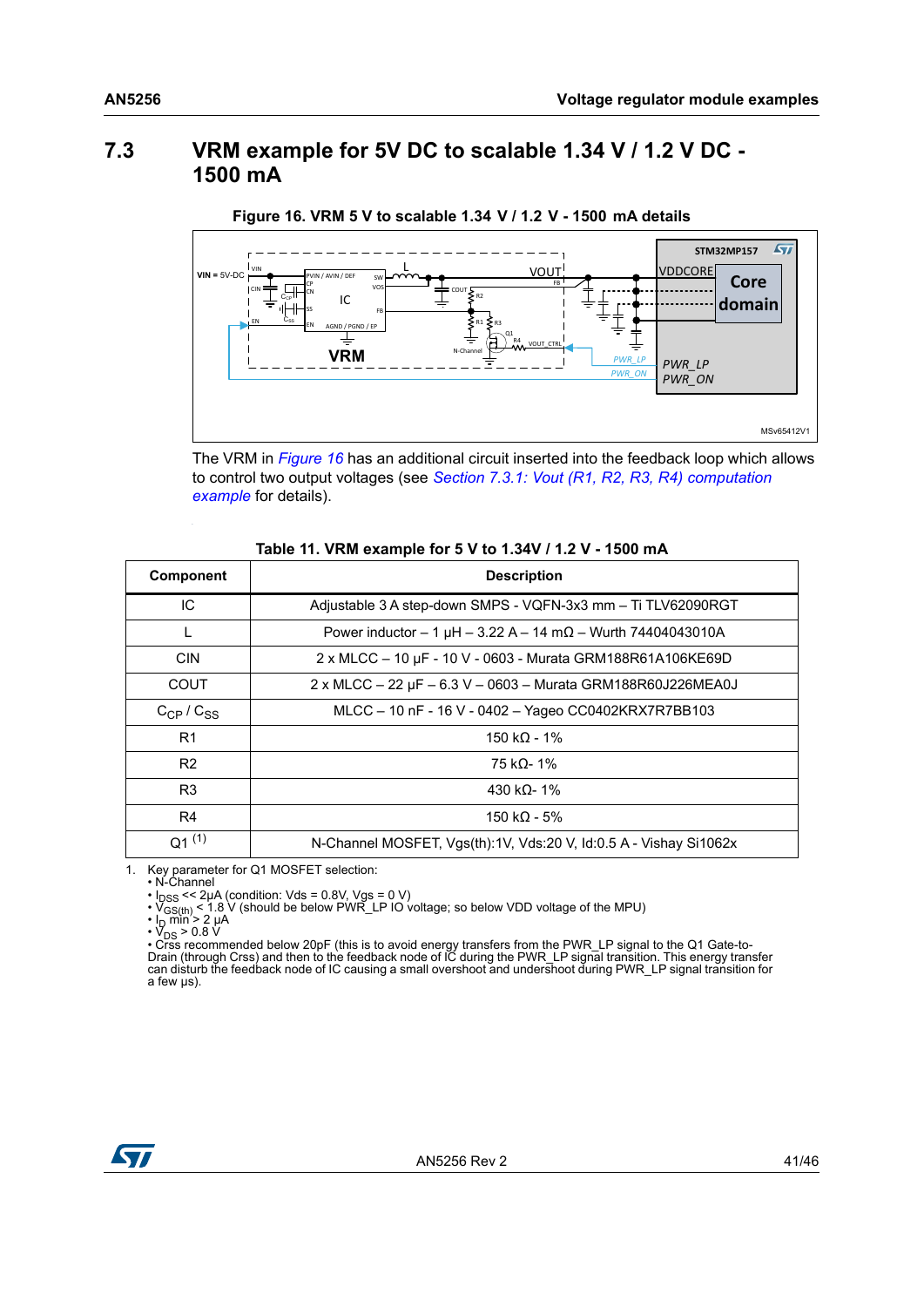<span id="page-41-2"></span>

| EN | <b>VOUT_CTRL</b>         | <b>VOUT</b> |
|----|--------------------------|-------------|
|    | $\overline{\phantom{0}}$ | 0 V (OFF)   |
|    |                          | 1.2V        |
|    |                          | 1.34V       |

**Table 12. VRM 1.34V / 1.2 V truth table**

### <span id="page-41-0"></span>**7.3.1 Vout (R1, R2, R3, R4) computation example**

The IC (step-down SMPS) used in *[Figure](#page-40-2)* 16 has a feedback voltage equal to  $V_{BF}$  = 0.8 V.

- 1. When VOUT CTRL = 0 (LP-Stop mode), the MOSFET Q1 is open and the Q1 Drain node is floating. The output voltage VOUT is minimum and is equal to: VOUT<sub>0</sub> = (R1 + R2) / R1 x V<sub>FB</sub> = (150 + 75) / 150 x 0.8 = 1.2 V
- 2. When VOUT CTRL = 1 (RUN mode), the MOSFET Q1 is closed and the Q1 Drain node is grounded (Q1  $R_{DSON}$  neglected compared to the R3 value). The output voltage VOUT is maximum and is equal to: VOUT<sub>1</sub> = (R1//R3 + R2) / R1//R3 x V<sub>FB</sub> = (111.2 + 75) / 111.2 x 0.8 = 1.339 V

R1 and R2 need to be selected first to reach an output voltage of VOUT<sub>0</sub> = 1.2 V.

In this first step, chose an arbitrary value for R1 or R2. In the second step, R3 should be selected to reach VOUT<sub>1</sub> = 1.34 V.

R4 has a high value to increase the miller plate effect duration to reduce the turn-on delay time of the Q1 transistor. R4 value should be adapted to reach a reasonable output voltage slew rate (VRM<sub>VDDCORE-SR-LVHV</sub>) in between 1 to 10 mV/ $\mu$ s.

## <span id="page-41-1"></span>**7.4 VRM example for 5V DC to 1.35 V DC - 1000 mA**

<span id="page-41-3"></span>

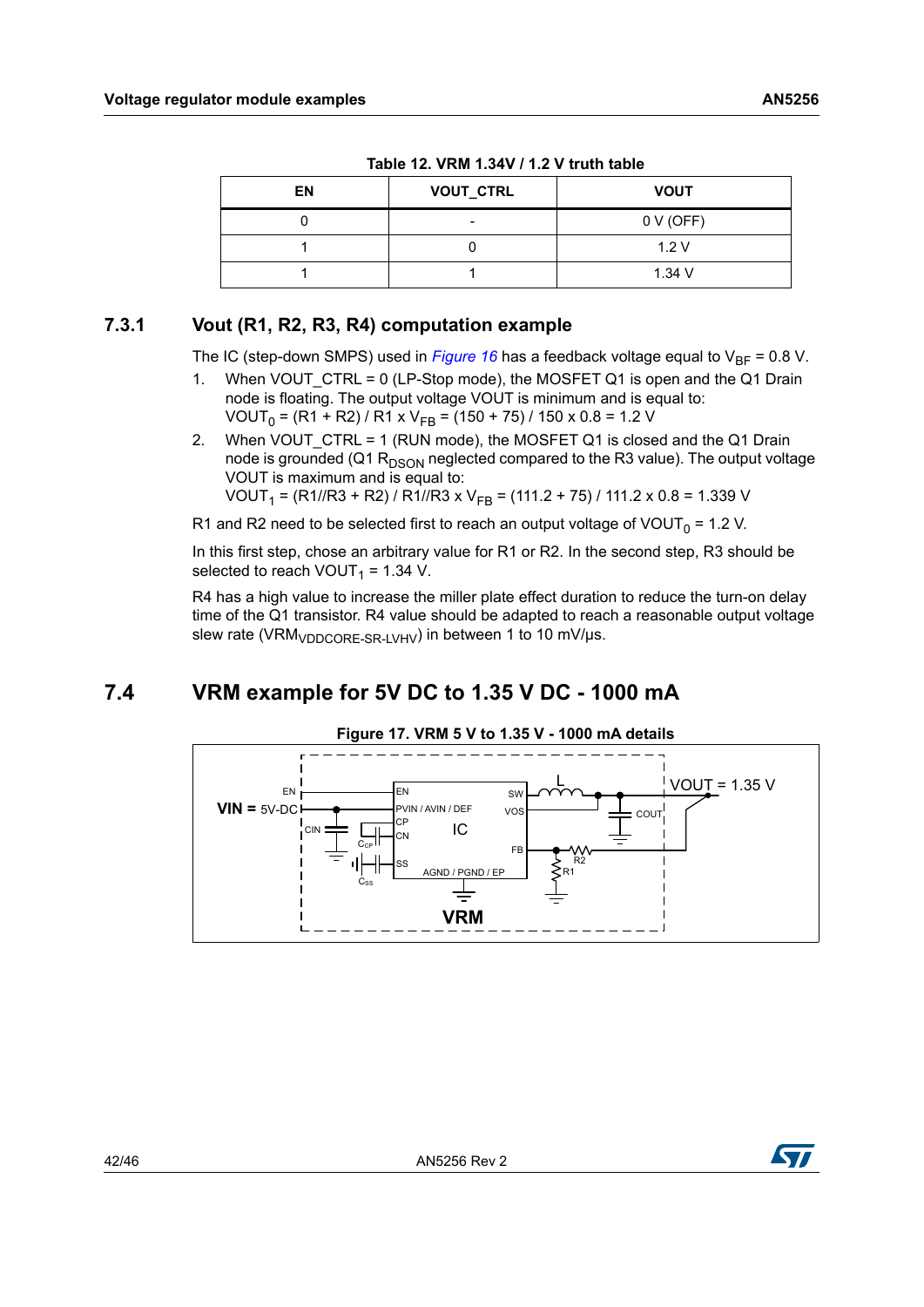<span id="page-42-0"></span>

| Component       | <b>Description</b>                                                    |
|-----------------|-----------------------------------------------------------------------|
| IС              | Adjustable 3 A step-down SMPS - VQFN-3x3 mm - Ti TLV62090RGT          |
|                 | Power inductor $-1 \mu H - 3.22 A - 14 m\Omega - W$ urth 74404043010A |
| <b>CIN</b>      | MLCC - 10 µF - 10 V - 0603 - Murata GRM188R61A106KE69D                |
| <b>COUT</b>     | $2 \times$ MLCC - 22 µF - 6.3 V - 0603 - Murata GRM188R60J226MEA0J    |
| $C_{CP}/C_{SS}$ | MLCC - 10 nF - 16 V - 0402 - Yageo CC0402KRX7R7BB103                  |
| R <sub>1</sub>  | 160 k $\Omega$ - 1%                                                   |
| R <sub>2</sub>  | 110 kQ - 1%                                                           |

**Table 13. VRM example for 5 V to 1.35 V - 1000 mA**

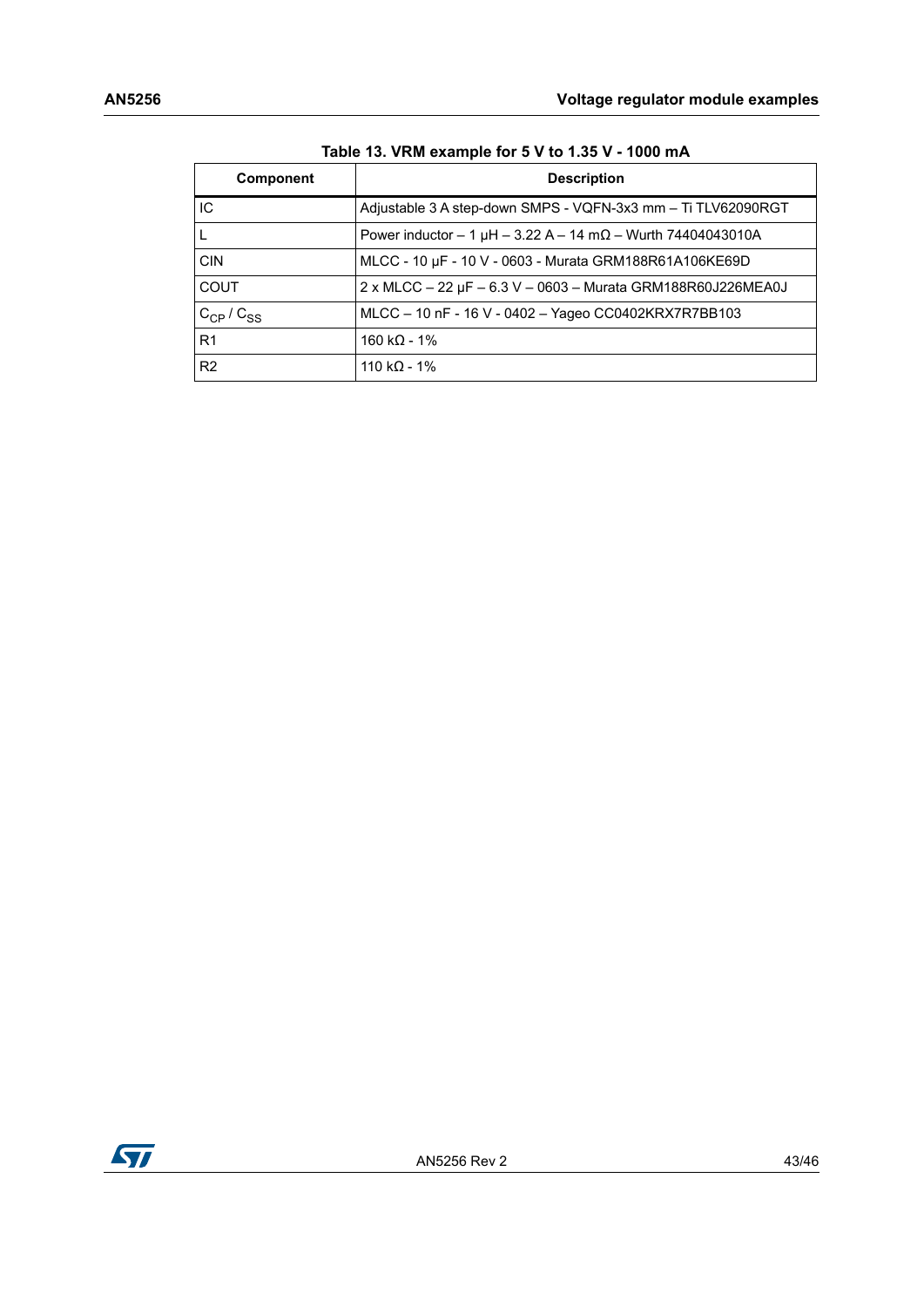## <span id="page-43-0"></span>**7.5 VRM example for 5V DC to 3.3 V DC - 2000 mA**

<span id="page-43-2"></span>

#### **Table 14. VRM example for 5 V to 3.3V - 2000 mA**

<span id="page-43-1"></span>

| <b>Component</b> | <b>Description</b>                                                   |
|------------------|----------------------------------------------------------------------|
| IC               | Adjustable 3 A step-down SMPS - VQFN-3x3 mm - Ti TLV62090RGT         |
|                  | Power inductor $-1 \mu H - 3.22 A - 14 m\Omega -$ Wurth 74404043010A |
| <b>CIN</b>       | MLCC - 10 µF - 10 V - 0603 - Murata GRM188R61A106KE69D               |
| COUT             | 2 x MLCC - 22 μF - 6.3 V - 0603 - Murata GRM188R60J226MEA0J          |
| $C_{CP}/C_{SS}$  | MLCC - 10 nF - 16 V - 0402 - Yageo CC0402KRX7R7BB103                 |
| R <sub>1</sub>   | 150 kQ - 1%                                                          |
| R <sub>2</sub>   | $470 k\Omega - 1%$                                                   |

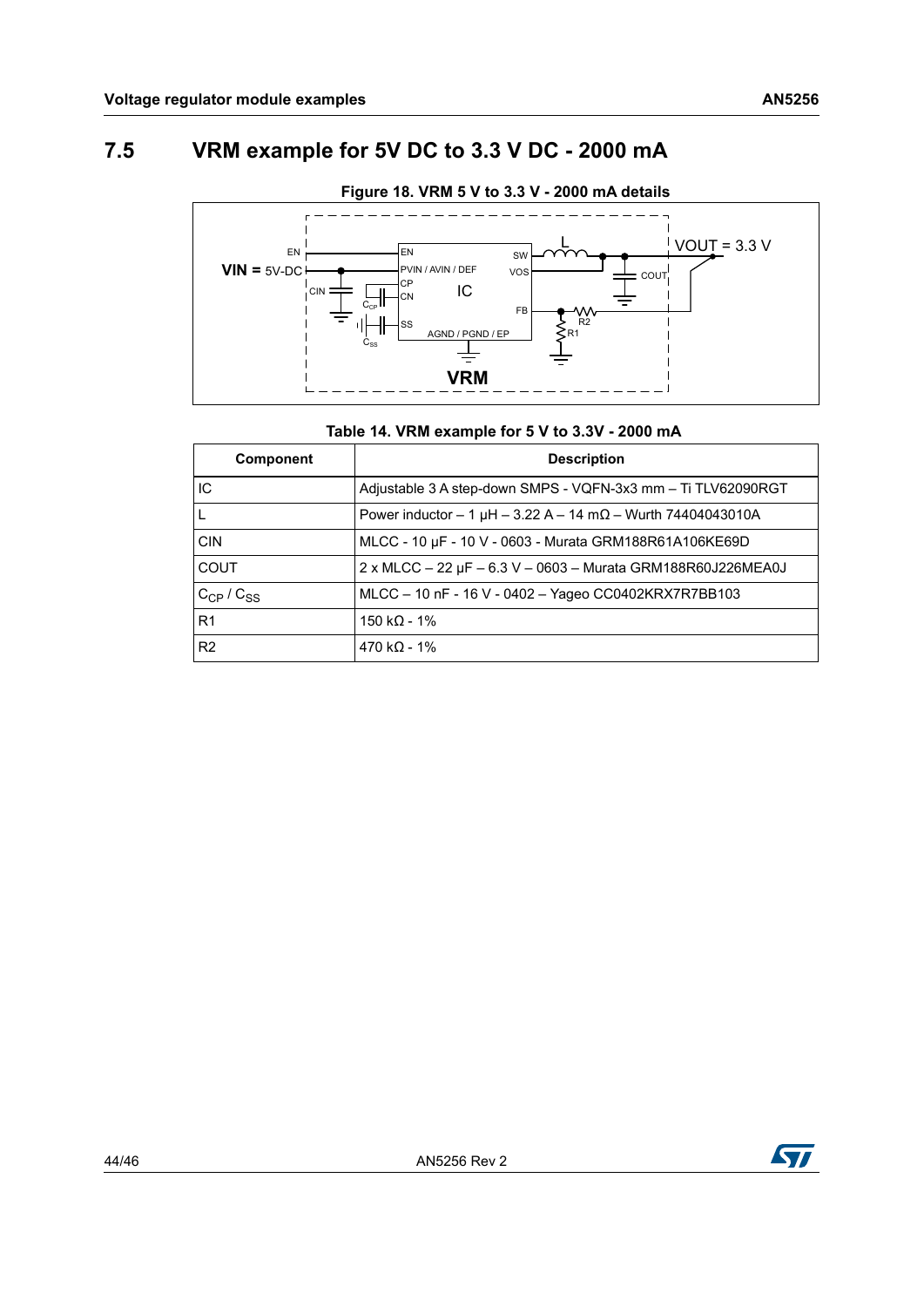## <span id="page-44-0"></span>**8 Revision history**

<span id="page-44-1"></span>

| <b>Date</b> | <b>Revision</b> | <b>Changes</b>                                                                                                                                                                                                                                                                 |
|-------------|-----------------|--------------------------------------------------------------------------------------------------------------------------------------------------------------------------------------------------------------------------------------------------------------------------------|
| 11-Jul-2019 | 1               | Initial version.                                                                                                                                                                                                                                                               |
| 14-Feb-2020 | 2               | Added information on STM32MP15xD and<br>STM32MP15xF devices (800 MHz extended frequency<br>supported):<br>- Added Section 5: STM32MP15xD and<br>STM32MP15xF enhanced CPU frequency supply                                                                                      |
|             |                 | management, Section 6.2.1: VRM specification for<br>VDDCORE power domain for STM32MP15xD and<br>STM32MP15xF devices, Section 7.3: VRM example<br>for 5V DC to scalable 1.34 V / 1.2 V DC - 1500 mA<br>and Section 7.3.1: Vout (R1, R2, R3, R4) computation<br>example.         |
|             |                 | Updated Table 1: Reference documents, Figure 1:<br>Discrete power supply topology example with IOs at 3.3<br>V and DDR3L and Figure 4: Discrete power supply<br>topology example with IOs at 1.8 V and DDR3L                                                                   |
|             |                 | Updated Section 3.1.2: Regulator topology<br>recommendations for LDO or SMPS, Section 3.3: Low<br>power modes and crash recovery management,<br>Section 6.2: VRM specification for VDDCORE power<br>domain and Section 6.3: VDDQ_DDR power domain<br><b>VRM</b> specification. |
|             |                 | Modified note 2 in Table 8: VRM specification for<br><b>VDDQ_DDR</b> and DDR3L IC power domain                                                                                                                                                                                 |
|             |                 | Changed title of Section 7.4: VRM example for 5V DC to<br>1.35 V DC - 1000 mA (1000 mA and 1.35V)<br>Changed title of Table 14: VRM example for 5 V to 3.3V<br>$-2000$ mA (2000 mA and 3.3V)                                                                                   |

#### **Table 15. Document revision history**